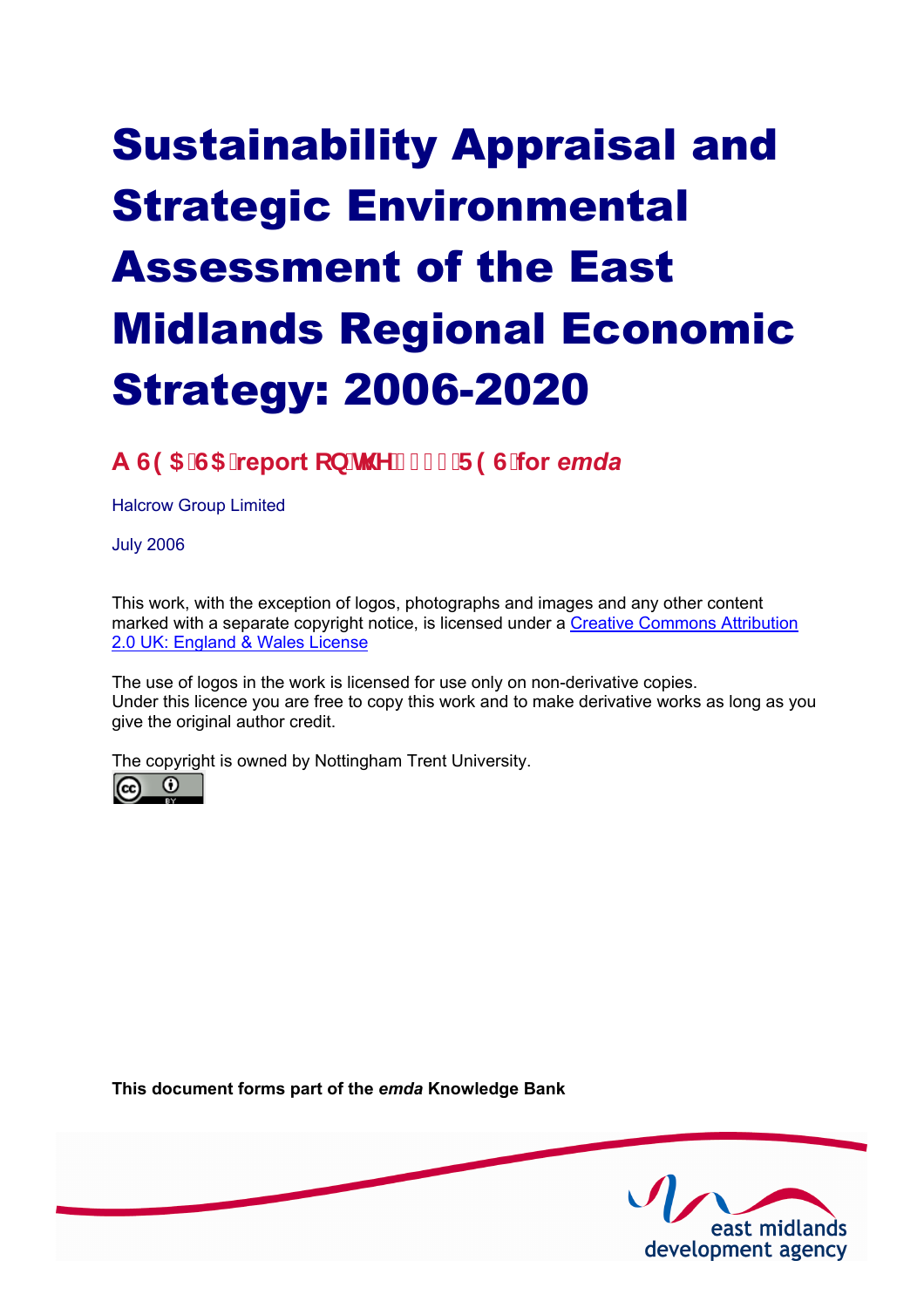### **East Midlands Development Agency**

Sustainability Appraisal and Strategic Environmental Assessment of the East Midlands Regional Economic Strategy, 2006 – 2020

Environmental Statement July 2006

### **Halcrow Group Limited**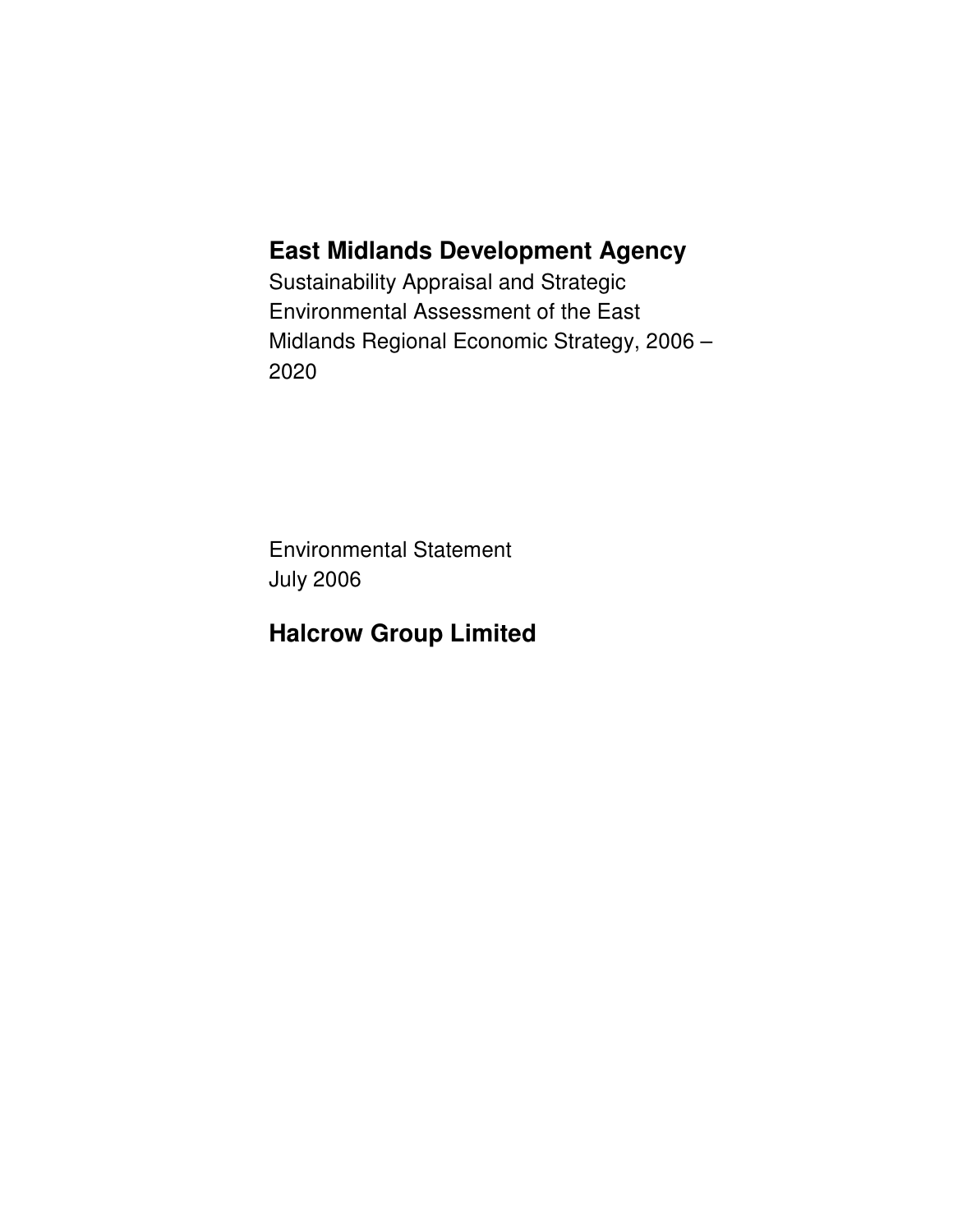### **East Midlands Development Agency**

Sustainability Appraisal and Strategic Environmental Assessment of the East Midlands Regional Economic Strategy, 2006 – 2020

Environmental Statement July 2006

### **Halcrow Group Limited**

**Halcrow Group Limited**  Red Hill House, 227 Worcester Road, Worcester WR5 2JG Tel: 01905-361361. Fax: 01905-361362 www.halcrow.com

Halcrow Group Limited has prepared this report in accordance with the instructions of their client, East Midlands Development Agency, for their sole and specific use. Any other persons who use any information contained herein do so at their own risk.

**© Halcrow Group Limited 2006**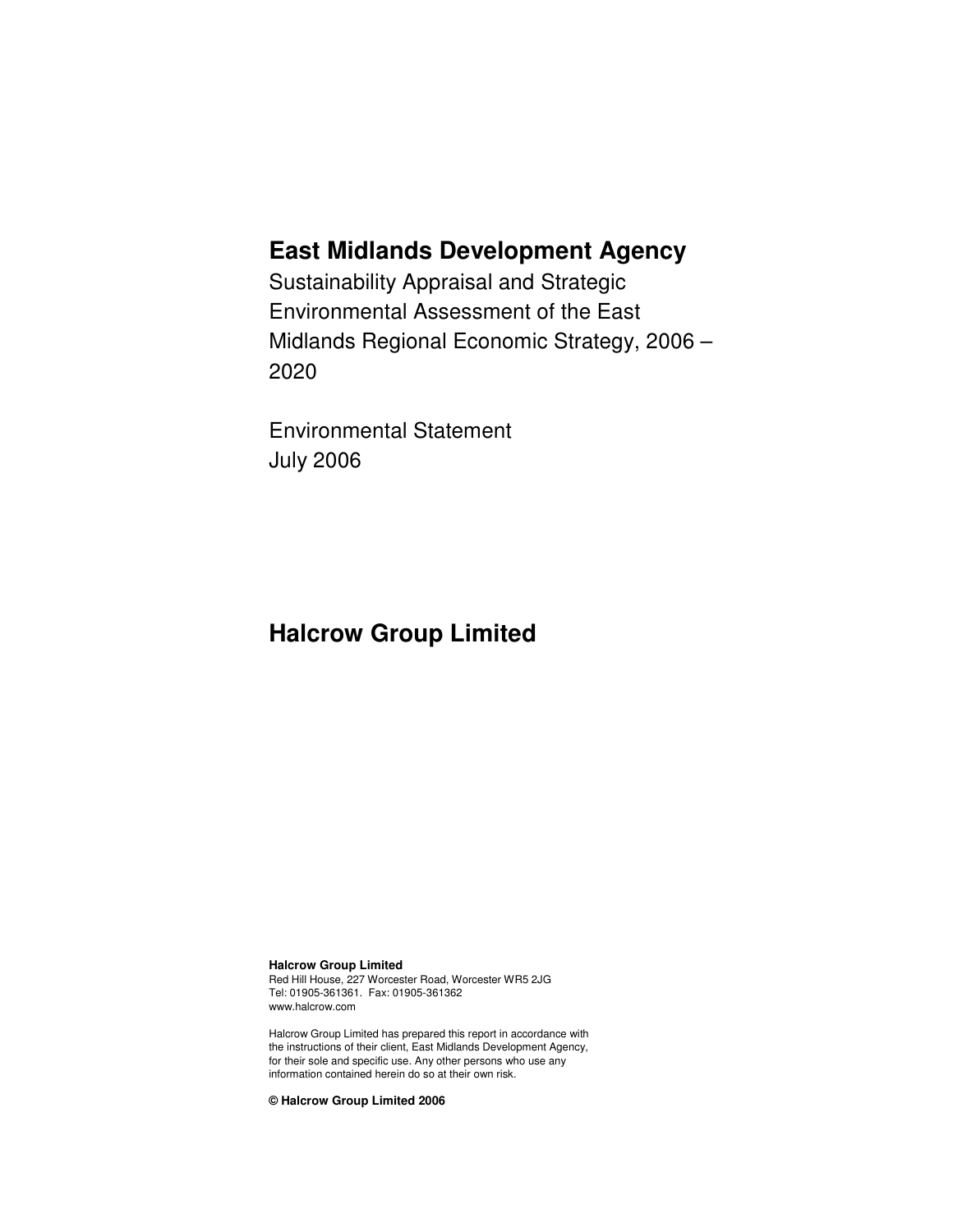#### **Halcrow Group Limited**

Red Hill House, 227 Worcester Road, Worcester WR5 2JG Tel: 01905-361361. Fax: 01905-361362 www.halcrow.com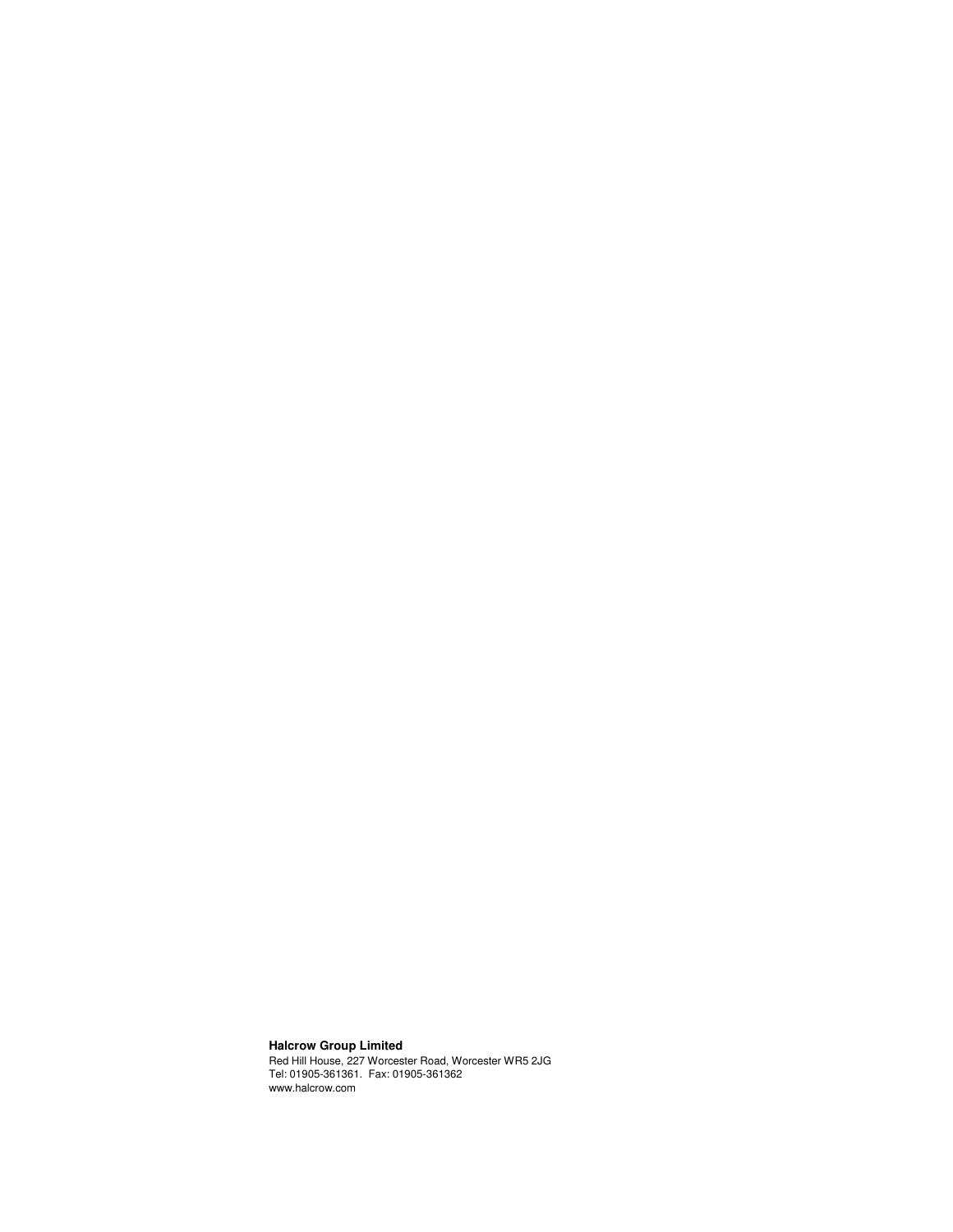## **East Midlands Development Agency**

Sustainability Appraisal and Strategic **Environmental Assessment of the East Midlands** Regional Economic Strategy, 2006 - 2020

**Environmental Statement** 

### **Contents Amendment Record**

This report has been issued and amended as follows:

| Issue          | Revision | Description                                           | Date     | Signed      |
|----------------|----------|-------------------------------------------------------|----------|-------------|
| 1              | 1        | DRAFT Environmental<br>Statement                      | 06/06/06 | ND          |
| $\overline{2}$ | 1        | <b>SECOND DRAFT</b><br><b>Environmental Statement</b> | 23/06/06 | ND          |
| 3              | 1        | THIRD DRAFT<br><b>Environmental Statement</b>         | 03/07/06 | ND          |
| 4              | 1        | <b>FOURTH DRAFT</b><br><b>Environmental Statement</b> | 13/07/06 | ND          |
| 5              | 1        | PDF Final Environment<br>Statement                    | 18/07/06 | $_{\rm ND}$ |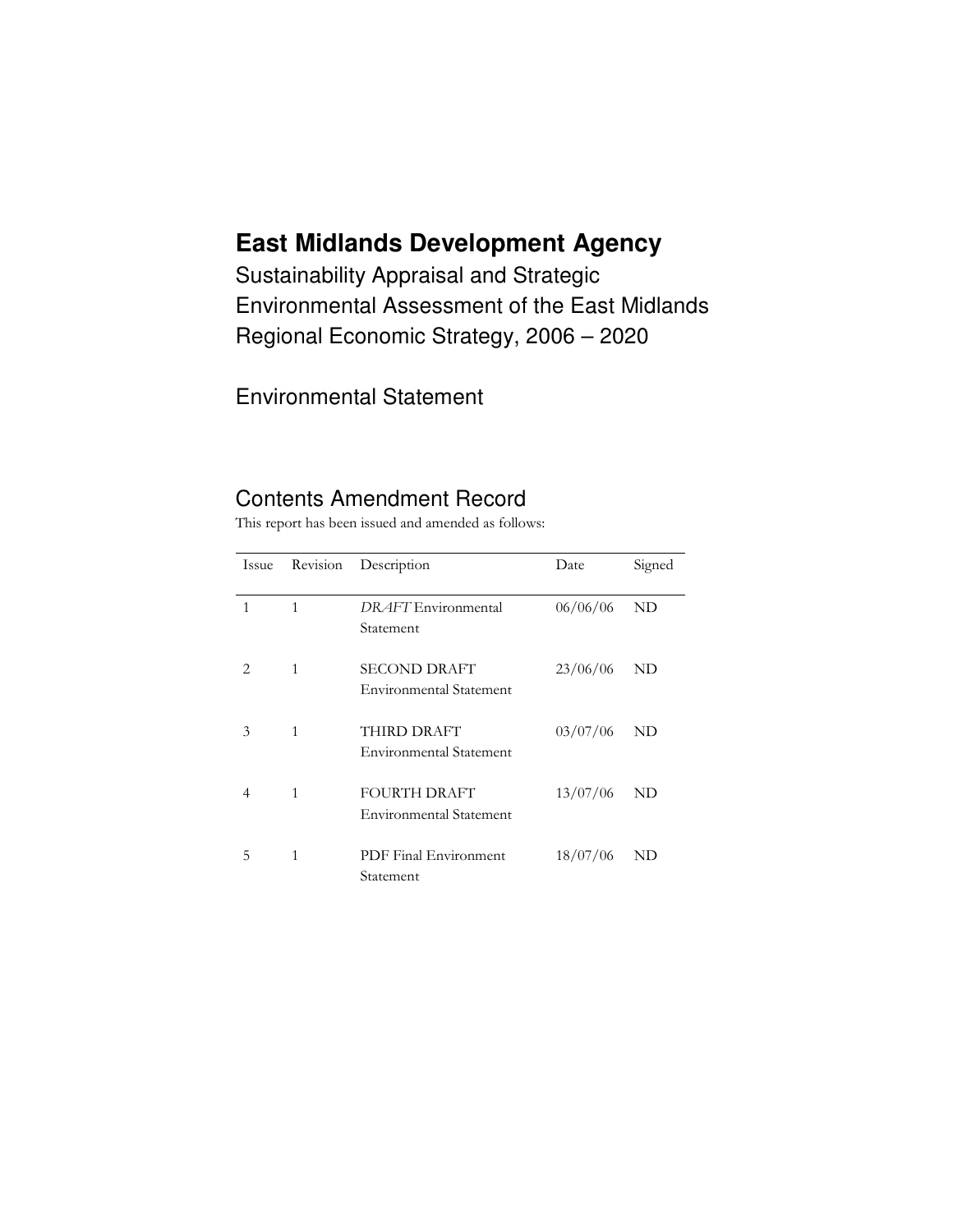### **Contents**

| $\mathcal{I}$<br>Legislative Context of Sustainability Appraisal and Strategic<br>1 |
|-------------------------------------------------------------------------------------|
|                                                                                     |
|                                                                                     |
|                                                                                     |
| Sustainability Appraisal and Strategic Environmental Assessment<br>$\overline{2}$   |
| 6                                                                                   |
| $\overline{z}$<br>The East Midlands Regional Economic Strategy                      |
| 12                                                                                  |
| 12                                                                                  |
| 13                                                                                  |
| 14                                                                                  |
| Final Draft Environmental Report Consultation<br>15                                 |
| Final Draft Environmental Report Consultation Respones<br>15                        |
| 20                                                                                  |
| <b>Integrating Sustainability Considerations into the RES</b>                       |
| 21                                                                                  |
| 21                                                                                  |
| Stage A: Setting the Context and Objectives, Establishing the Baseline              |
| 21                                                                                  |
| Stage B: Developing and Refining Options and Assessing Effects<br>23                |
| Stage C: Preparing the Environmental Report<br>25                                   |
| Stage D: Consulting on Preferred Options and the SA Report<br>25                    |
| 26                                                                                  |
| 27<br><b>Incorporating SA Results into the Final RES</b>                            |
| 27                                                                                  |
| 31                                                                                  |
| 34                                                                                  |
| Forthcoming Actions in relation to significant effects<br>34                        |
| Best Practice Recommendations and implementing the RES<br>35                        |
| 36                                                                                  |
|                                                                                     |

**Annex I-Monitoring Framework**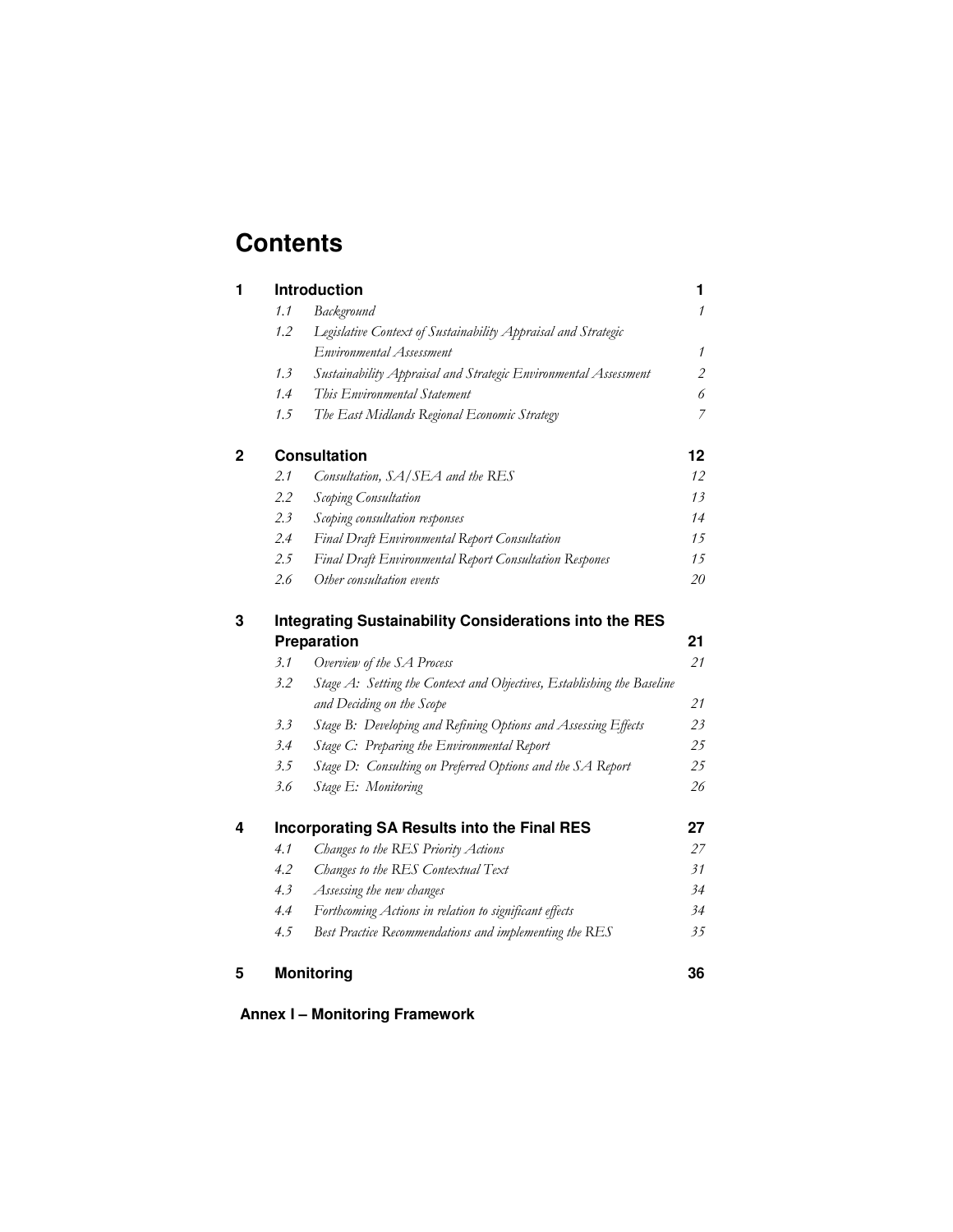# **List of Tables and Figures**

Figure 1.1: The SA/SEA and RES Development Process

Table 1.1: Links between SEA and SA Stages

Table 2.1: Consultation Timetable

Table 2.2: Key Final Draft Environmental Report Consultation comments

Table 4.1: RES changes prompted by SA/SEA consultation feedback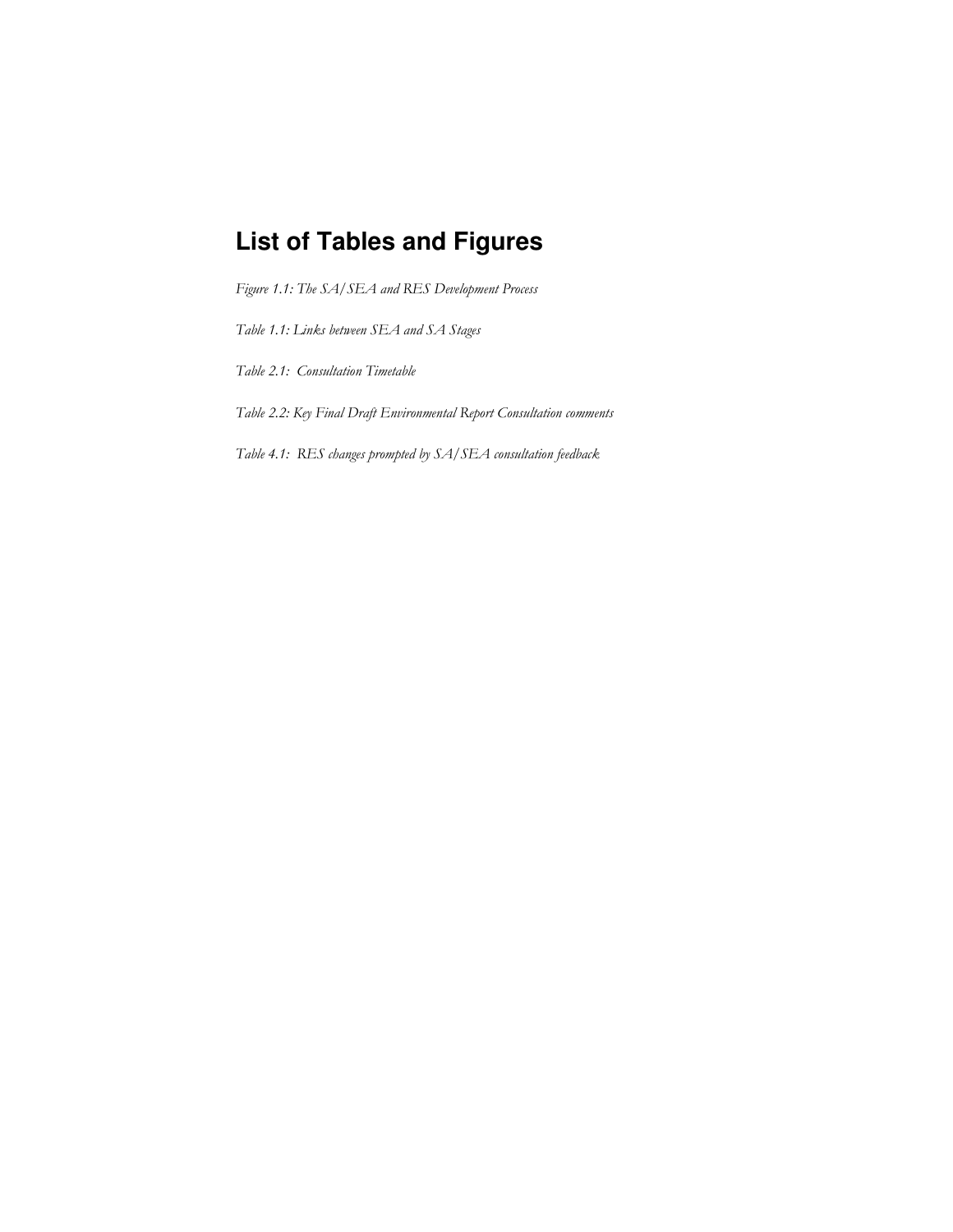#### **Introduction** 1

#### **Background**

This is the Environmental Statement for the East Midlands Regional Economic Strategy (RES) 2006-2020. It is a document which provides an account of how the requirements of the SEA Directive have been met in undertaking a Strategic Environmental Assessment of the RES.

Following instruction from the DTi emda appointed Halcrow Group Ltd through a process of open competition to undertake an independent SA, incorporating the requirements of the SEA Directive, of the RES. This appointment was made to introduce transparency to the process and provide an independent perspective. This paper documents the process which was followed including key milestones in the process and represents a chronological account of what was done. For details of the assessment process and identification of potential environmental impacts and associated mitigation, see the final draft environmental report at the emda website www.emda.org.uk. Halcrow were appointed in August 2005 and are presently retained by emda.

Since August 2005, the RES preparation process and SA/SEA has been through a thorough and wide ranging consultation process which has led to various changes and new policies which have moved the Strategy further in the direction of sustainable development.

This is the first time that an SEA has been undertaken as part of the RES preparation. It forms a ground breaking step towards greater integration of sustainability at a regional level in the vital context of economic development and wellbeing.

#### Legislative Context of Sustainability Appraisal and Strategic Environmental Assessment

Paragraph 11 of Guidance to RDAs on Regional Strategies (DTi, 2005) states:

"Both the RES and the RSS are subject to European Directive  $2001/42/EC$  on strategic environmental assessment ( $SEA$ ) (transposed by the Environmental Assessment of Plans and Programmes Regulations 2004)."

 $1.2$ 

 $1.1$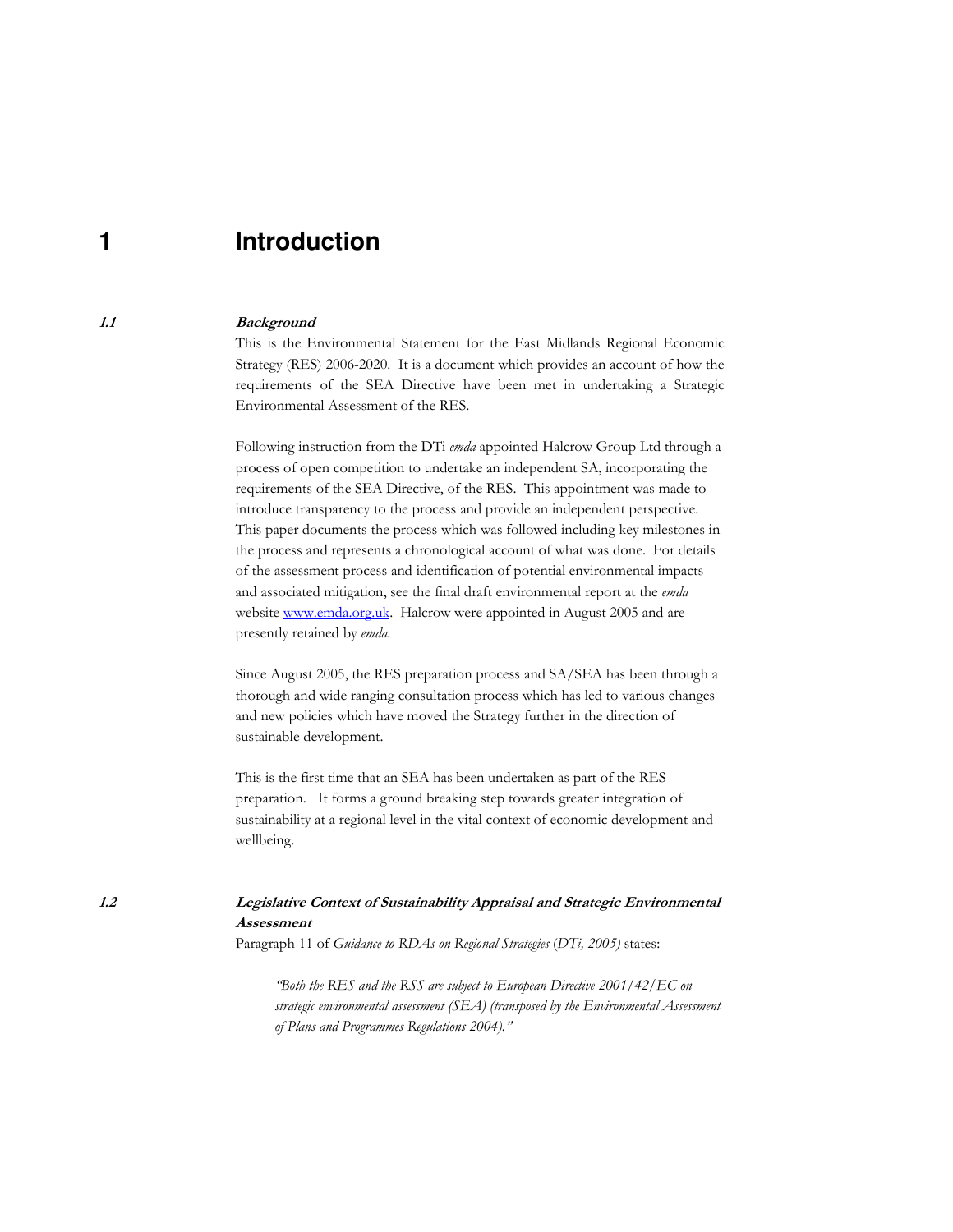In addition, paragraph 3 states:

'In developing the RES a full sustainability appraisal should be carried out in order to identify how the RDA and its partners will contribute to sustainable development."

The Planning and Compulsory Purchase Act 2004 details the requirement for SA to be undertaken as a part of the development or revision of Regional Spatial Strategies; Development Plan Documents (including Core Strategies, site-specific allocation of land and area Action Plans); and Supplementary Planning Documents. The principles of this SA procedure are applied to the RES in a similar way.

In July 2004, the Office of the Deputy Prime Minister published The Environmental Assessment of Plans and Programmes Regulations 2004 (the SEA Regulations, Statutory Instrument 2004, No 1633). The Regulations provide the legislative mechanism for transposing European Directive 2001/42/EC, 'the Assessment of the Effects of Certain Plans and Programmes on the Environment' (the SEA Directive) into UK legislation.

The objective of SEA is to:

Provide for a high level of protection of the environment and to contribute to the integration of environmental considerations into the preparation and adoption of plans and programmes with a view to promoting sustainable development' (Article 1 of the SEA Directive).

 $1.3$  $1, 3, 1$ 

#### Sustainability Appraisal and Strategic Environmental Assessment Sustainability Appraisal

SA is a process that examines the extent to which plans contribute to the achievement of a full range of objectives that cover economic, social, environmental and natural resource considerations. The requirements of the SEA Directive have been integrated as part of the SA process.

Informal correspondence with Defra, DTi and ODPM (now the Department for Communities and Local Government) indicates that Government recommends SEA be subsumed into existing SA processes and frameworks. There is no specific proposal as to how this might be achieved for the RES, but the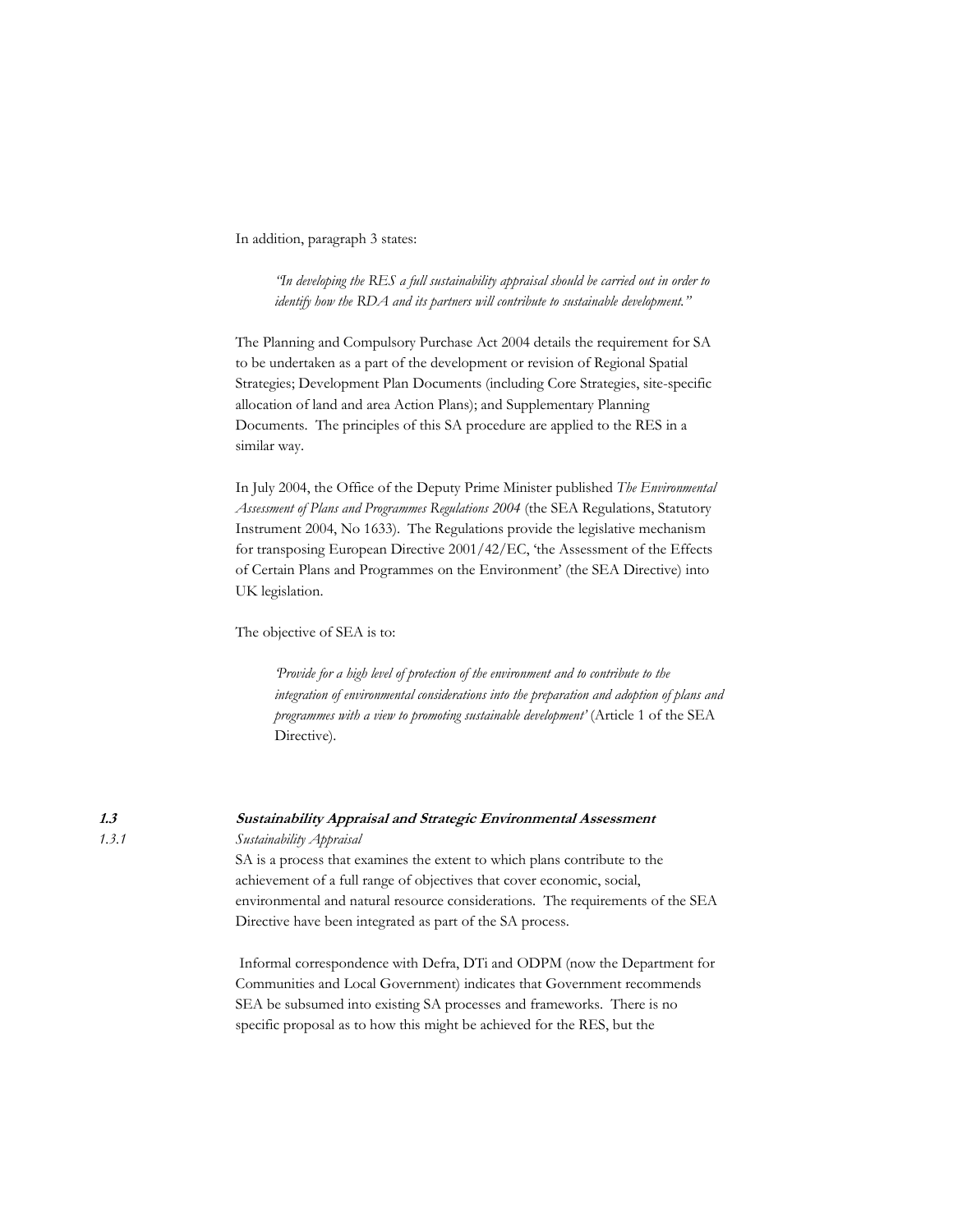methodology used to deliver the SA/SEA follows a similar approach to that laid out in Government guidance Sustainability Appraisal of Regional Spatial Strategies and Local Development Documents (ODPM, 2005).

The SA/SEA methodology has been designed to comply with the requirements of the Directive and yet be practical in terms of delivering a Sustainability Appraisal of the RES. In the case of this project, it has introduced a formal mechanism to identify, predict and assess potential environmental impacts. It has done this using an objectives-led approach combined with high quality comprehensive baseline data. In the case of the East Midlands RES this baseline data has been further enhanced by the comprehensive Evidence Base which has been produced by emda to help inform decision makers and introduce quantitative and empirical evidence led assessment and analysis to the RES preparation.

The SEA Objectives were designed to ensure that the issues of the SEA Directive are all represented (see Article  $1(f)^{1}$  of the Directive). Following these issues has helped ensure environmental considerations have been introduced to the plan making process. The objectives were prepared with the statutory consultees and their input has been very useful (see Figure 1). To avoid conflict amongst objectives, a compatibility assessment was undertaken. For full details of the methodology see the Scoping Report and Environmental Report. A total of 16 objectives were created.

 $1.3.2$ 

Strategic Environmental Assessment (SEA)

SEA provides plan-making authorities with a process to incorporate environmental considerations into decision-making at an early stage and in an integrated way. The SA / SEA has been prepared consistently with current best practice in the field of SEA (A Practical Guide to the Strategic Environmental Assessment Directive, ODPM, 2005). It was considered essential that the SA / SEA occurred in parallel

<sup>&</sup>lt;sup>1</sup> Annex 1(f) of the SEA Directive includes the a requirement that the assessment process considers potential significant effects on the following issues: biodiversity, population, human health, fauna, flora, soil, water, air, climatic factors, material assets, cultural heritage including architectural and archaeological heritage, landscape and the inter-relationship between the above factors.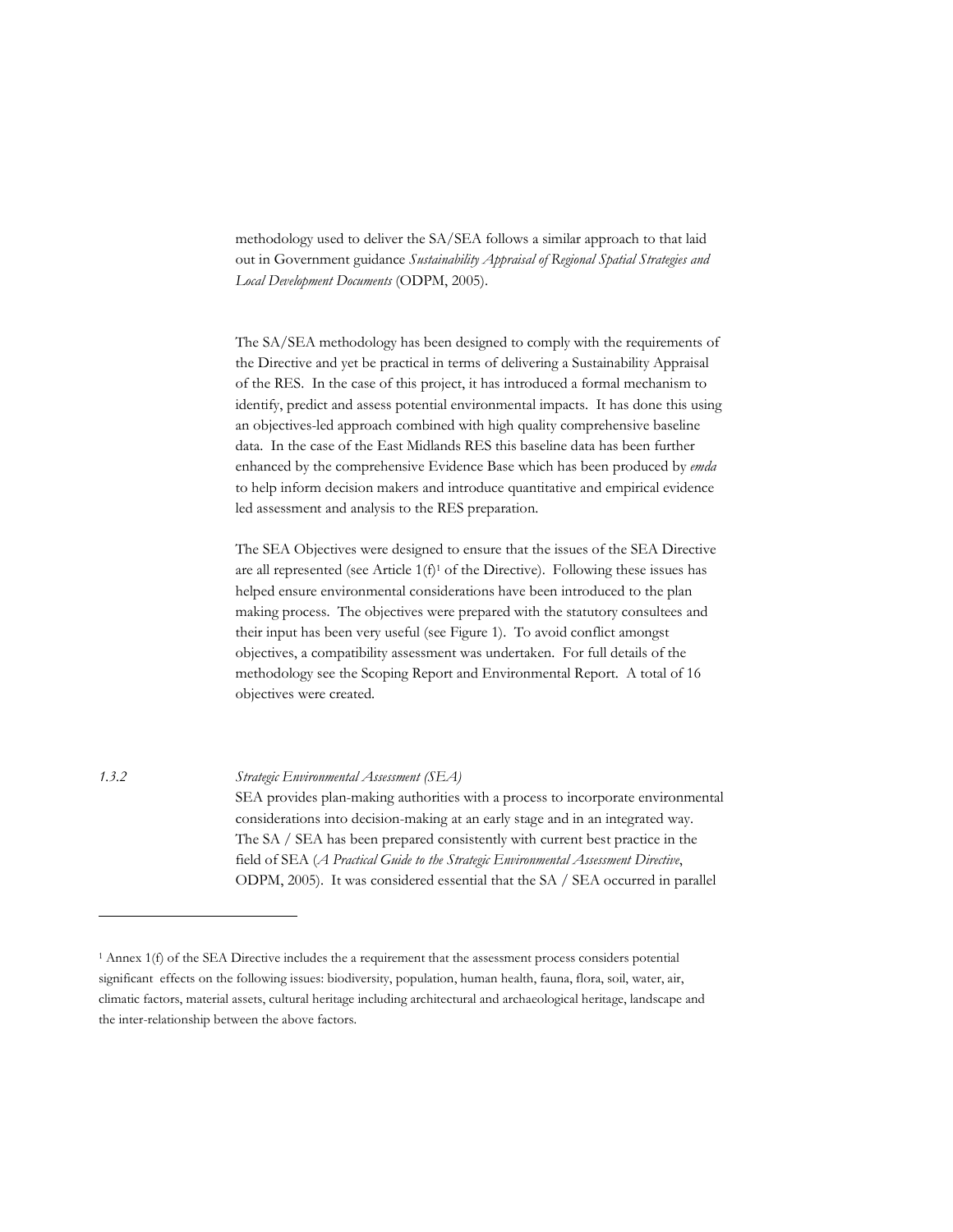with the plan preparation, with critical interfaces occurring at key stages. These are illustrated in Figure 1.1.



Figure 1.1: The SA/SEA and RES Development Process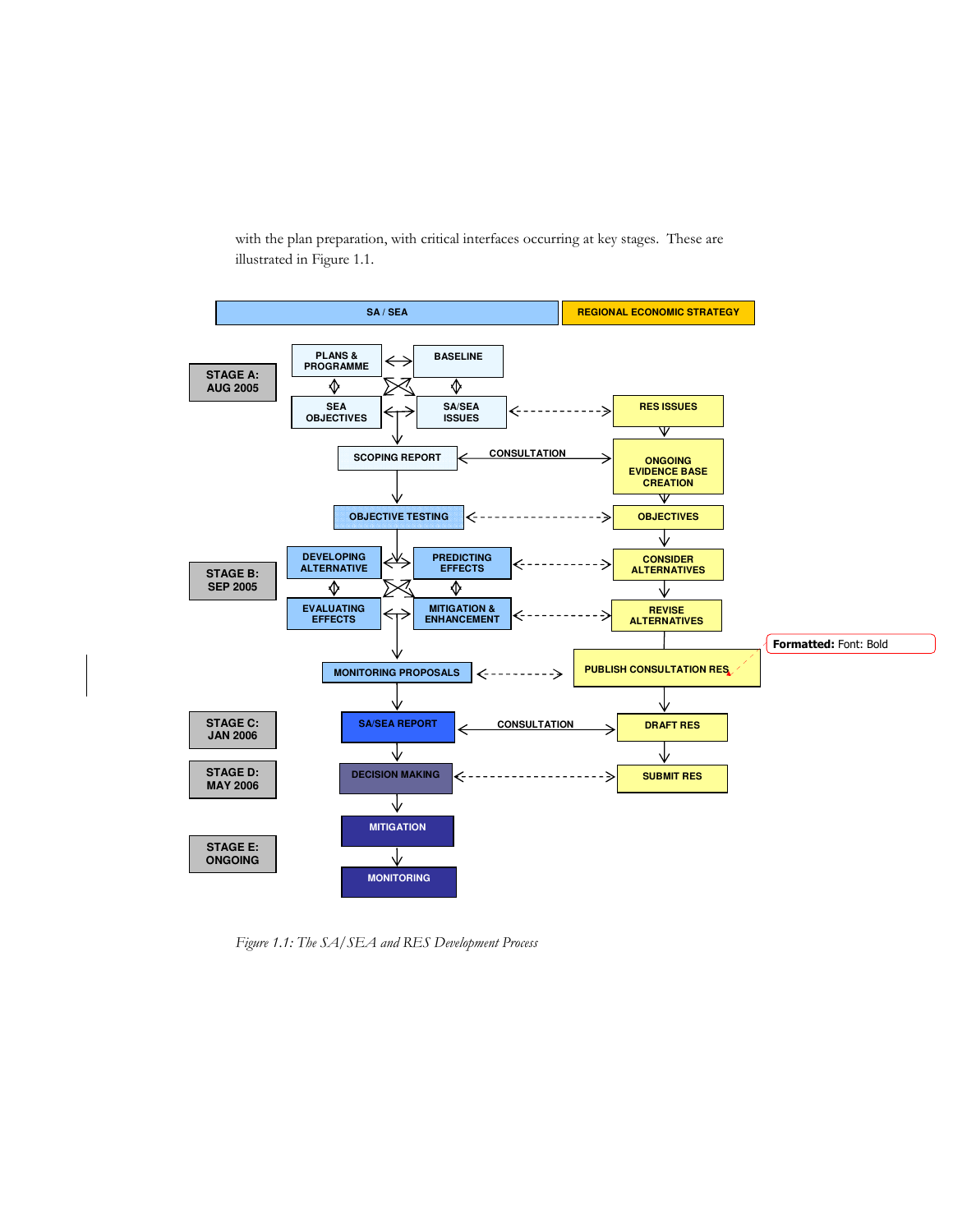SA and SEA are processes that are intended to improve the contribution that the document being appraised makes to the achievement of sustainable development and to the minimisation of environmental impacts. A key output requirement of SEA is the Environmental Report. It is possible to combine the two processes without losing the essence of either, by ensuring that the requirements of SEA are fully and clearly embedded in the integrated assessment process. Key reporting stages in the SA/SEA process are:

- Scoping Report (September 2005)
- Environmental Report and Non-Technical Summary (20th January 2006)
- Environmental Statement (Summer 2006)

Table 1.1 shows the overlap between the parallel assessment stages, as recommended by ODPM. The combined approach has been prepared on the basis of the following principles:

- Objectives are used as the basis for appraising impacts on various  $\bullet$ environmental, social and economic components;
- A review of the baseline situation is undertaken, including social and  $\bullet$ economic factors;
- Alternatives are appraised against social, economic, environmental and  $\bullet$ natural resource objectives, as well as baseline conditions;
- Policies are appraised on the same basis; and  $\bullet$
- Indicators are devised for all objectives to assist in monitoring delivery of  $\bullet$ the plan and any negative effects thereof.

An Environmental Report was produced, however it has been pointed out at Consultation review that this should really be called Sustainability Report. For clarity, the two terms have been treated as synonymous in the SA/SEA but future SA/SEAs should call the reports SA Reports and make it clear that they include integration of the Environmental Report (which is a specific requirement of the SEA Directive).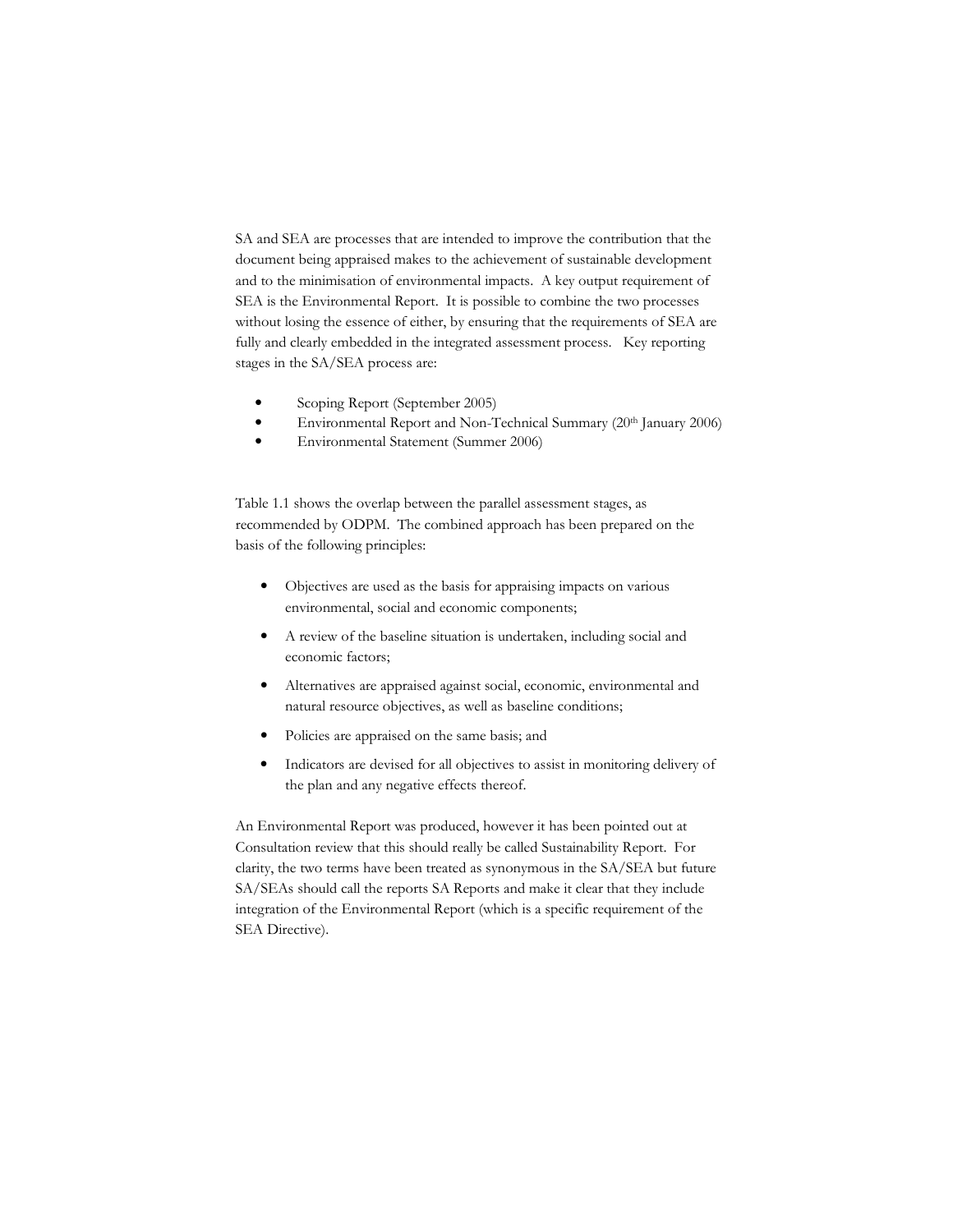| Table 1.1: Links between SEA and SA Stages |  |  |  |  |  |  |  |
|--------------------------------------------|--|--|--|--|--|--|--|
|--------------------------------------------|--|--|--|--|--|--|--|

|              | <b>SEA Stages</b>                                                                             | <b>SA Stages</b>                                                                               |
|--------------|-----------------------------------------------------------------------------------------------|------------------------------------------------------------------------------------------------|
| $\mathbf{A}$ | Setting the context and objectives,<br>establishing the baseline and deciding<br>on the scope | Setting the context and objectives,<br>establishing the baseline and deciding<br>on the scope. |
| <b>B</b>     | Developing and refining alternatives<br>and assessing effects.                                | Developing and refining options and<br>assessing effects                                       |
| C            | Preparing the Environmental Report.                                                           | Preparing the Sustainability Appraisal<br>Report                                               |
| D            | Consultation and decision-making                                                              | Consulting on the draft plan and the<br>Sustainability Report.                                 |
| F            | Monitoring implementation of the<br>plan or programme                                         | Monitoring the significant effects of<br>implementing the RSS revision                         |

 $1.4$ 

#### This Environmental Statement

The RES and SA/SEA processes have been subject to extensive and comprehensive consultation with stakeholders and the public (see Chapter 2 for more details on consultation). Article 9 of the SEA Directive relates to providing information to all those involved in consultation, and states that:

Article 9(1): Member States shall ensure that, when a plan or programme is adopted, the authorities referred to in Article  $6(3)$ , the public and any Member State consulted under Article 7 are informed and the following items are made available to those so informed:

(a) the plan or programme as adopted,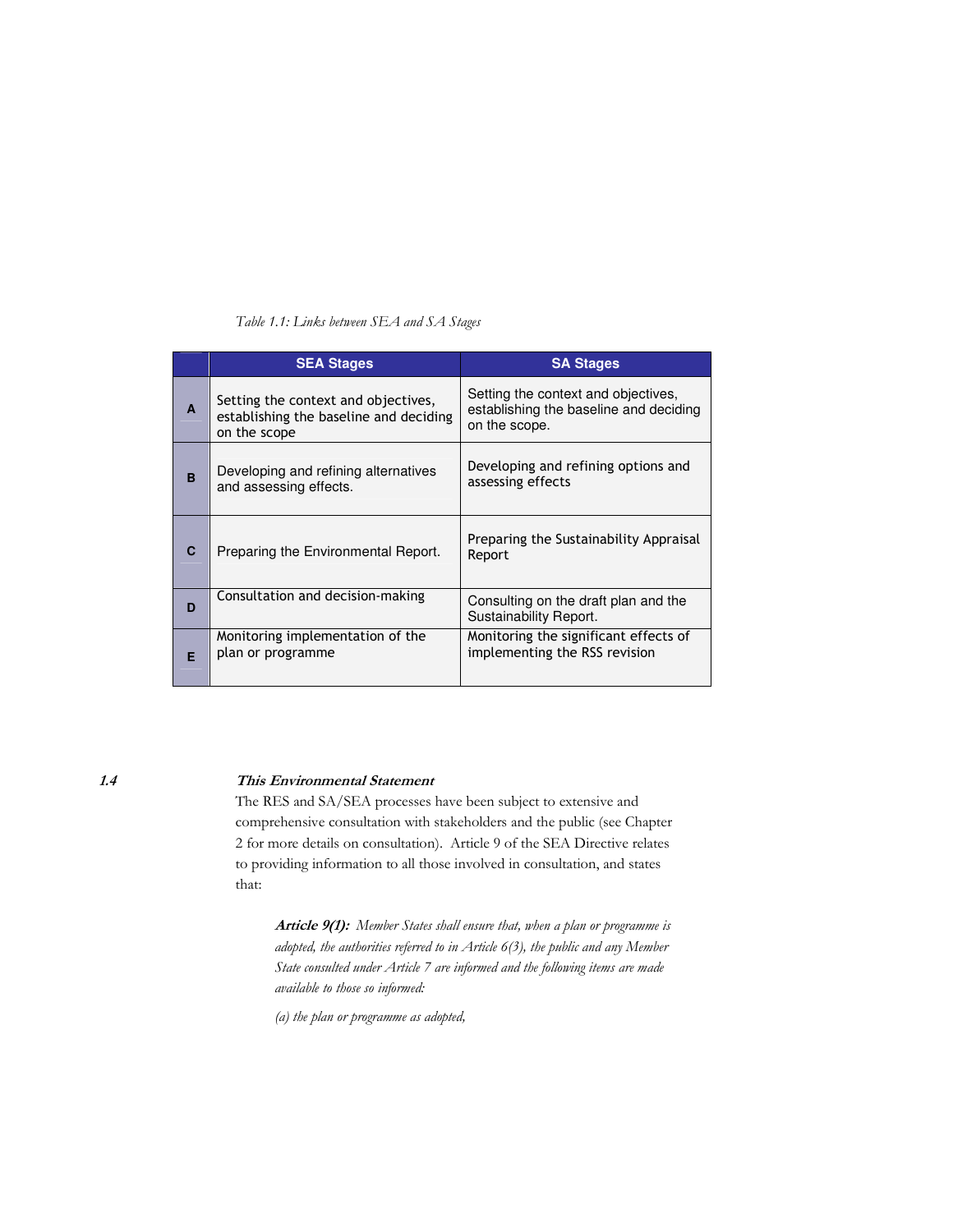(b) a statement summarising how environmental considerations have been integrated into the plan or programme and how the environmental report prepared pursuant to Article 5, the opinions expressed pursuant to Article 6 and the results of consultations entered into pursuant to Article 7 have been taken into account in accordance with Article 8 and the reasons for choosing the plan or programme as adopted, in the light of the other reasonable alternatives dealt with, and

 $(c)$  the measures decided concerning monitoring in accordance with Article 10.

This Environmental Statement fulfils the requirements of points (b) and (c) above by providing the following information:

- how responses raised in consultation during the SA/SEA have been taken  $\bullet$ into account during the preparation of the plan (see Chapter 2 and Annex I of this Environmental Statement);
- $\bullet$ how environmental and sustainability considerations have been integrated into the plan (see Chapter 3);
- how the findings of the SA/SEA Report have been taken into account  $\bullet$ during decision making, and why the plan that has been adopted is better than alternatives that have been considered (see Chapter 4); and
- an outline of measures envisaged to monitor the environmental effects of  $\bullet$ the plan see (Chapter 5 and Annex I).

#### The East Midlands Regional Economic Strategy

The Regional Economic Strategy is a document that includes sustainable development at the core of its aims. Sustainable development includes a combination of environmental considerations, as well as social and economic ones, which together have the aim of leading to a high quality of life.

The RES sets the framework for the long term sustainable economic growth of the region. It is reviewed every three years, but looks far beyond this timescale. This Strategy is not about "quick fixes". It is about the long term transformation of the East Midlands economy. The region has been challenged by Government to be focused and to make the difficult decisions that are necessary to prioritise emda's efforts and generate maximum impact for their resources. Strongly performing regions are characterised by the ability of their institutions to work together

 $1.5$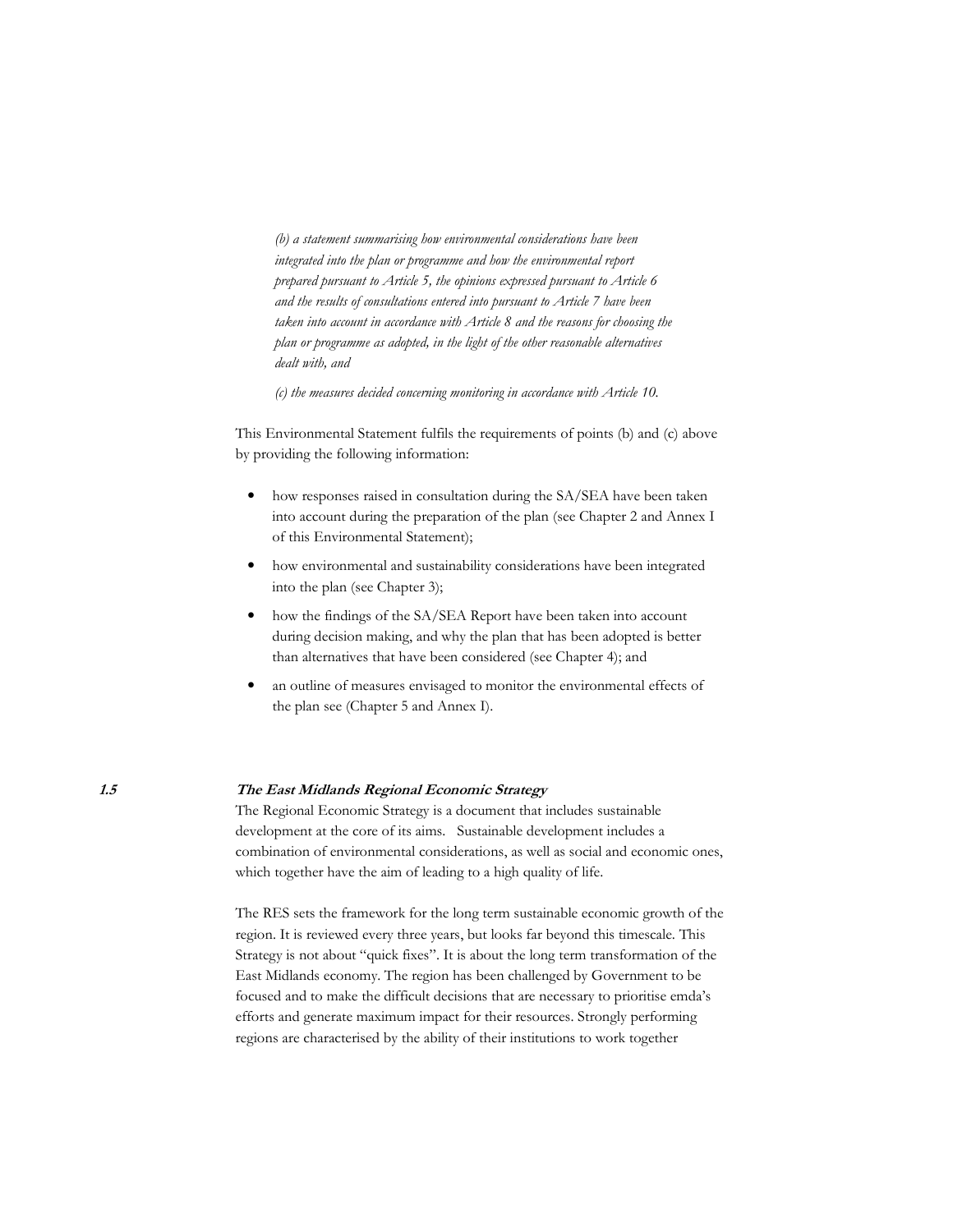effectively to achieve common goals. The Strategy, therefore, provides leadership, through a shared vision, underpinned by agreed priorities and actions, to mobilise all regional partners to deliver coordinated long-term sustainable growth to the East Midlands economy.

The East Midlands' first RES, Progress Through People', was published in 1999. It set a target for the East Midlands of becoming a Top 20 region in Europe by 2010. The RES was revised and re-issued in 2003 as *Destination 2010'*. Given the huge importance of economic growth to the wider sustainable development of the region, to businesses, the environment and the overall quality of life of people and communities, the RES should inform the range of other strategies in the region, including the Integrated Regional Strategy, the Regional Spatial, Housing, Transport and Environment Strategies, along with those for international trade, tourism, culture, freight, health and waste management.

The RES is an economic strategy and it is proposed that it uses the Regional Index of Sustainable Economic Wellbeing (ISEW) as a means of measuring the progress of the East Midlands. ISEW is a groundbreaking composite measure which has been developed as part of the RES review. It includes an integrated indicator hierarchy embracing the following features:

- $\bullet$ Economic wellbeing:
- Productivity;
- A basket of indictors directly aligned to the 10 RES strategic priorities; and
- $\bullet$ Programmes, Projects and Activities.

Regional ISEW seeks to measure different factors that relate to economic wellbeing and create a single performance indicator.

The RES is divided into three structural themes focussed on raising productivity, ensuring sustainability and achieving quality. The vision for 2020 proposed in the RES is:

'By 2020, the East Midlands will be a flourishing region. Increasingly prosperous and productive, we will enjoy levels of economic wellbeing and a quality of life higher than the European average and comparable with the best in the world".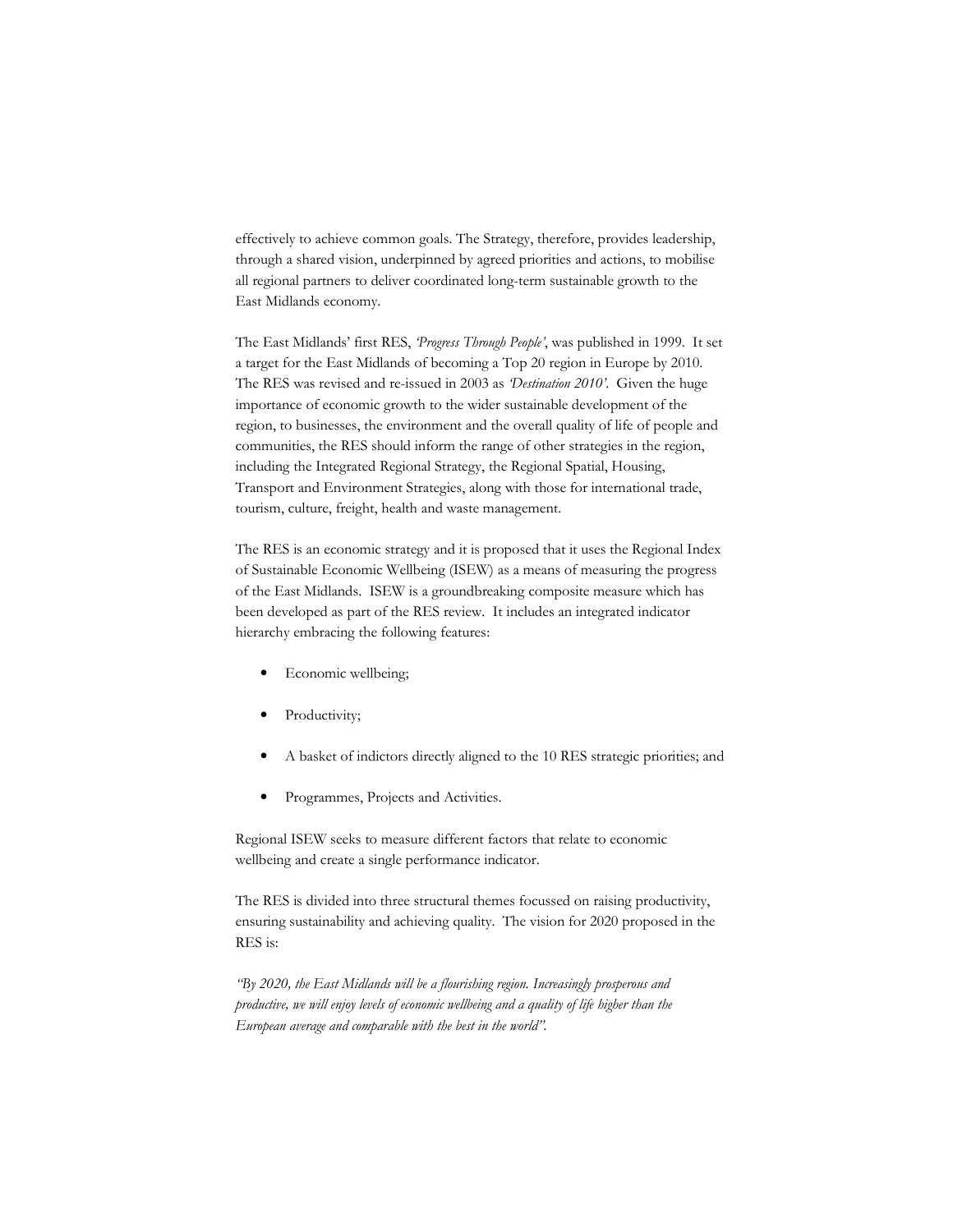Raising productivity is the key objective of the RES. The RES is clear that it cannot achieve this objective without also addressing the environmental and social consequences of increased economic growth. It acknowledges that growth and economic wellbeing are built on the foundations of a cohesive society and a good quality natural environment. It states that growth should not harm the environment or the society in which we live, but where there may be adverse effects, these must be minimised and mitigated.

The East Midlands is striving to become a flourishing region, with a good quality of life and high - and improving - levels of economic wellbeing. To do this, action is required against all ten strategic priorities, and the prioritisation between these will change over time.

#### **RES Structural Themes**

 $1.5.1$ 

The RES vision is to create a 'flourishing region' and is supported by three underpinning, or "structural" themes:

- · Raising Productivity
- · Ensuring Sustainability; and
- Achieving Equality.

The Strategy sets out the challenge to achieve more and growing businesses which can compete in a global market, to enable more people to become more skilled and able to benefit from new and better paid jobs. It highlights the importance of sustainable and effective transport and infrastructure to support a growing economy and the need to respect and protect the natural environment and for stronger cities and towns and vibrant rural communities to ensure that they are attractive places to live and work.

 $1.5.2$ **RES Strategic Priorities** The RES objectives will be achieved through 10 strategic priorities:

> **Employment, learning and skills Enterprise and business support Innovation**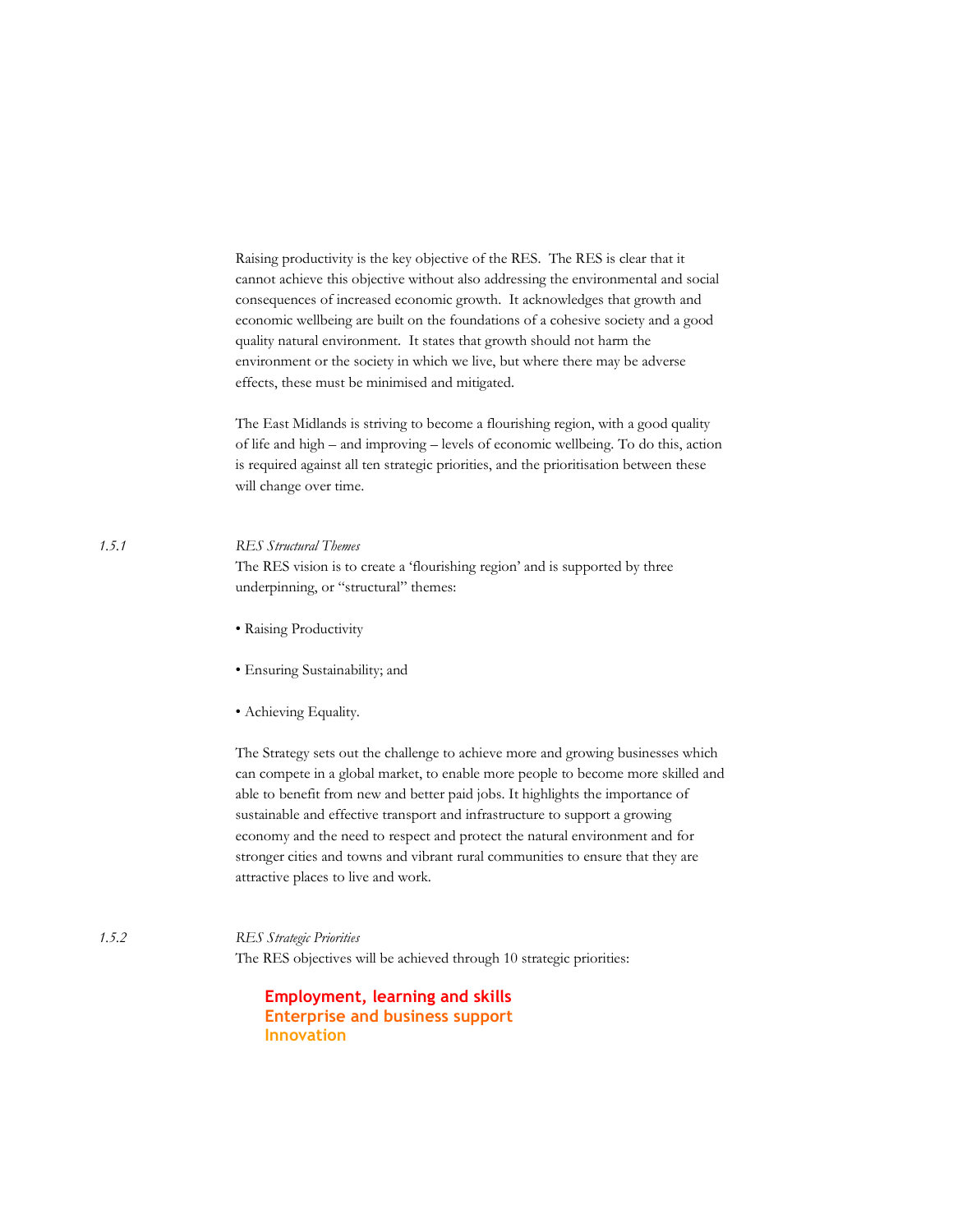**Transport and logistics Energy and resources Environmental Protection Land and Development Cohesive Communities Economic Renewal Economic Inclusion** 

There are strong links between each of the priorities; each is interdependent with the others.

#### **RES Priority Actions**

The RES does not propose short-term solutions; it recognises that long term transformation requires bold thinking and to be realistic in its ambitions. The strategic priorities identified in the RES will lead to action on the ground. Those actions likely to have the most significant impact on the regional economy, will together help achieve emda's regional goals.

Priority Actions are in themselves more akin to policy aspirations and deliberately do not contain a great detail of specification. Throughout the RES preparation process, they have been defined and examined through a process of considering alternatives and attempting to provide as much clarity as possible without compromising the strategic role of the RES.

In SA/SEA terms, this means that the assessment process deals with high-level strategic assessment of environmental, social and economic effects. The conslusions of the assessment process are similarly strategic. It is not a process that can yield detailed analysis in the form of an Environmental Impact Assessment (EU Directives 85/337/EEC and 97/11/EC) or a site specific assessment.

Upon adoption of the RES, an Implementation Plan will be the mechanism for delivering RES priority actions.

The Intervention Framework A fundamental part of the RES policy identification process has been the need to identify and understand the rationale behind Market Intervention. DTi and HM Treasury require that RDAs record and articulate the basis for public policy intervention. In turn, the need for intervention informs RES policy. The

 $1.5.3$ 

 $1.5.4$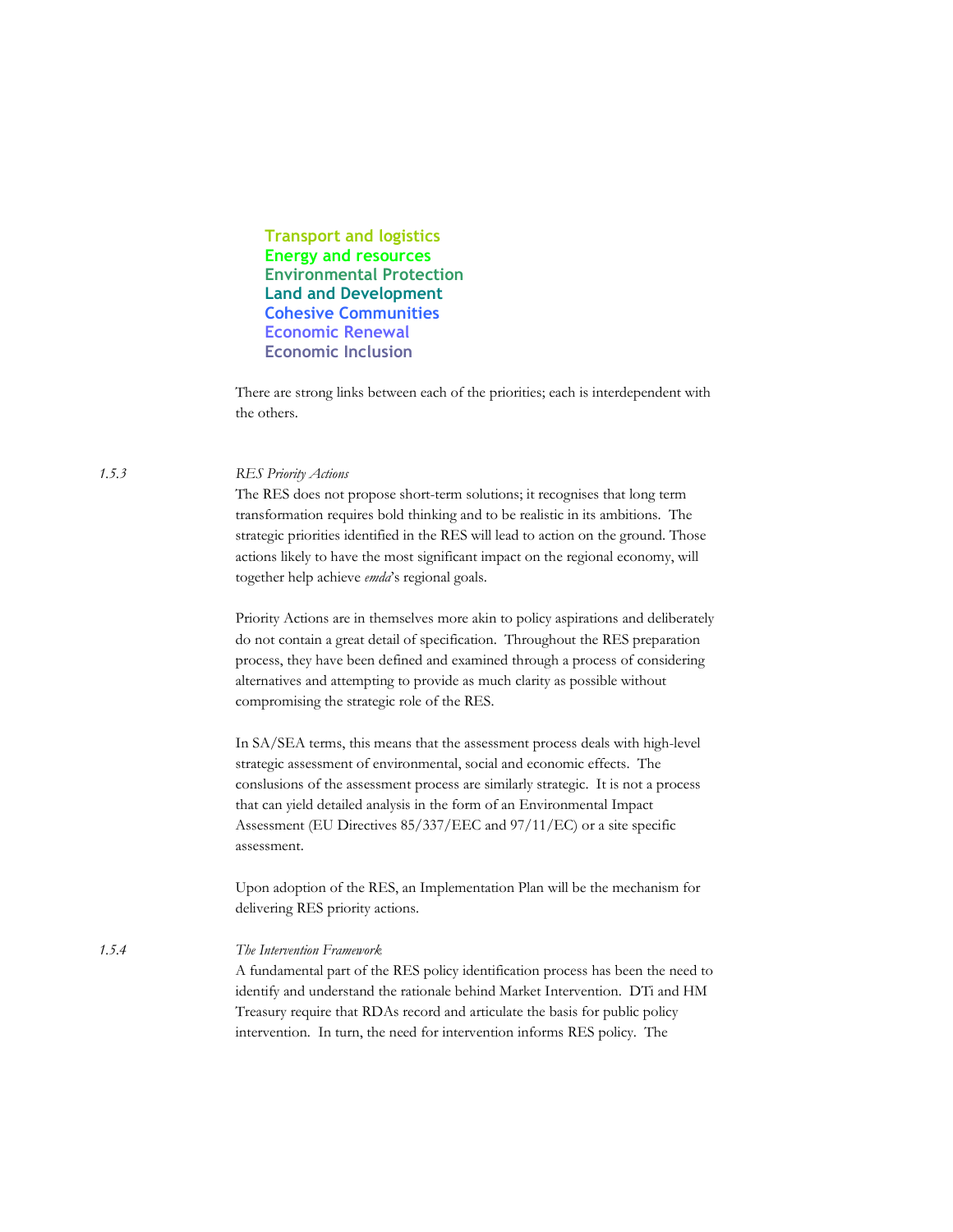Intervention Framework has been prepared following discussions between the emda Strategy, Research & Evaluation (SRE) Team and DTI on the need for clear, evidence based justifications for RES actions.

With this in mind, the Intervention Framework for the East Midlands has been developed as a tool for use in RES policy development. It:

- sets out the evidence for intervention,  $\bullet$
- explores the market failure argument to justify its inclusion,  $\bullet$
- identifies alternative options for intervention; and  $\bullet$
- identifies the preferred option.  $\bullet$

All options (as well as the preferred option) are identified and assessed in terms of potential Sustainability Effects through the SA/SEA process.

This feature of the Intervention Framework has provided a unique and innovative way of helping identify reasonable alternatives as required by Article 5 (1) of the SEA Directive which states that alternatives must be considered and assessed as part of the SEA process.

#### Different editions of the RES

 $1, 5, 5$ 

Three versions of the RES were produced prior to the adopted version:

- RES Consultation Document (October 2005)  $\bullet$
- Draft RES published alongside the SA/SEA Final Draft Environmental Report (January 2006)
- $\bullet$ Draft for Government RES (May 2006).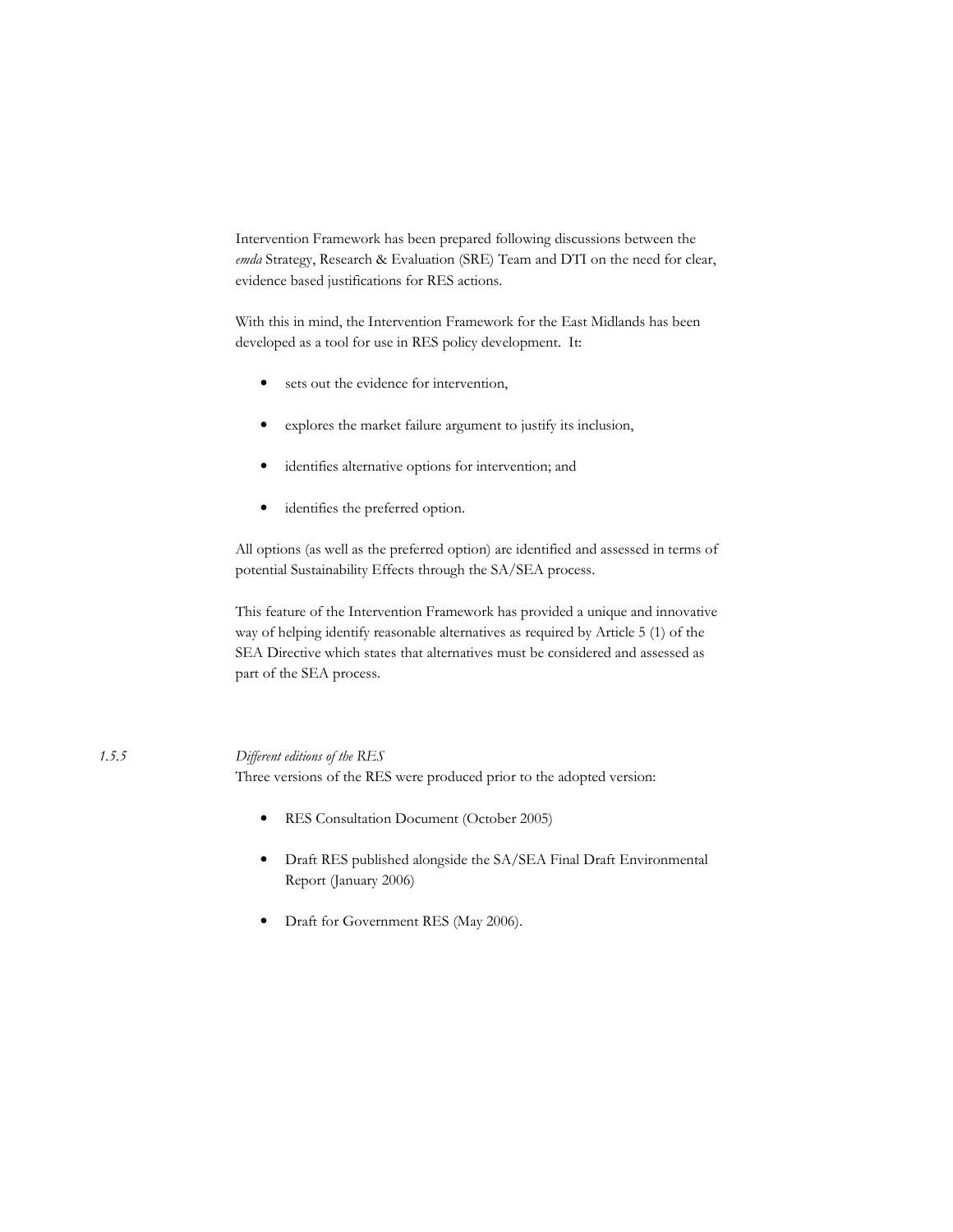#### $\mathbf 2$ Consultation

#### $2.1$ Consultation, SA/SEA and the RES

Consultation is integral to the SA/SEA process. The involvement of a wide range of actors in the decision-making process leads to better informed decisions that are more likely to contribute towards sustainable development. The UK Government's sustainable development strategy Securing the Future (Defra, 2005) acknowledges that allowing communities to become involved in influencing the projects that directly affect their lives is central to increasing community cohesion, strengthening democracy and revitalising neighbourhoods.

*Emda* have embraced this aspiration and undertook a very comprehensive consultation programme to assist with the development of the RES which in turn helped inform the SA/SEA by placing the SA/SEA process at the heart of sustainability considerations as the plan was formulated.

The minimum consultation requirments of the UK SEA Regulations require that a five week consultation period with statutory consultees (see below) be undertaken at the scoping stage and that also a period of consultation deemed appropriate by the relevant body (ie emda) be undertaken for the Environmental Report.

At the very start of the process, emda decided to prepare a detailed and comprehensive strategy for consultation involving written consultation, participative workshops and presentations as well as internet-led initatives. In addition to this wider RES consultation programme, individual interviews were held with the statutory consultees to maximise their contribution to the process and to ensure a thorough and integrated approach was taken. As a result the RES preparation and SA/SEA process has managed to engage with a very wide cross section of the community as well as statutory bodies with responsibility for the SA/SEA process.

This section details the consultation activities of the SA/SEA and the RES, and provides a summary of their results. It describes how consultation comments were fed into the SA/SEA process in order to inform the final RES. Table 2.1 sets out a timetable of the consultation process.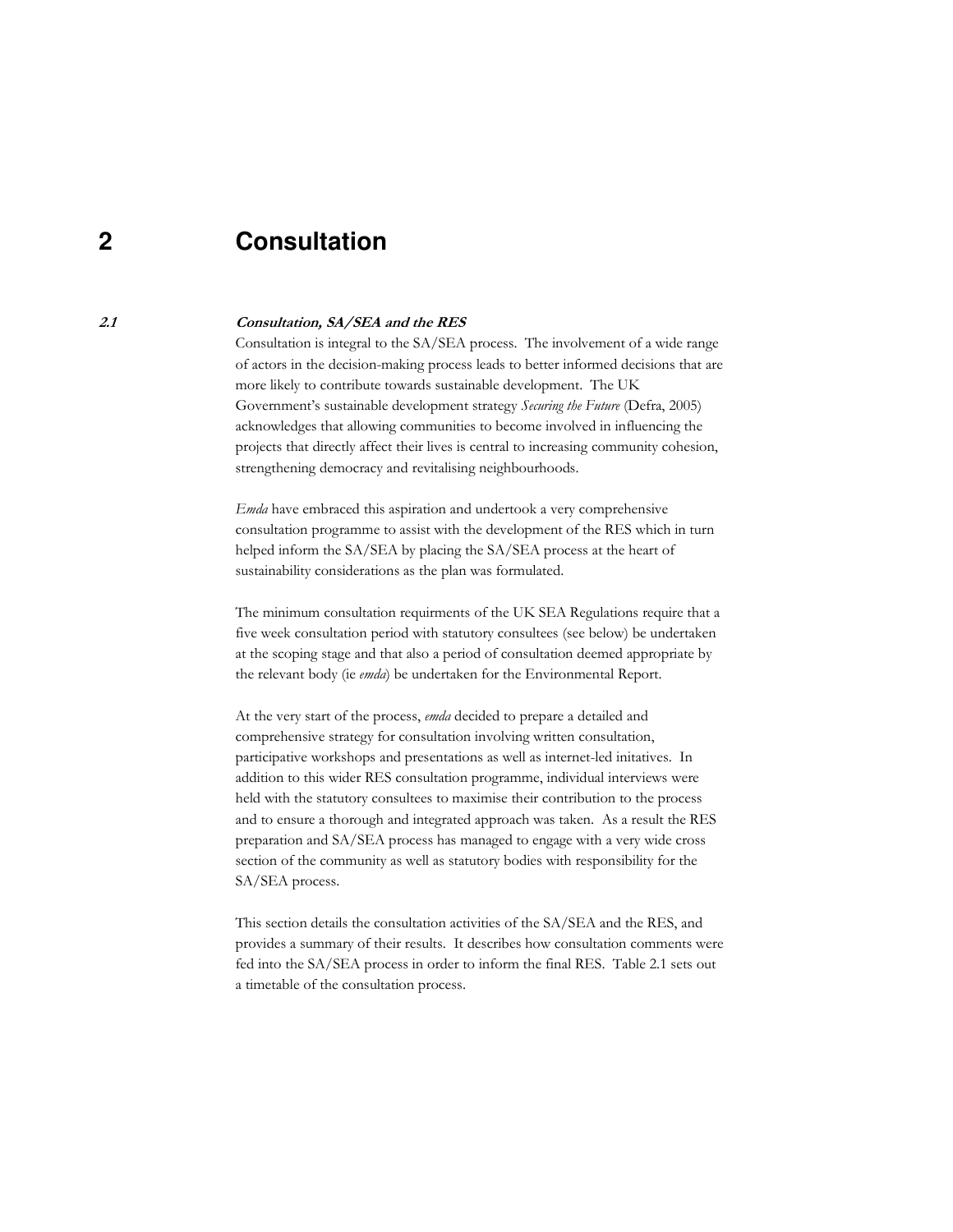#### **Scoping Consultation**

Regulation 12 (5) of the SEA Regulations state that:

When deciding on the scope and level of detail of the information that must be included in the sustainability report the responsible authority shall consult the consultation bodies.'

Currently there are four statutory consultation bodies in England which are:

- Countryside Agency;
- English Nature; and
- · English Heritage;
- Environment Agency

The scoping consultation period lasted for five weeks, in accordance with ODPM guidance, from September to October 2005.

| <b>Publication / Event</b>                      | <b>Consultees</b>                                                                                                                                                            | Date                                                      |
|-------------------------------------------------|------------------------------------------------------------------------------------------------------------------------------------------------------------------------------|-----------------------------------------------------------|
| SEA Meeting to discuss<br>process and timetable | <b>Statutory Consultees.</b>                                                                                                                                                 | August 2005                                               |
| Pre-Scoping meeting                             | <b>Statutory Consultees</b>                                                                                                                                                  | August 2005                                               |
| Scoping Report                                  | <b>Consultation with Statutory</b><br>Consultees and others, as listed<br>helow.                                                                                             | August - September 2005                                   |
| Alternatives meetings                           | <b>Statutory Consultees</b>                                                                                                                                                  | September - November<br>2005                              |
| <b>Consultation RES</b><br>Workshops (x 2)      | Consultation with organisations<br>from across the East Midlands<br>including Small and Medium Sized<br>Enterprises, local authority and non-<br>governmental organisations. | November 2005                                             |
| <b>Final Draft Environmental</b><br>Report      | <b>Consultation with Statutory</b><br>Consultees and others, as listed<br>below. The report is available for<br>public viewing.                                              | 20 <sup>th</sup> January - 18 <sup>th</sup> April<br>2006 |

#### Table 2.1: Consultation Timetable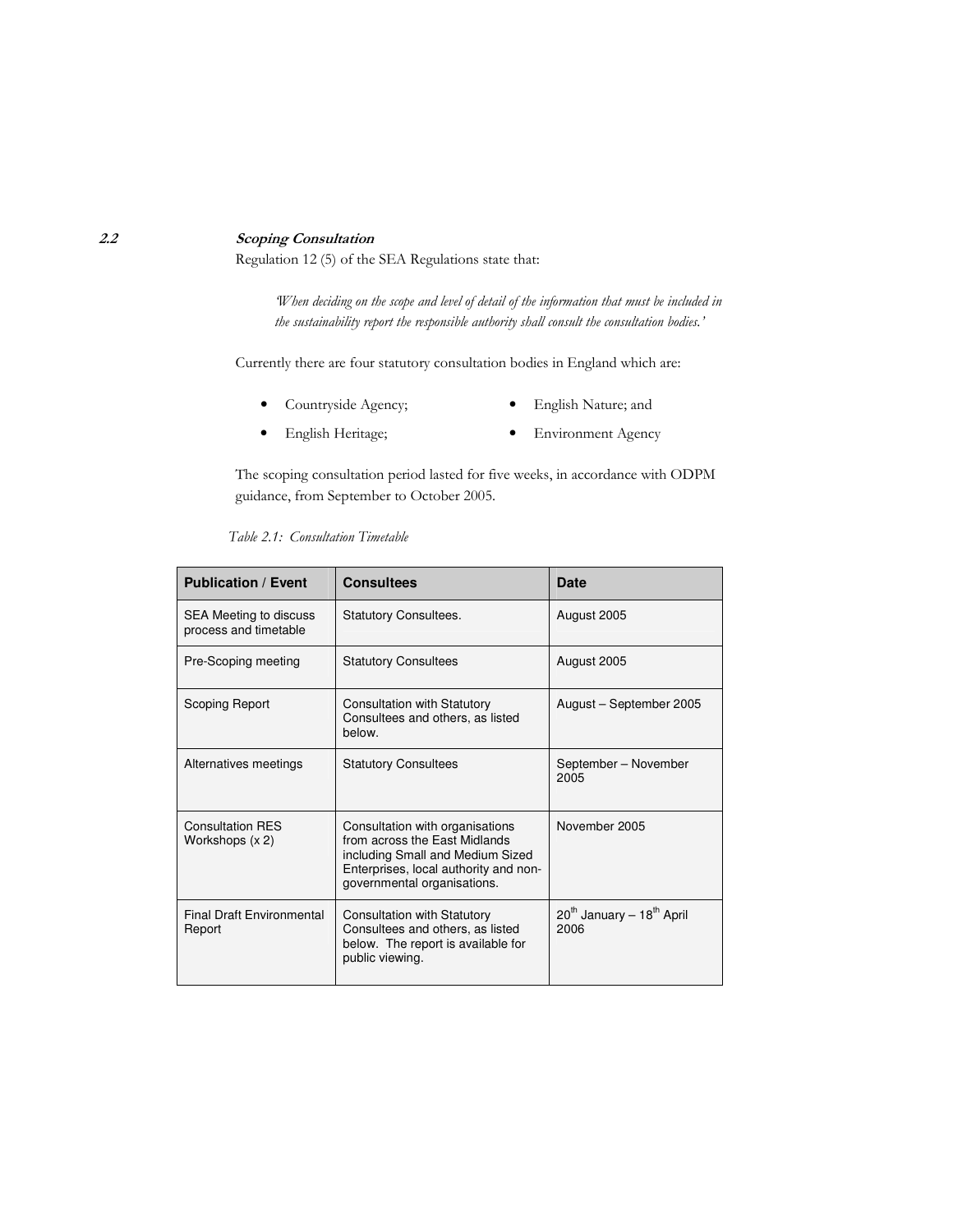| Post-consultation period<br>meeting | Meeting held with environmental<br>representatives to discuss<br>representations made during the<br>consultation period.                            | 15 <sup>th</sup> May 2006 |
|-------------------------------------|-----------------------------------------------------------------------------------------------------------------------------------------------------|---------------------------|
| <b>Environmental Statement</b>      | No formal consultation. The<br>Statement must demonstrate to the<br>public and consultees how SA<br>outcomes have been fed into the<br>adopted RES. | Summer 2006               |

In addition to the four statutory bodies already mentioned, emda extended the consultation to include:

- Government Office for the East Midlands;
- · East Midlands Regional Assembly; and
- Rural Development Service.

#### 3 Scoping consultation responses

Scoping responses were received from:

- · English Heritage;
- Environment Agency;
- · English Nature;
- Countryside Agency; and
- Rural Development Service.

In summary, the responses commended the approach being taken and concentrated on issues including recommendations for additional data sources, the need to refine the objectives (both RES and SA/SEA) and their relevant indicators and targets. A full summary of all responses at the scoping stage is available in Appendix C of the Final Draft Environmental Report).

 $2.3$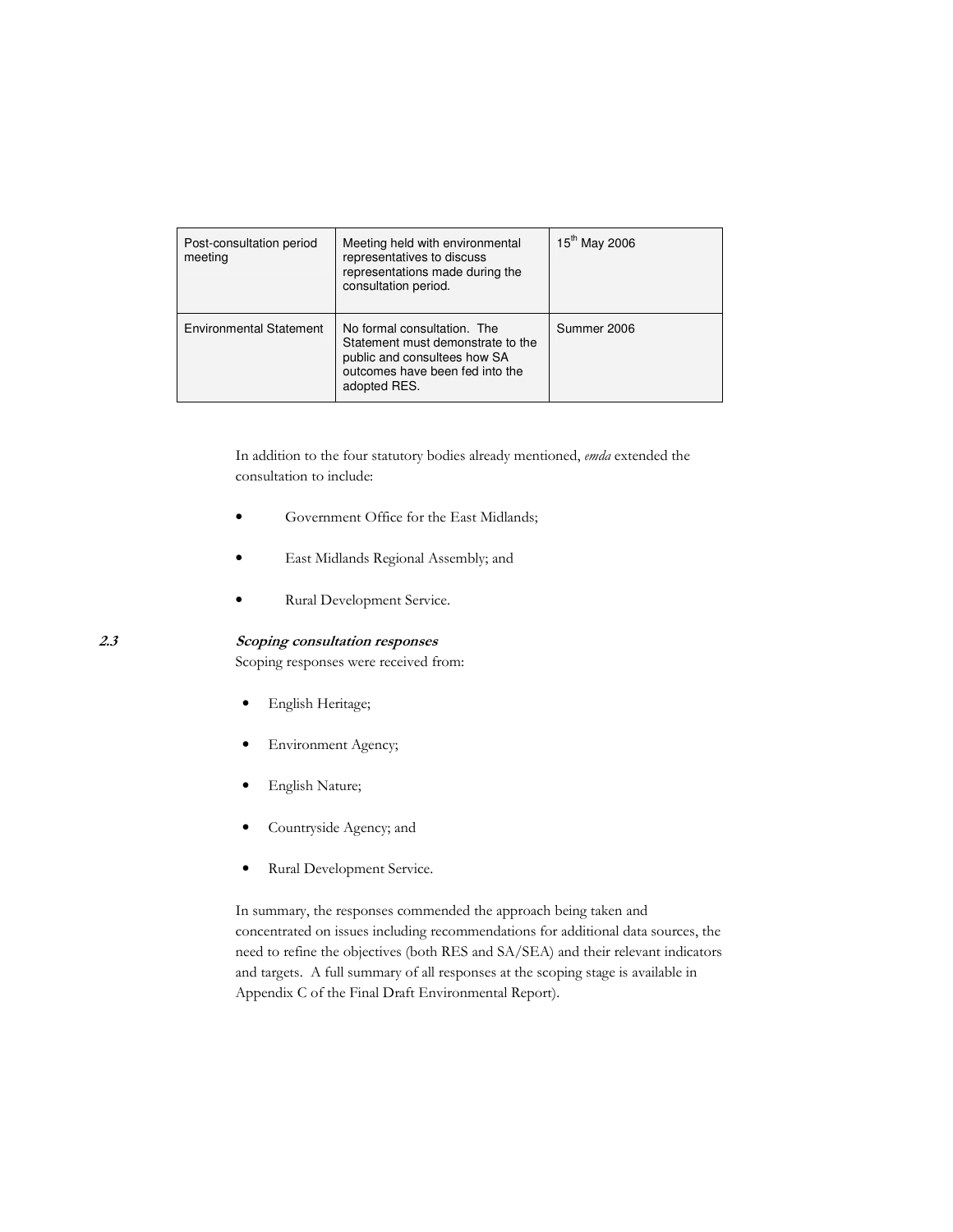#### **Final Draft Environmental Report Consultation**

Regulation 13 of the SEA Regulations requires Environmental Reports and the plan or programme to which they refer to be made available for inspection by the public, stakeholders and the consultation bodies. The Final Draft Environmental Report was produced on 20th January 2006 and this was made available for public consultation, along with the draft RES, until the 18th April 2006. Both documents were made available to view on emda's website and copies of both documents were disseminated to the organisations listed in section 2.2. It was titled Final Draft Environmental Report since it was a consultation document in a format that could be changed following consultation if need be.

#### **Final Draft Environmental Report Consultation Respones**

Consultation responses were received from:

- The Wildlife Trusts (East Midlands);  $\bullet$
- $\bullet$ East Midlands Environment Link (EMEL);
- English Nature;
- The Countryside Agency;
- Environment Agency;
- Forestry Commision; and  $\bullet$
- $\bullet$ English Heritage.

Sometimes the same consultation issue was raised by a number of organisations. Table 2.2 summarises these issues. These issues have each been considered in the writing of the Draft for Government RES (2006). Chapter four of this ES provides an account of how consultation responses have influenced the Draft for Government RES (2006) which was submitted to DTi, for approval, in May 2006. Comments which have been raised that are outside of the RES's control and influence are not cited e.g. comments that relate to housing allocations will be addressed by the Regional Spatial Strategy.

 $2.4$ 

 $2.5$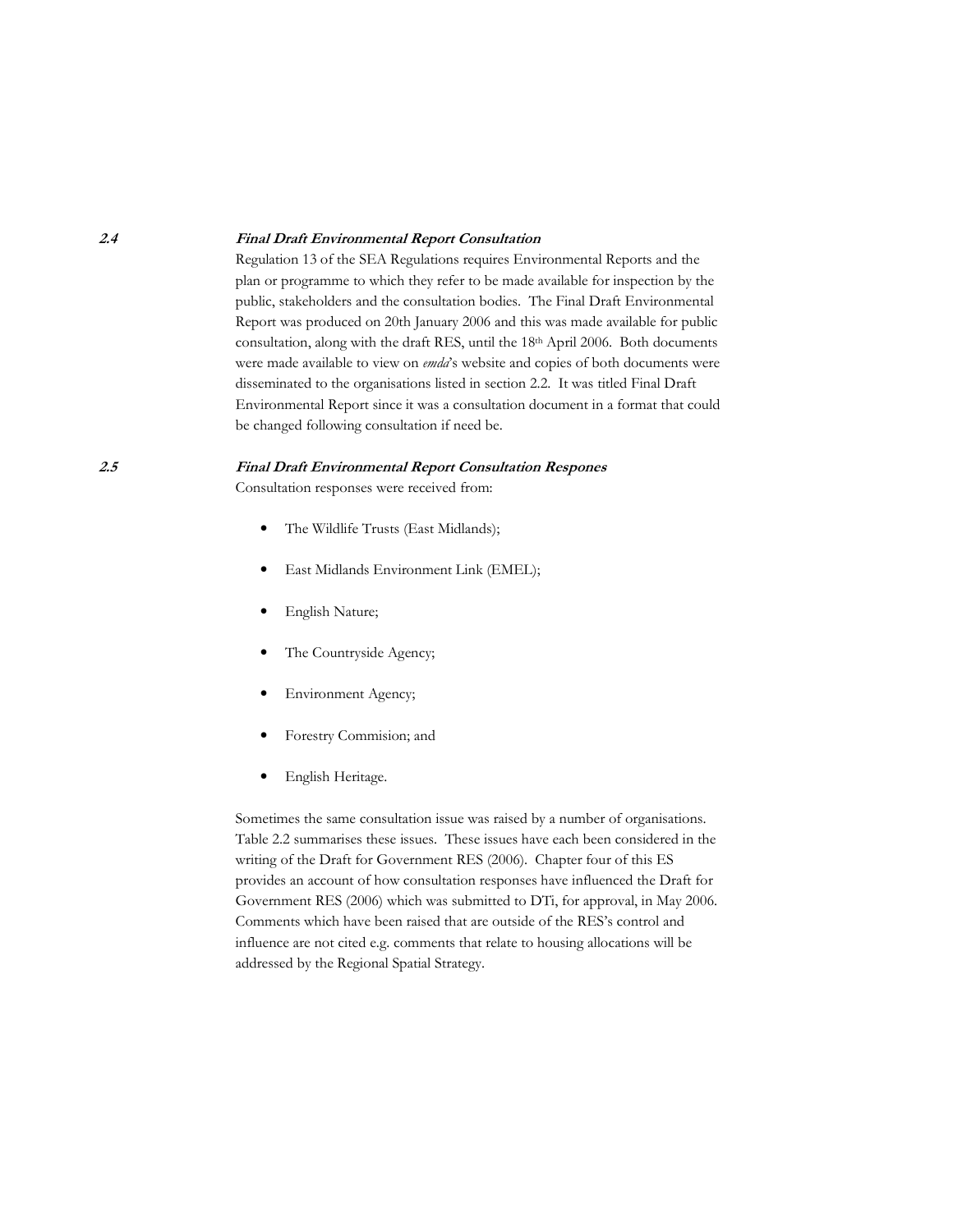| <b>ssue</b>              | <b>Consultation comments (all text</b><br>references relate to the Final Draft<br><b>Environmental Report)</b>                                                                                                                                                                                                                                                                                                                                                                                                                        | Response to<br>consultation<br>comment                                                                                                                                         | Location in<br>the<br><b>Environmental</b><br>Statement |
|--------------------------|---------------------------------------------------------------------------------------------------------------------------------------------------------------------------------------------------------------------------------------------------------------------------------------------------------------------------------------------------------------------------------------------------------------------------------------------------------------------------------------------------------------------------------------|--------------------------------------------------------------------------------------------------------------------------------------------------------------------------------|---------------------------------------------------------|
| <b>Baseline</b>          | $\bullet$<br>All detailed comments are accepted<br>and will be used to update the next<br>version of the baseline to be produced<br>by emda.<br>Climate section change should make<br>$\bullet$<br>reference to adverse effect of air<br>emissions generated from air traffic.<br>Definition of woodland conversion<br>$\bullet$<br>sought.<br>$\bullet$<br>Appendix A: Restructure archaeology<br>and built heritage chapters to form a<br>new one called The Historic<br>Environment.<br>Various biodiversity updates.<br>$\bullet$ | These comments<br>relate to the<br>baseline which will<br>be updated as part<br>of the next SA/SEA<br>of the next RES. A<br>record of the<br>comment has been<br>kept by emda. | $N/A$ .                                                 |
| <b>SA/SEA Objectives</b> | $\bullet$<br>Comments were made to slightly<br>amend some objectives.                                                                                                                                                                                                                                                                                                                                                                                                                                                                 | No change has been<br>made to the SA/SEA<br>objectives. A<br>record of the<br>comment will be<br>recorded for the<br>next RES and<br>SA/SEA.                                   | N/A                                                     |
| <b>Transportation</b>    | $\bullet$<br>Consultees sought clarity in the RES<br>when talking about forms of<br>sustainable transport.                                                                                                                                                                                                                                                                                                                                                                                                                            | <b>See Priority Action</b><br>4.                                                                                                                                               | Table 4.1                                               |
|                          | Query raised suggested that all<br>transport improvements related only<br>to roads.                                                                                                                                                                                                                                                                                                                                                                                                                                                   | See Priority Action<br>4.                                                                                                                                                      | Table 4.1                                               |
|                          | Suggested that use of sustainable<br>transport will focus only on public<br>transport.                                                                                                                                                                                                                                                                                                                                                                                                                                                | <b>See Priority Action</b><br>4.                                                                                                                                               | Table 4.1                                               |
|                          | Number of miles presently incurred in<br>trade of goods must be reduced.                                                                                                                                                                                                                                                                                                                                                                                                                                                              | See Priority Action<br>2e which replaces<br>the original 2c.<br><b>Clarity regarding</b><br>international trade<br>is presented in<br>detail. See also                         | Table 4.1                                               |

### Table 2.2: Key Final Draft Environmental Report Consultation comments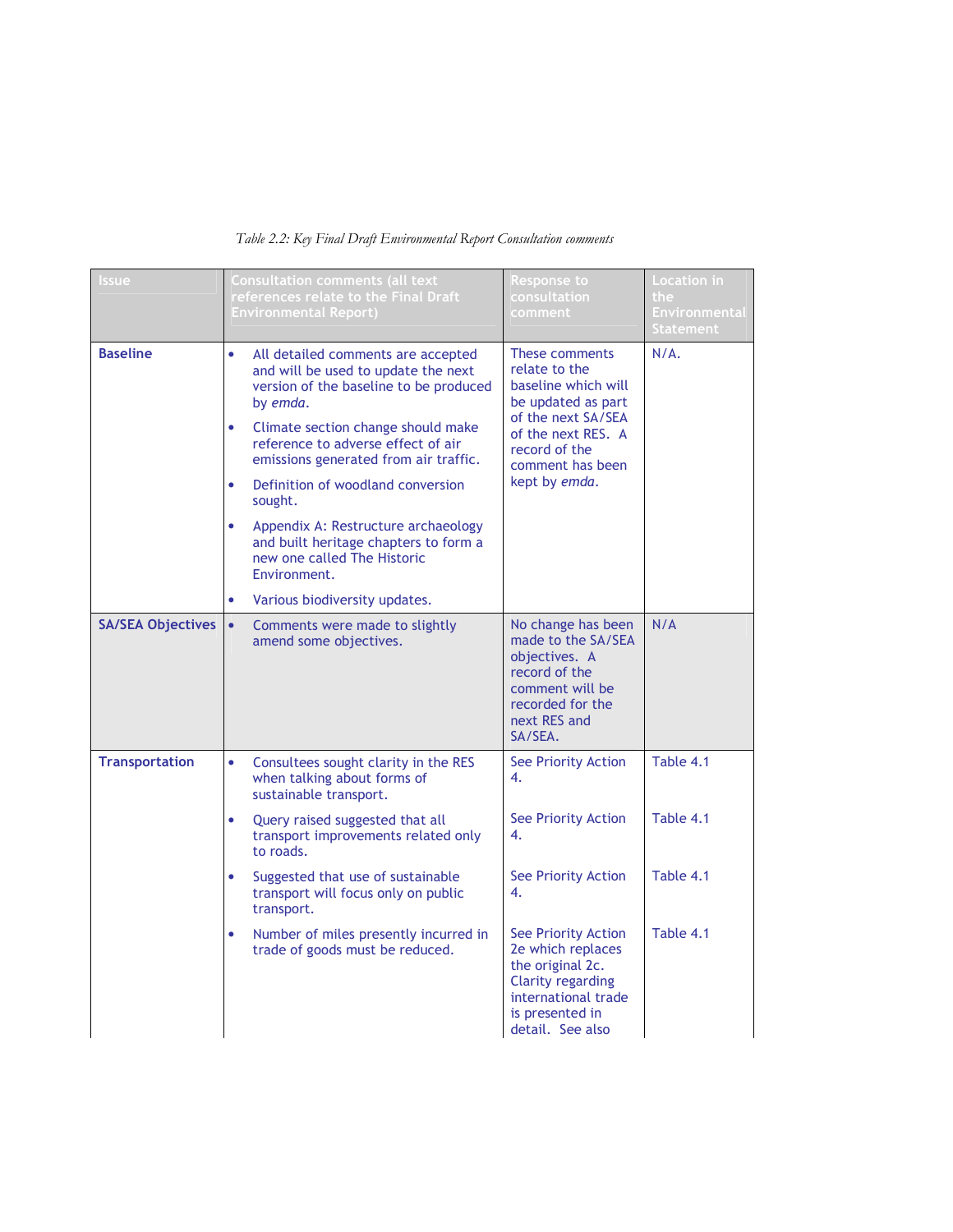|                                       |           |                                                                                                                                                                                                                                                                                                                                                                                                | <b>Priority Action 4</b><br>regarding NEMA.                                                                                                |                                              |
|---------------------------------------|-----------|------------------------------------------------------------------------------------------------------------------------------------------------------------------------------------------------------------------------------------------------------------------------------------------------------------------------------------------------------------------------------------------------|--------------------------------------------------------------------------------------------------------------------------------------------|----------------------------------------------|
|                                       | ۰         | Policy $2(c)$ 1 will lead to increased<br>air transportation.                                                                                                                                                                                                                                                                                                                                  | See Priority Action<br>4.                                                                                                                  | Table 4.1                                    |
|                                       | $\bullet$ | Transportation proposals will have<br>adverse effects on land take, air<br>quality and climate change.                                                                                                                                                                                                                                                                                         | See Priority Action<br>4.                                                                                                                  | Table 4.1 and<br>section 4.2.2               |
|                                       | ۰         | Consultees agree with report<br>conclusion that air transportation will<br>have adverse affects on climate<br>change.                                                                                                                                                                                                                                                                          | <b>See Priority Action</b><br>4.                                                                                                           | Table 4.1 and<br>section 4.2.2               |
|                                       | ٠         | Policy 4(iii): Some consultees disagree<br>with conclusion that growth of airports<br>will have a minor adverse effect.<br>Would like to see less growth in<br>airports. Global climate impacts from<br>greenhouse gases are considered a<br>major impact. EA feel that the<br>SA/SEA should be proposing further<br>measures to offset these impacts such<br>seeking to advocate less growth. | See new Priority<br>Action 4.                                                                                                              | Table 4.1 and<br>section 4.2.2<br>and $4.3.$ |
| <b>Historic</b><br><b>Environment</b> | $\bullet$ | Policy 1a (i) There is a benefit to the<br>historic environment if traditional<br>building skills shortages are addressed<br>by encouraging appropriate training.                                                                                                                                                                                                                              | See Priority Action<br>2g.                                                                                                                 | <b>Table 4.1.</b>                            |
|                                       | $\bullet$ | Mitigation 4 (iii) will lead to adverse<br>environmental impacts on historic<br>assets in the area of the airport in<br>terms of noise and air quality. The<br>assessment rating of negligible<br>positive benefits is ambitious.                                                                                                                                                              | See Priority Action<br>4, 7b and 7c.                                                                                                       | Table 4.1 and<br>section 4.2.2.              |
| <b>Climate change</b>                 | ٠         | Renewable energy options are not<br>included in the mitigation for climate<br>change (page 52).                                                                                                                                                                                                                                                                                                | See Priority Action<br>5a, b and c                                                                                                         | Table 4.1                                    |
| <b>Employment Sites</b>               | $\bullet$ | The RES should maximise opportunity<br>for expanding Green Infrastructure.                                                                                                                                                                                                                                                                                                                     | See Priority Action<br>7c.                                                                                                                 | Table 4.1                                    |
|                                       |           | Mitigation for Policy 7b, part 1: Choice<br>of employment sites should be<br>informed by environmental assessment<br>before EIA.                                                                                                                                                                                                                                                               | SEA and SA of Local Table 4.1<br>Development<br><b>Frameworks will</b><br>help address this<br>issue further. The<br>RSS is also relevant. |                                              |
| <b>Global Trade</b>                   | ۰         | Policy 2c (i) This is always likely to                                                                                                                                                                                                                                                                                                                                                         | See Priority Action<br>2e which replaces                                                                                                   | Table 4.1                                    |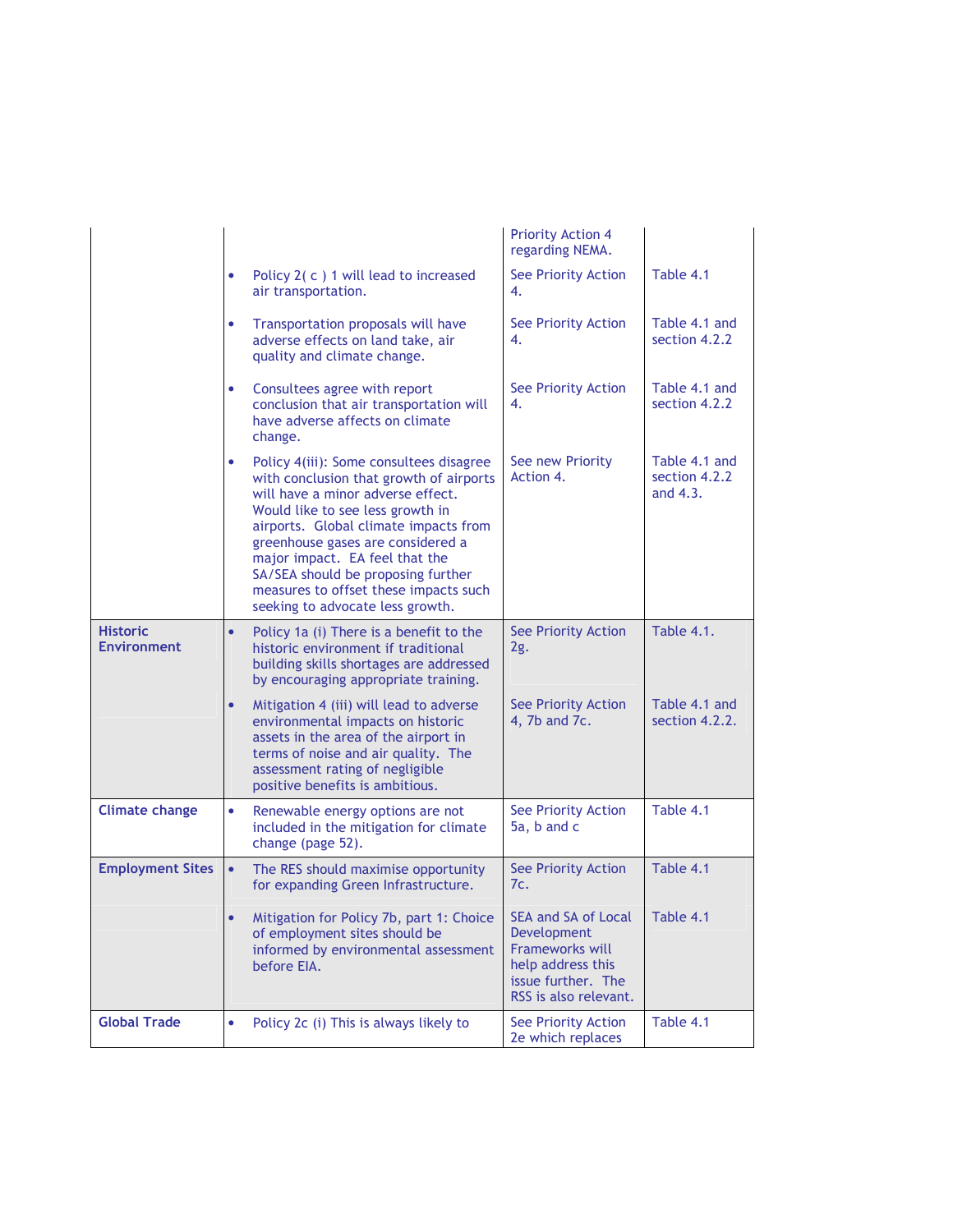|                                     | have a negative environmental effect<br>overall, whilst providing other<br>benefits.                                                                                                                                                 | the original 2c.<br>Clarity regarding<br>international trade<br>is presented in<br>detail. See also<br><b>Priority Action 4</b><br>regarding NEMA.                                                                              |                           |
|-------------------------------------|--------------------------------------------------------------------------------------------------------------------------------------------------------------------------------------------------------------------------------------|---------------------------------------------------------------------------------------------------------------------------------------------------------------------------------------------------------------------------------|---------------------------|
| <b>Assessment</b><br><b>Process</b> | Accused of bias towards economic<br>$\bullet$<br>benefit over environmental cost.                                                                                                                                                    | <b>RES now provides</b><br>more clarity. ES<br>acknowledges the<br>difficulty of<br>combining social,<br>economic and<br>environmental<br>values. Appendix G<br>of the ER<br>documents all<br>effects individually<br>by topic. | Section 4.1.              |
|                                     | It is difficult to comment on strategic<br>$\bullet$<br>actions and assessment when<br>outcomes can depend on how the<br>mitigation actions are implemented.                                                                         | SEA is strategic in<br>nature. The<br>process has sought<br>apply appropriate<br>levels of detail.<br>This is<br>acknowledged in<br>the ES.                                                                                     | Section 1.5.3<br>and 4.5. |
| <b>Mitigation</b>                   | Mitigation for Policy 2c (i) is<br>۰<br>unacceptable: the RES should seek to<br>reduce the number of miles over<br>which goods are transported from<br>local sources to international markets.                                       | See Priority Action<br>2e which replaces<br>the original 2c.<br><b>Clarity regarding</b><br>international trade<br>is presented in<br>detail. See also<br><b>Priority Action 4</b><br>regarding NEMA.                           | Table 4.1                 |
|                                     | A critical issue is how the mitigation,<br>$\bullet$<br>best practice and recommendations<br>will be incorporated into the final RES.<br>The current SEA is not clear and<br>explicit on this issue and needs to be.                 | Emda are likely to<br>set up a RES<br>implementation<br>group.                                                                                                                                                                  | Section 4.5               |
|                                     | Re: Biodiversity and Landscape, EN et<br>۰<br>al recommend that the RES and<br>subsequent implementation plans<br>incorporate the identified mitigation,<br>best practice measures and relevant<br>SEA recommendations in Chapter 8. | <b>RES</b> acknowledges<br>importance of<br>implementation.                                                                                                                                                                     | Section 4.5               |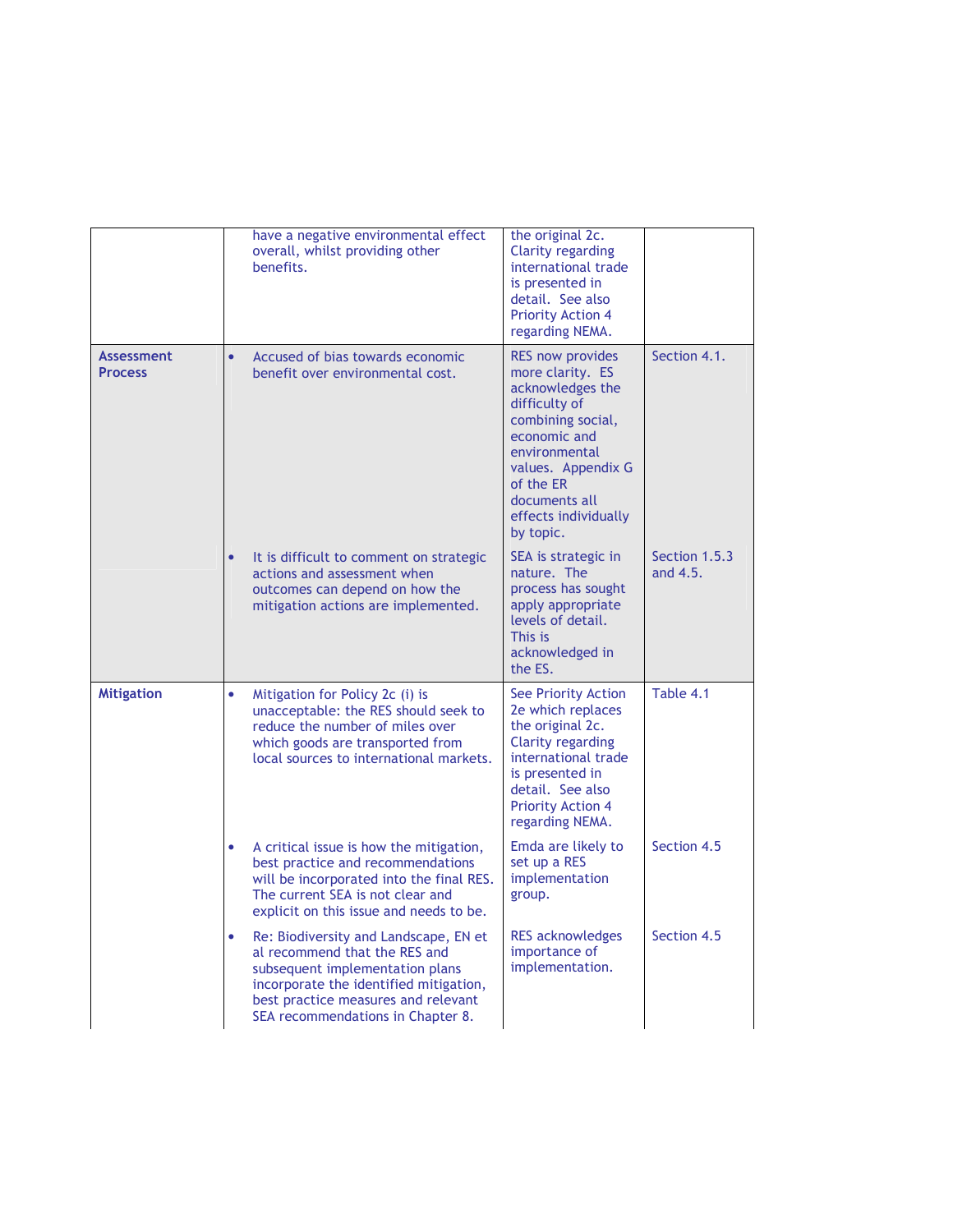|                                             | $\bullet$           | Page 47, Table 7.2: In general, this<br>Table appears rather over-optimistic:<br>the mitigation measures suggested will<br>mostly lead to neutral rather than<br>positive outcomes.                                                                                         | The RES has been<br>expanded<br>considerably to take<br>on board this<br>comment.                                                            | Table 4.1                 |
|---------------------------------------------|---------------------|-----------------------------------------------------------------------------------------------------------------------------------------------------------------------------------------------------------------------------------------------------------------------------|----------------------------------------------------------------------------------------------------------------------------------------------|---------------------------|
| <b>Cumulative</b><br>effects                | $\bullet$           | Cumulative effects of transport are<br>negative; adverse air quality impacts<br>and airport expansion will outweigh<br>beneficial effects cited.                                                                                                                            | This impact is<br>identified as an<br>outstanding<br>significant adverse<br>effect of the RES.                                               | Section 4.3               |
| <b>Recommendations</b><br>for Best Practice | ۰                   | Amend Best practice measures (bullet<br>point 4): "All developmental activity<br>undertaken as a result of the RES<br>needs to be consistent with SEA<br>objectives and subject to robust<br>project appraisal processes, to ensure<br>it contributes to achieving targets" | The best practice<br>measures will be<br>taken forward as<br>part of the<br>implementation<br>process by a<br>specific RES working<br>group. | Section 4.5               |
| <b>Monitoring</b>                           | $\bullet$<br>sites. | Various biodiversity measurements<br>were suggested including monitoring<br>of Regional Biodiversity Targets,<br>recovery of farmland birds, wildlife                                                                                                                       | Monitoring has been<br>designed to reflect<br>the requirements of<br>the SEA Directive to<br>monitor the                                     | Chapter 5 and<br>Annex 1. |
|                                             | $\bullet$           | Recommend monitoring CO2 emissions<br>from transportation                                                                                                                                                                                                                   | significant<br>environment effects<br>of the RES.                                                                                            |                           |
|                                             | $\bullet$           | Monitoring of water quality was<br>suggested.                                                                                                                                                                                                                               |                                                                                                                                              |                           |
|                                             | $\bullet$           | Further issues which might be<br>included: promoting sustainable<br>construction, including energy<br>efficiency; encouraging industry to<br>produce consumer goods with built-in<br>energy efficiency.                                                                     |                                                                                                                                              |                           |
|                                             | $\bullet$           | There is a need to monitor the<br>'protect' element of the objective.<br>This can be achieved by monitoring<br>the non-statutory Sites of Nature<br>Conservation Importance (SINCs,<br>SNCIs) and statutory SSSI's affected by<br>development.                              |                                                                                                                                              |                           |
|                                             | $\bullet$           | The landscape monitoring should seek<br>to assess the extent to which changes<br>in underlying landscape character and<br>quality are the result of economic<br>drivers, and to identify appropriate<br>measures to reduce or mitigate                                      |                                                                                                                                              |                           |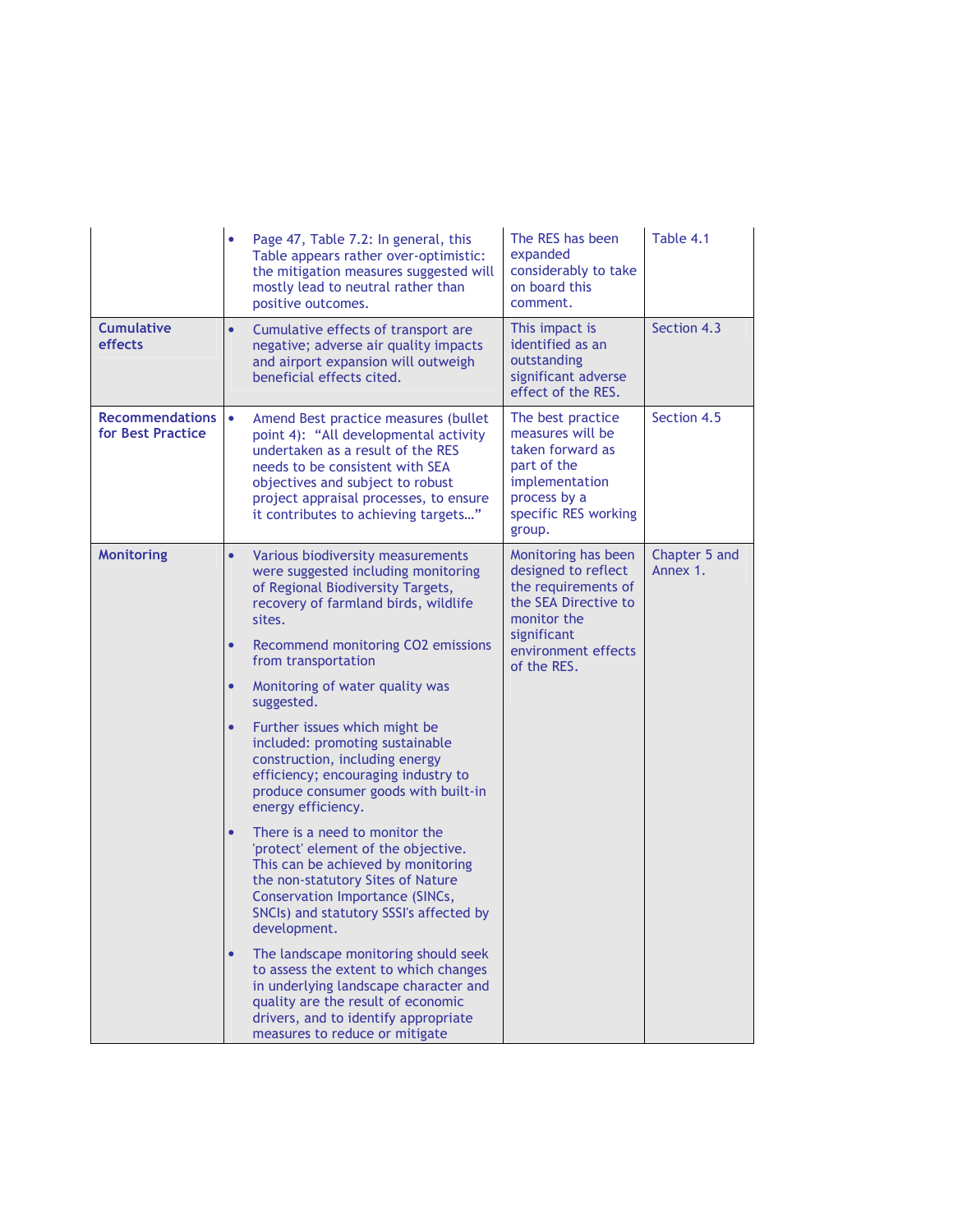|                               | impacts.<br>Recommended proportion of<br>electricity generated from<br>renewables.                                                                            |                                                                                                                                                   |                            |
|-------------------------------|---------------------------------------------------------------------------------------------------------------------------------------------------------------|---------------------------------------------------------------------------------------------------------------------------------------------------|----------------------------|
| <b>Additional</b><br>research | Aviation studies to examine full<br>۰<br>impact of air transportation impacts in<br>the region.                                                               | <b>Priority Action 5a</b><br>recommends the<br>establishment of a<br>regional climate<br>adaptation and<br>mitigation<br>strategy/action<br>plan. | Table 4.1                  |
| <b>Consultation</b>           | Important to ensure that enough time<br>is made available for the SEA process<br>to assess any changes to the RES as a<br>result of the consultation process. | Adequate time has<br>been made<br>available.                                                                                                      | Chapter 2 and<br>Table 2.1 |

 $2.6$ 

#### Other consultation events

As explained at the start of this chapter, in addition to the statutory consultation regarding Scoping and Environmental Reports, emda organised regular meetings and working sessions between *emda* and the statutory consultees. Also, several one to one working consultation meetings have been held with statutory consultees who were willing and helpful participants. Emda are grateful to English Nature, the Countryside Agency, the Environment Agency and English Heritage who made time available to contribute willingly and helpfully throughout the SEA process. The individual meetings held with statutory consultees enabled transfer of information to take place and provided the platform for detailed discussion of the process and specific aspects such as the identification of alternatives.

As part of the process to identify alternatives (see below) a RES Consultation Document was prepared for consultation with the public in autumn 2005 for a period of 12 weeks to seek opinion on how initial approaches might work. At the same time as this consultation, two workshops were held with key organisations from across the region to add to the quality and depth of consultation. As well as workshops a series of seminar-style events were held across the region to engage with stakeholders and the wider community. Over 1400 people attended these events. They were extremely successful and served to inform RES policy formulation very effectively.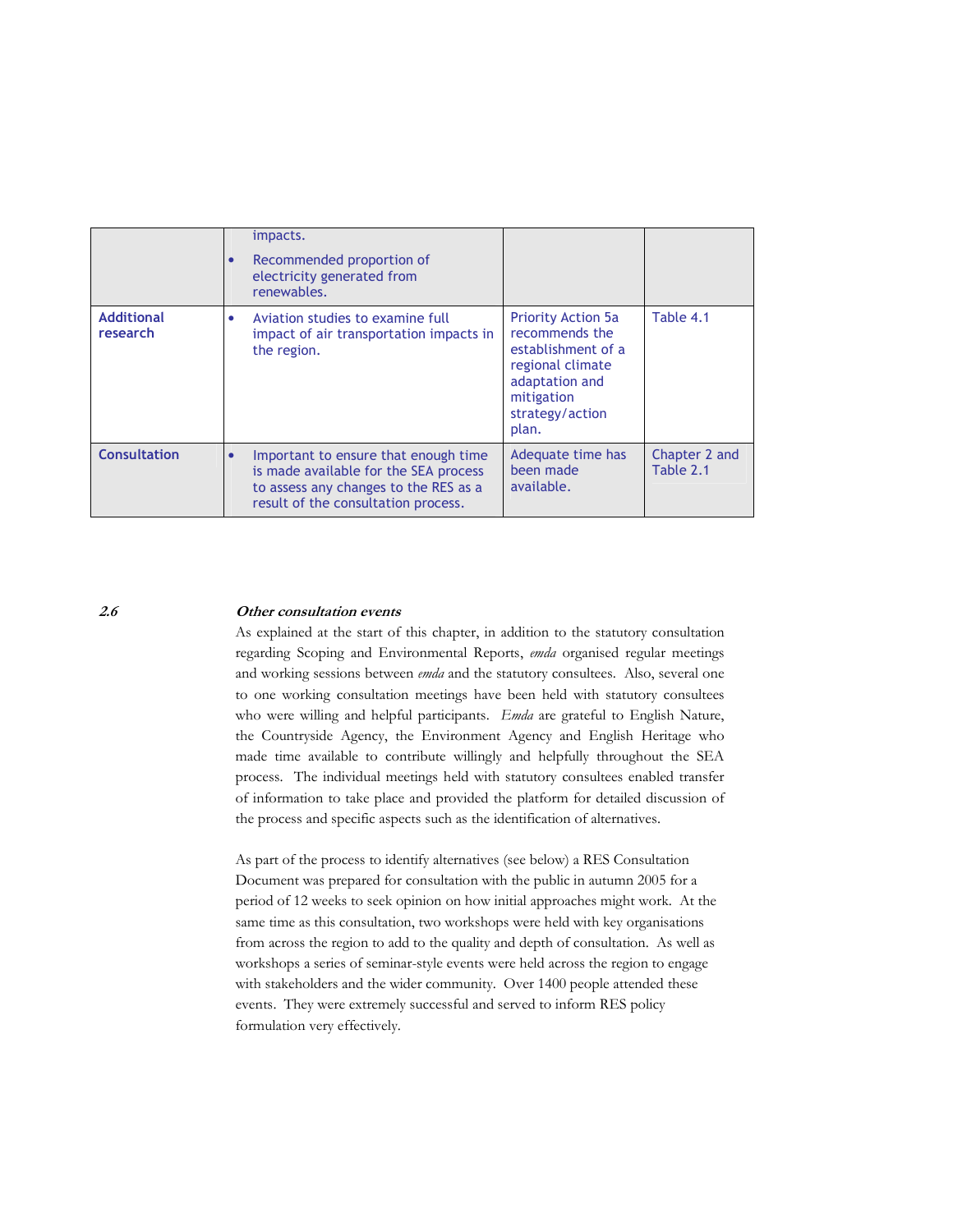### 3 **Integrating Sustainability Considerations** into the RES Preparation

#### **Overview of the SA Process**

 $3.1$ 

 $3.2$ 

 $3.2.1$ 

Best practice methods were used to carry out the SA process, following the stages set out in ODPM guidance. Figure 1.1 illustrates these five stages and their integration into the development of the RES.

This section describes how the stages that led up to the production of the Sustainability Report sought to ensure that environmental and sustainability issues were integrated into each phase of the development of the RES.

### Stage A: Setting the Context and Objectives, Establishing the Baseline and Deciding on the Scope

Stage A1: Identifying other relevant policies, plans and programmes, and sustainability objectives A range of policies, plans and programmes that have a bearing on the RES were identified in order to set the context for the RES. This aimed to ensure that the RES does not directly conflict with environmental, social or economic objectives identified elsewhere. Policies, plans and programmes at international, national and regional scales were identified, several of which contain environmental targets that the RES has an indirect commitment to contribute towards.

#### $3.2.2$ Stage A2: Collecting baseline information

The collation of social, economic and environmental data relating to the region helps to assess the current state of the environment, identify future trends and predict what effect the RES policies might have. Baseline data was collected on the following SA/SEA issues, which take account of the requirements of the SEA Directive:

- air quality;  $\bullet$ 
	- biodiversity, flora and fauna;
- climate;
- cultural heritage;
- economic considerations;
- human health;
- landscape and townscape;
- material assets;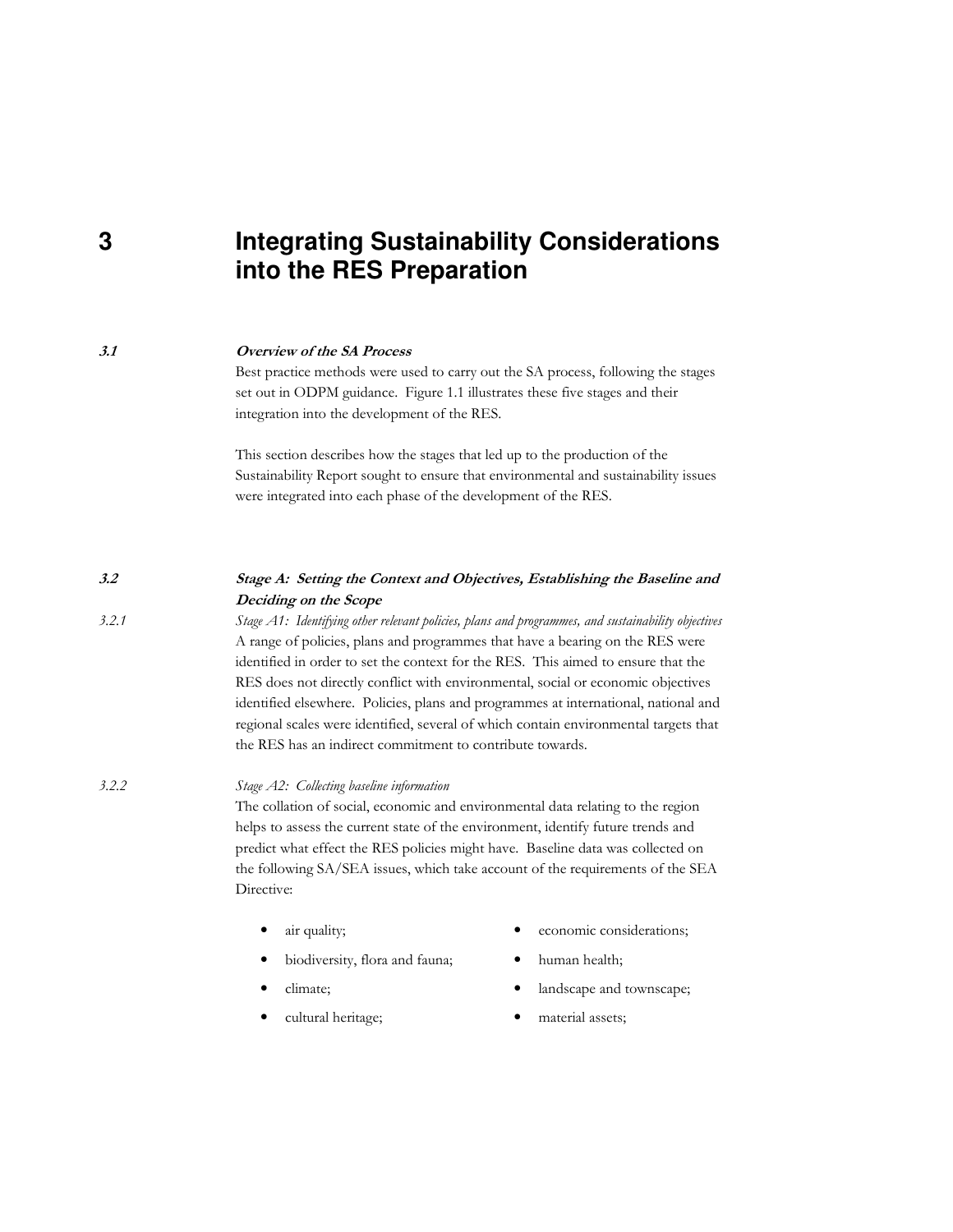|       | social considerations;<br>$\bullet$                                                                                                                                                                                                                                                                                                                                                                                                                                                                                                           | transport; and                                                              |  |  |  |
|-------|-----------------------------------------------------------------------------------------------------------------------------------------------------------------------------------------------------------------------------------------------------------------------------------------------------------------------------------------------------------------------------------------------------------------------------------------------------------------------------------------------------------------------------------------------|-----------------------------------------------------------------------------|--|--|--|
|       | soil and contaminated land;                                                                                                                                                                                                                                                                                                                                                                                                                                                                                                                   | water.                                                                      |  |  |  |
|       | A summary of this data is included in Table 4.1 of the Final Draft Environmental<br>Report while full details of the baseline data can be found in Appendix B of the<br>Report.                                                                                                                                                                                                                                                                                                                                                               |                                                                             |  |  |  |
| 3.2.3 | Stage A3: Identifying sustainability issues and problems<br>Analysis of the baseline data allowed key sustainability issues to be identified. This<br>helped to set the scope of the SA/SEA thus ensuring that resources were<br>accurately directed at assessing what impact the RES would have on the<br>sustainability issues that are most important to the region.                                                                                                                                                                       |                                                                             |  |  |  |
| 3.2.4 | Stage A4: Developing the SA/SEA framework<br>Objectives form the basis of the SA/SEA framework by providing criteria against<br>which the environmental, social and economic effects of the RES can be tested.<br>The development of the objectives drew on:                                                                                                                                                                                                                                                                                  |                                                                             |  |  |  |
|       | the results of the baseline survey;<br>٠                                                                                                                                                                                                                                                                                                                                                                                                                                                                                                      |                                                                             |  |  |  |
|       | the identification of sustainability issues;<br>٠                                                                                                                                                                                                                                                                                                                                                                                                                                                                                             |                                                                             |  |  |  |
|       | the definition of the environment in the SEA Directive;<br>٠                                                                                                                                                                                                                                                                                                                                                                                                                                                                                  |                                                                             |  |  |  |
|       | ٠<br>policies; and                                                                                                                                                                                                                                                                                                                                                                                                                                                                                                                            | sustainability objectives identified in the review of plans, programmes and |  |  |  |
|       | guidance from emda and consultees.                                                                                                                                                                                                                                                                                                                                                                                                                                                                                                            |                                                                             |  |  |  |
|       | Table 5.1 in the Final Draft Environmental Report lists the SA/SEA objectives.                                                                                                                                                                                                                                                                                                                                                                                                                                                                |                                                                             |  |  |  |
| 3.2.5 | Stage A5: Consulting on the scope of the SA/SEA<br>A Scoping Report was published in September 2005. This was followed by a five<br>week consultation period to help to determine the scope of the SA/SEA and the<br>level of detail required in the Final Draft Environmental Report. Collaboration<br>during scoping workshops led to the development of targets and indicators which<br>could be used to measure the performance of the RES against each objective. See<br>Chapter 2 in this Statement for further detail on consultation. |                                                                             |  |  |  |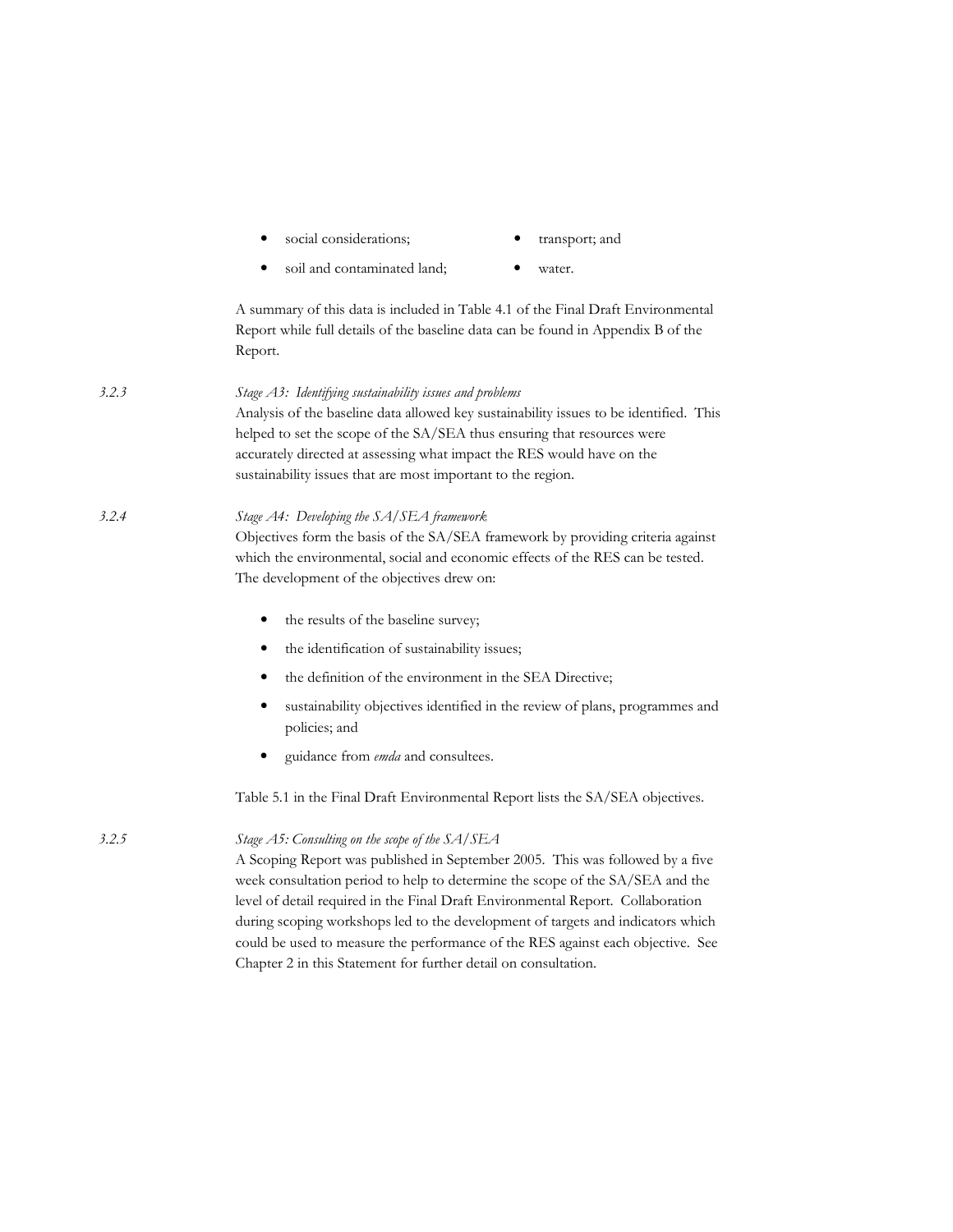Stage B: Developing and Refining Options and Assessing Effects  $3.3.1$ Stage B1: Testing the RES objectives against the SA/SEA framework The SA/SEA objectives were analysed to assess their compatibility with each other. The results of this analysis are shown in Appendix D of the Sustainability Report. The SA/SEA objectives were also compared with the ten RES strategic priorities; the results of this analysis are shown in Appendix E of the Final Draft Environmental Report. This analysis enabled potential conflicts between the RES and environmental, social and economic conditions to be identified and born in mind as part of the assessment process. Stage B2: Developing RES options  $3.3.2$ A statutory part of the SA/SEA process is the development of alternative ways of achieving a plan or programme. This allows authorities to decide whether there are ways of achieving similar outcomes with reduced adverse environmental, social and economic effects. A consultation document (published in October 2005) to inform development of the RES contributed to the identification and development of reasonable alternatives. Likewise the development of the Intervention Framework (see 1.5.4) above) was another means of identifying alternatives. This approach enabled a wide range of potential options to be identified. Comments in relation to alternatives from the public came through during the autumn RES consultation period. Emda policy makers contributed through the comprehensive and innovative Intervention Framework. This approach is novel and effective and will be recommened to other RDAs for future SEAs. The identification of alternatives in this way led to the identification of different reasonable alternatives (as required by the SEA Directive) and allowed the autumn to be used as a period for identifying, predicting and assessing alternatives. Two key lessons came our of this approach: this method helps lead to the identification of reasonable  $(i)$ alternatives; alternatives are borne out against an initial raft of potential  $(ii)$ policies as opposed to a more restricted assessment procedure which might have limited itself to assessment at a scenario level.

 $3.3$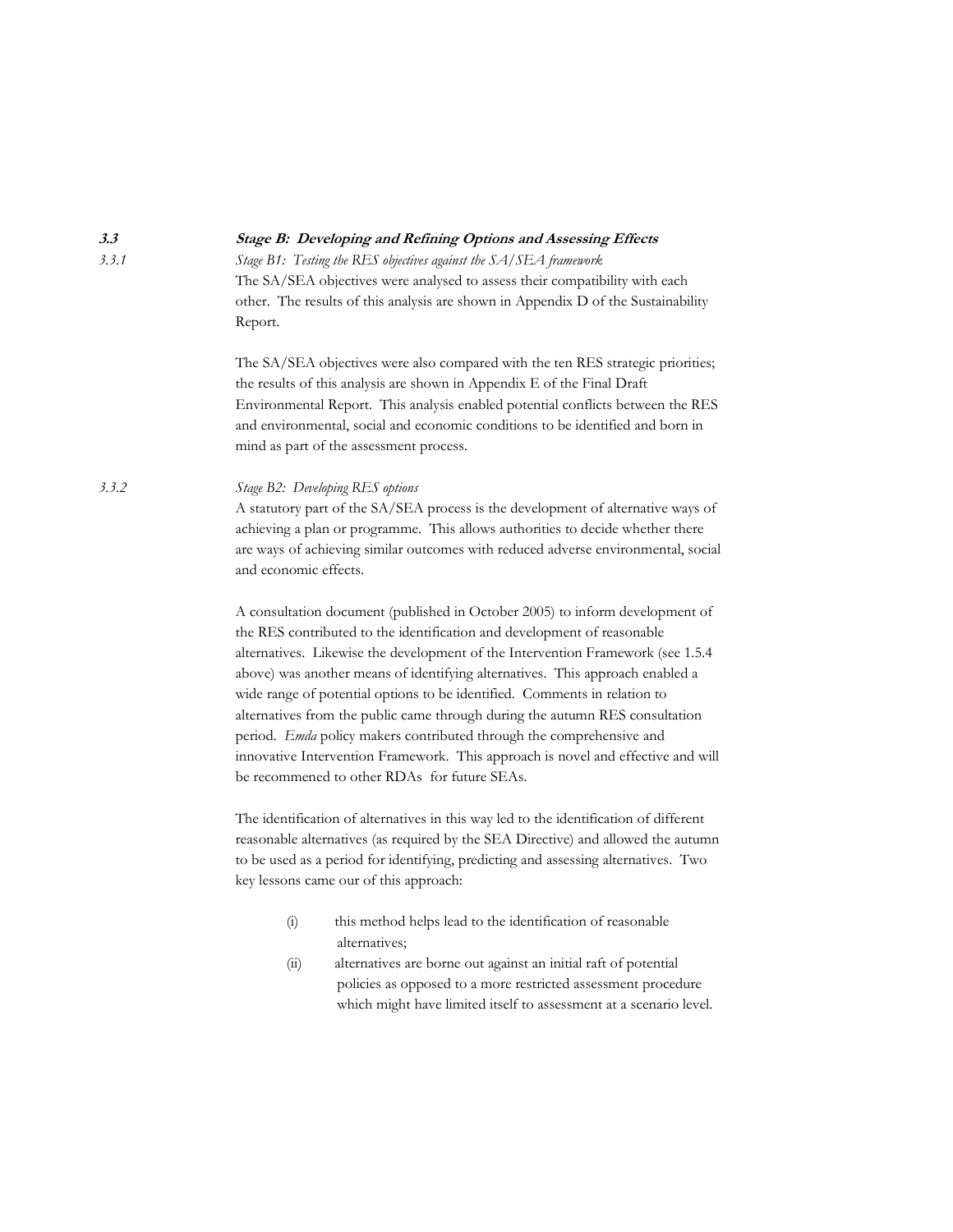In accordance with best practice and Government guidance, all RES policies proposed in the RES Consultation Document (January 2006) were compared with the 'business as usual' scenario. That is, considering the environmental effects of continuing with the present RES. Appendix F of the Final Draft Environmental Report documents the results of this assessment process.

A key part of the consultation process which helped inform alternatives were the two comprehensive consultation workshops held in the autumn which included Halcrow presentations to invited audiences of public and private attendees, and, individual consultations with the statutory consultees (see Table 2.1 above). Direct engagement in this way was found to be an excellent way of promoting the SEA concept to people who were new to the process and enabled Halcrow to gain clear perspective of the key sustainability issues at a stakeholder level. This, when combined with the quantitative and qualitative data collected through the baseline process (see 3.2.2 above) provided multi-dimensional approach to the identification of alternatives.

#### Stage B3: Predicting effects

The assessment methodology was designed and delivered in conjunction with *emda* and Halcrow. The effects of the different policies on environmental and sustainability factors were then predicted by comparing each potential RES policy with the SA/SEA objectives and baseline. This was called a preliminary assessment (see Appendix F in the Final Environmental report). The traffic light system designed for this process enabled a readily accessible means of illustrating potential sustainability effects. The presentation of these results in progressive tabulated columns introduced transparency and evidence of the assessment decision making trail.

 $3.3.4$ 

 $3.3.3$ 

### Stage B4: Evaluating effects

Following the preliminary assessment, a detailed assessment was performed on the seven policies that had been identified as having significant potential adverse effects on the SA objectives and baseline. A Detailed Assessment Matrix (shown in Appendix G of the Sustainability Report) was used to systematically test the effects of the policy against each SA objective and related baseline conditions in turn. This allowed specific areas of conflict to be identified between the policy and the SA objectives.

Cumulative, synergistic and secondary effects were also assessed (see Appendix H in the Final Draft Environmental Report).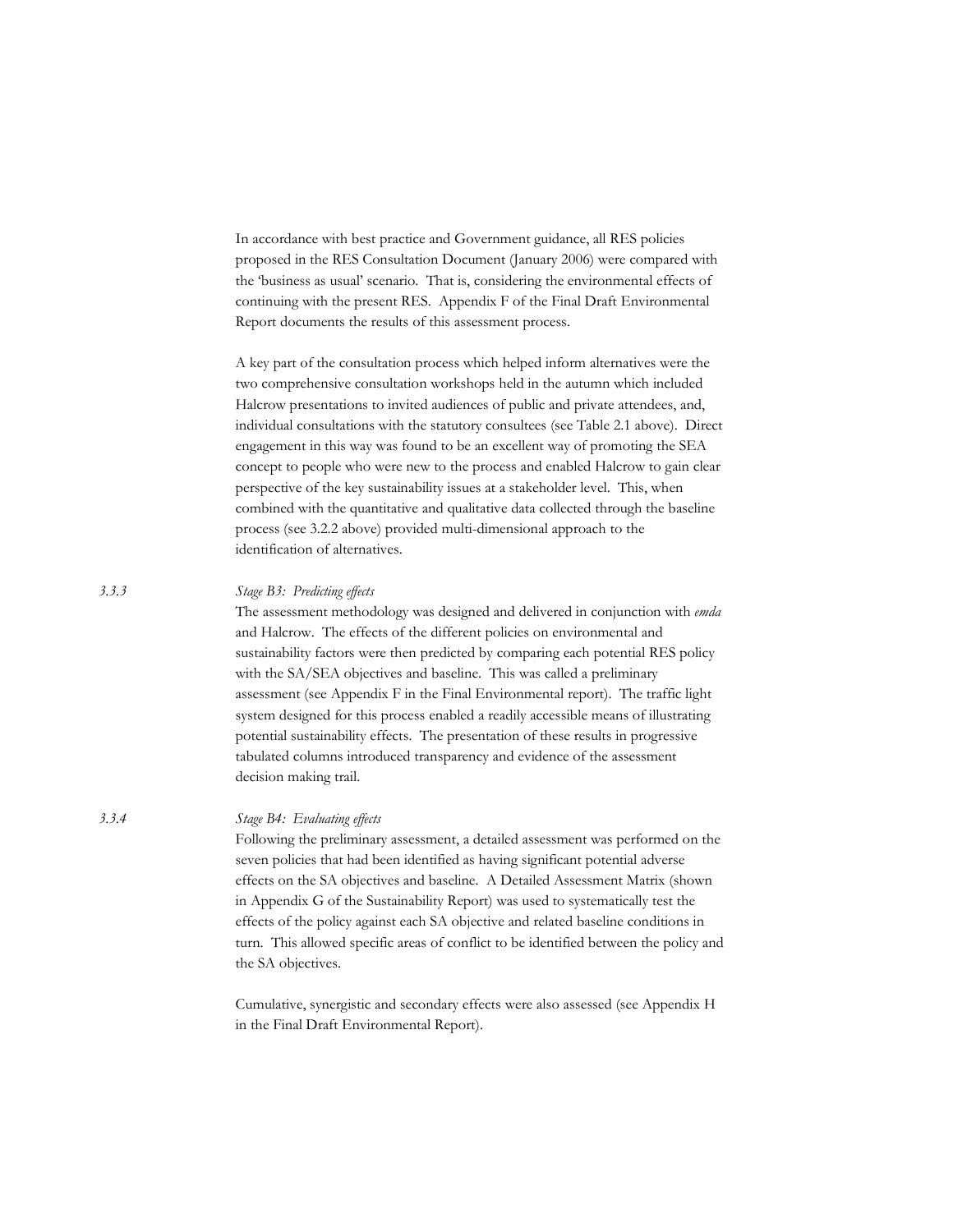|       | Mitigation measures were developed at the same time as the detailed assessment, to<br>resolve conflicts between the six potentially adverse policies and the SA objectives.<br>Mitigation seeks to reduce, and if possible remove, adverse effects. In addition to<br>prescribed mitigation measures, a general best practice section was produced to<br>identify principles of best sustainability practice that could be weaved into the RES<br>at appropriate places. |
|-------|--------------------------------------------------------------------------------------------------------------------------------------------------------------------------------------------------------------------------------------------------------------------------------------------------------------------------------------------------------------------------------------------------------------------------------------------------------------------------|
| 3.3.6 | Stage B6: Proposing monitoring measures<br>Monitoring of the potential effects on the environment that the RES might have is<br>vital to ensure that:                                                                                                                                                                                                                                                                                                                    |
|       | Requirements of the SEA Directive are met;<br>٠                                                                                                                                                                                                                                                                                                                                                                                                                          |
|       | the predictions of the effects of the Strategy are accurate;                                                                                                                                                                                                                                                                                                                                                                                                             |
|       | the Strategy is contributing towards the desired sustainability objectives;<br>$\bullet$                                                                                                                                                                                                                                                                                                                                                                                 |
|       | the mitigation measures are performing as well as expected; and                                                                                                                                                                                                                                                                                                                                                                                                          |
|       | there are no unforeseen negative environmental, social and economic<br>٠<br>effects.                                                                                                                                                                                                                                                                                                                                                                                     |
| 3.4   | Stage C: Preparing the Environmental Report<br>The Environmental Report was prepared between December 2005 and January<br>2006. It was published, in January 2006, at the same time as the Draft RES and<br>titled Final Draft Environmental Report since it was a consultation document in a<br>format that could be changed following consultation if need be.                                                                                                         |
| 3.5   | Stage D: Consulting on Preferred Options and the SA Report                                                                                                                                                                                                                                                                                                                                                                                                               |
| 3.5.1 | Stage D1: Public participation on the report; and Stage D2: Appraising significant changes.<br>The Final Draft Environmental Report was issued for consultation with the public<br>for a period of 12 weeks between January and April 2006.                                                                                                                                                                                                                              |
|       | Stage D3: Decision making and providing information. All findings have been considered<br>as part of the Draft for Government RES.                                                                                                                                                                                                                                                                                                                                       |

Stage B5: Considering ways of mitigating negative effects and maximising benefits

 $3.3.5$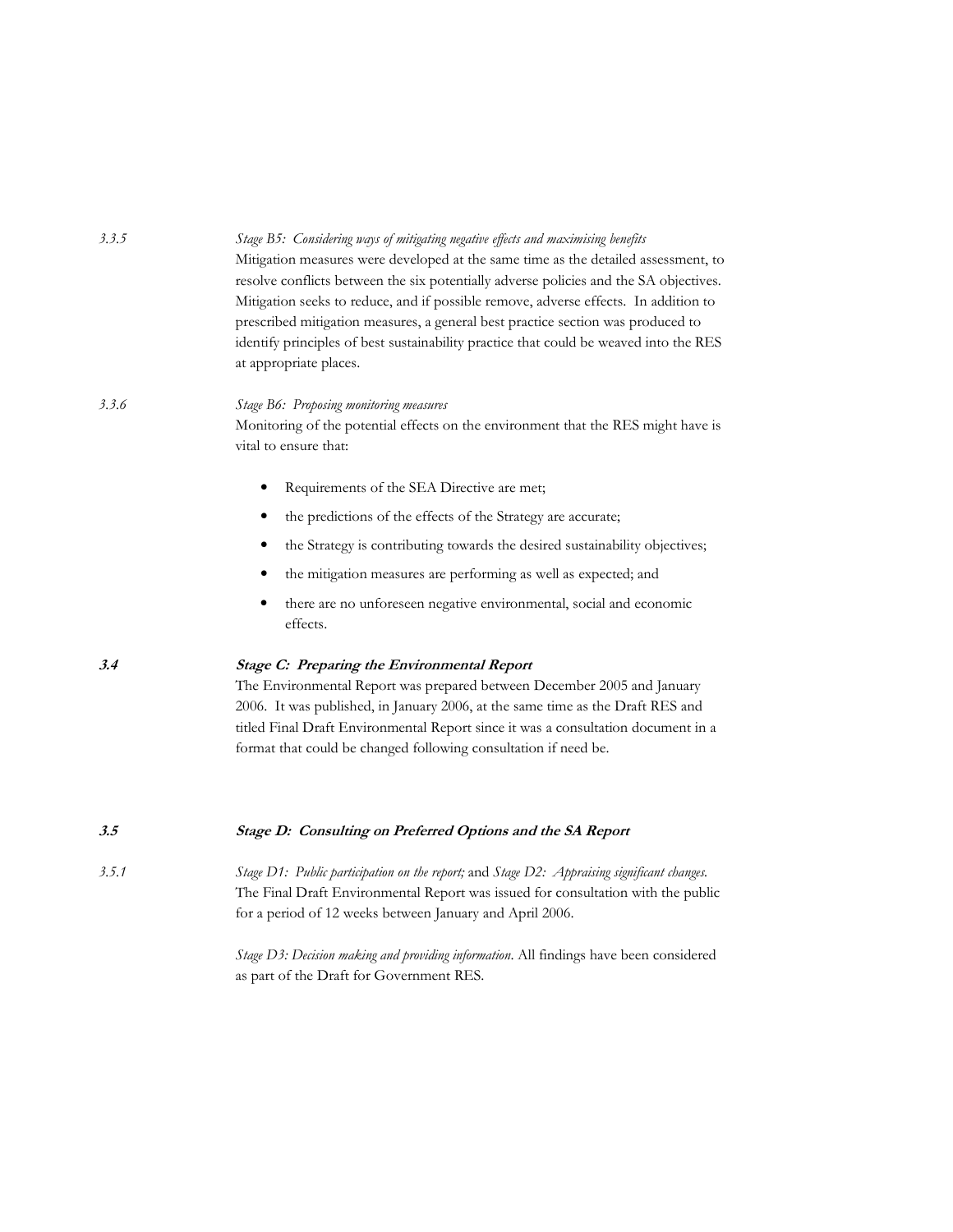**Stage E: Monitoring** 

Chapter 5 of the Statement outlines the approach to monitoring.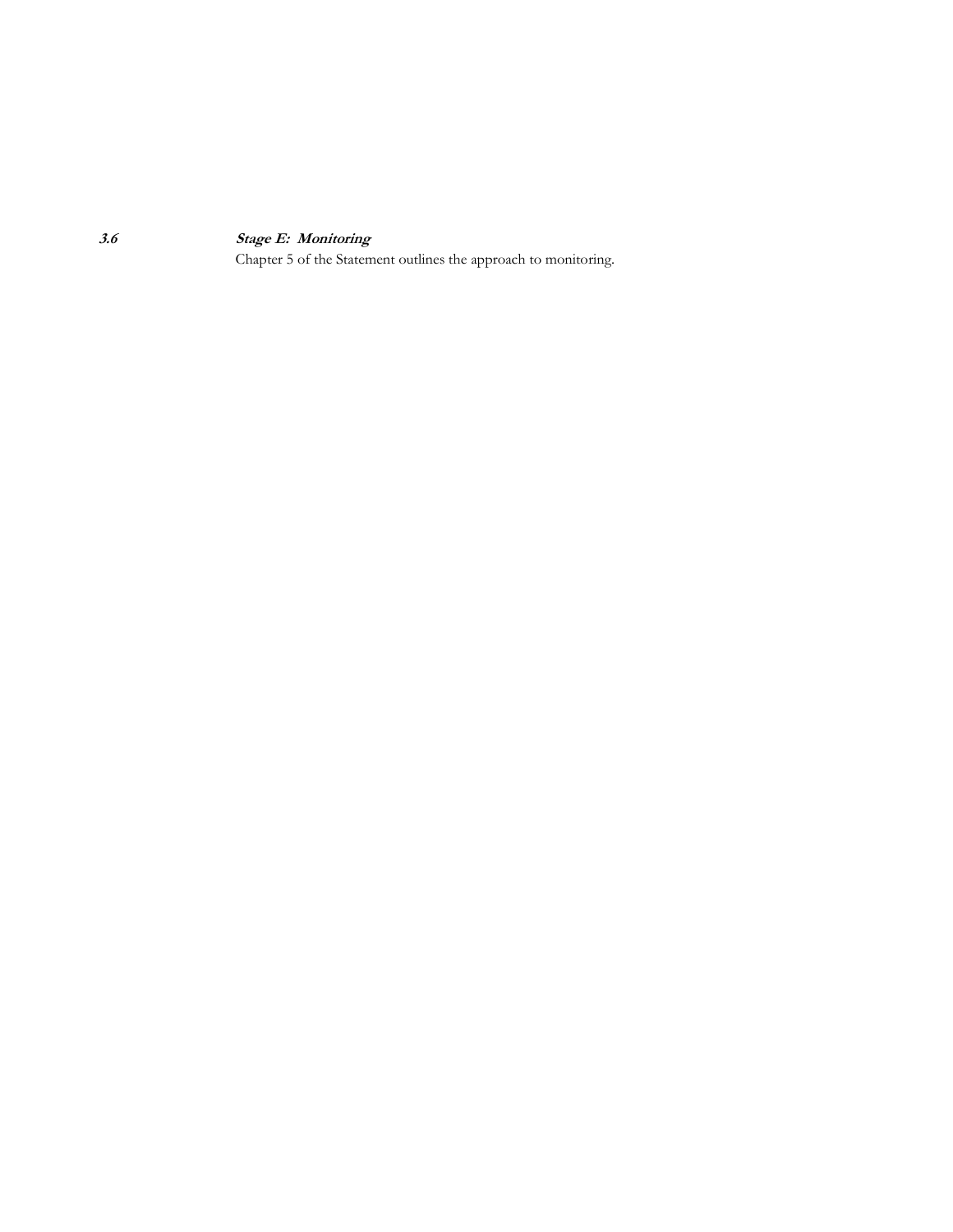### **4 Incorporating SA Results into the Final RES**

#### 4.1

#### **Changes to the RES Priority Actions**

The SA process is designed to incorporate environmental, social and economic considerations into plans and programmes. For this to happen, decision-makers need to take account of the Environmental Report and its recommendations. This Statement has a statutory duty to document how this has been done.

Following the SA/SEA consultation, the Draft for Government RES has been amended to address comments raised. Table 4.1 documents the changes that have been made to priority actions. In many cases the priority actions have been expanded to provide detail in response to consultation. The table is presented with subheadings showing key issues that have been amended, where these can be found in the text of the Government RES and which SEA Objectives are relevant. Note that the Priority Actions are not reproduced in full. To see the full detail of all priority actions see the Adopted RES (July 2006).

One important general comment made in relation to the assessment process and the presentation of combined social, economic and environmental effects raised the difficulty and potential obscurity of individual effects on the environment in particular. The comment relates to table 7.2 in the Environmental Report. Emda acknowledge that the best way of presenting these findings in the future is not to attempt to combine the results of the detailed assessment tables (Appendix G) which, in its own right, serves to illustrate effects of proposed RES actions on individual SA/SEA Objectives. The revised RES priority actions and in particular the identification of residual adverse effects (see 4.3 below) seeks to address this particular issue. Combined summation of social, economic and environmental effects will not be presented in this way in the future.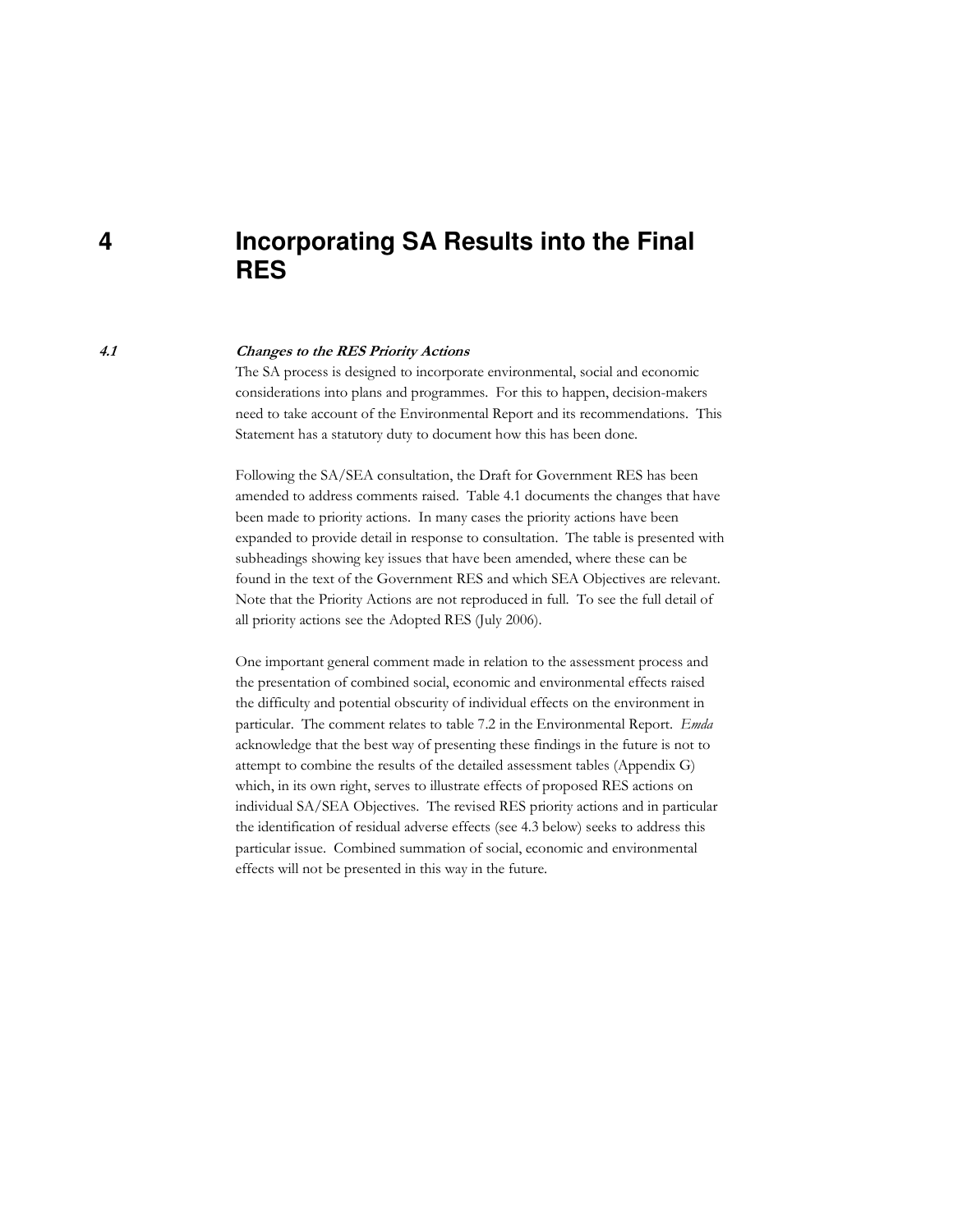#### Table 4.1: RES changes prompted by SA/SEA consultation feedback

| <b>Change made to RES</b>                                                                                                                                                                                                                                                                                                                                                                                                                                                                                                                       | Page<br>Reference in<br><b>RES</b> text &<br>relevance to<br><b>SA/SEA</b><br><b>Objectives</b> |
|-------------------------------------------------------------------------------------------------------------------------------------------------------------------------------------------------------------------------------------------------------------------------------------------------------------------------------------------------------------------------------------------------------------------------------------------------------------------------------------------------------------------------------------------------|-------------------------------------------------------------------------------------------------|
| Cultural and historic assets: Targeting growth of creative and cultural industries                                                                                                                                                                                                                                                                                                                                                                                                                                                              | p.70                                                                                            |
| Priority Action 2g includes recognition of the contribution that cultural and historic assets can<br>make to the economy. It identifies the importance of protecting, conserving and enhancing their<br>contribution.                                                                                                                                                                                                                                                                                                                           | SA/SEA<br>Objectives 1,<br>2,59 & 15                                                            |
| Resource Management: Resource efficiency through effective use of technology and<br>management practices                                                                                                                                                                                                                                                                                                                                                                                                                                        | p. 80                                                                                           |
| <b>Priority Action 3c</b> recommends the introduction of a range of resource efficiency business<br>support measures that enable businesses to adopt leading best practice related to waste,<br>energy, water and materials.                                                                                                                                                                                                                                                                                                                    | SA/SEA<br>Objectives 3.<br>8, 10 & 13                                                           |
| Sustainable Building Design: Development of land and property                                                                                                                                                                                                                                                                                                                                                                                                                                                                                   | p. 81                                                                                           |
| <b>Priority Action 3d</b> encourages sustainable building design.                                                                                                                                                                                                                                                                                                                                                                                                                                                                               | SA/SEA<br>Objectives 3.<br>10 & 11                                                              |
| Transportation: Improve transport connectivity and accessibility                                                                                                                                                                                                                                                                                                                                                                                                                                                                                | p. 97                                                                                           |
| <b>Priority Action 4</b> sets out actions to enhance the accessibility and integration of transportation<br>services and the network across the East Midlands. Potential adverse impacts of this are<br>highlighted in the Final Draft Environmental Report. This policy has provided clarity and<br>recognition of the opportunities to contribute to environmental, quality of life and wellbeing<br>issues by implementing demand management measures and including consideration of access<br>to recreation, sport and cultural facilities. | SA/SEA<br>objectives 1.<br>2, 3, 4, 11, 12<br>& 14                                              |
| Airport: Maximise benefits of Nottingham East Midlands Airport and Robin Hood Airport                                                                                                                                                                                                                                                                                                                                                                                                                                                           | p. 97                                                                                           |
| Emda recognise that the Airport is vital to the economy and market of the East Midlands. The<br>Final Draft Environmental Report identifes the potential adverse effects of this, particularly in<br>relation to climate change.                                                                                                                                                                                                                                                                                                                | SA/SFA<br>Objectives 1.<br>2, 3, 4, 11 &<br>12                                                  |
| <b>Priority Action 4</b> recognises the need to address and monitor key environmental issues to help<br>secure long-term sustainable growth.                                                                                                                                                                                                                                                                                                                                                                                                    |                                                                                                 |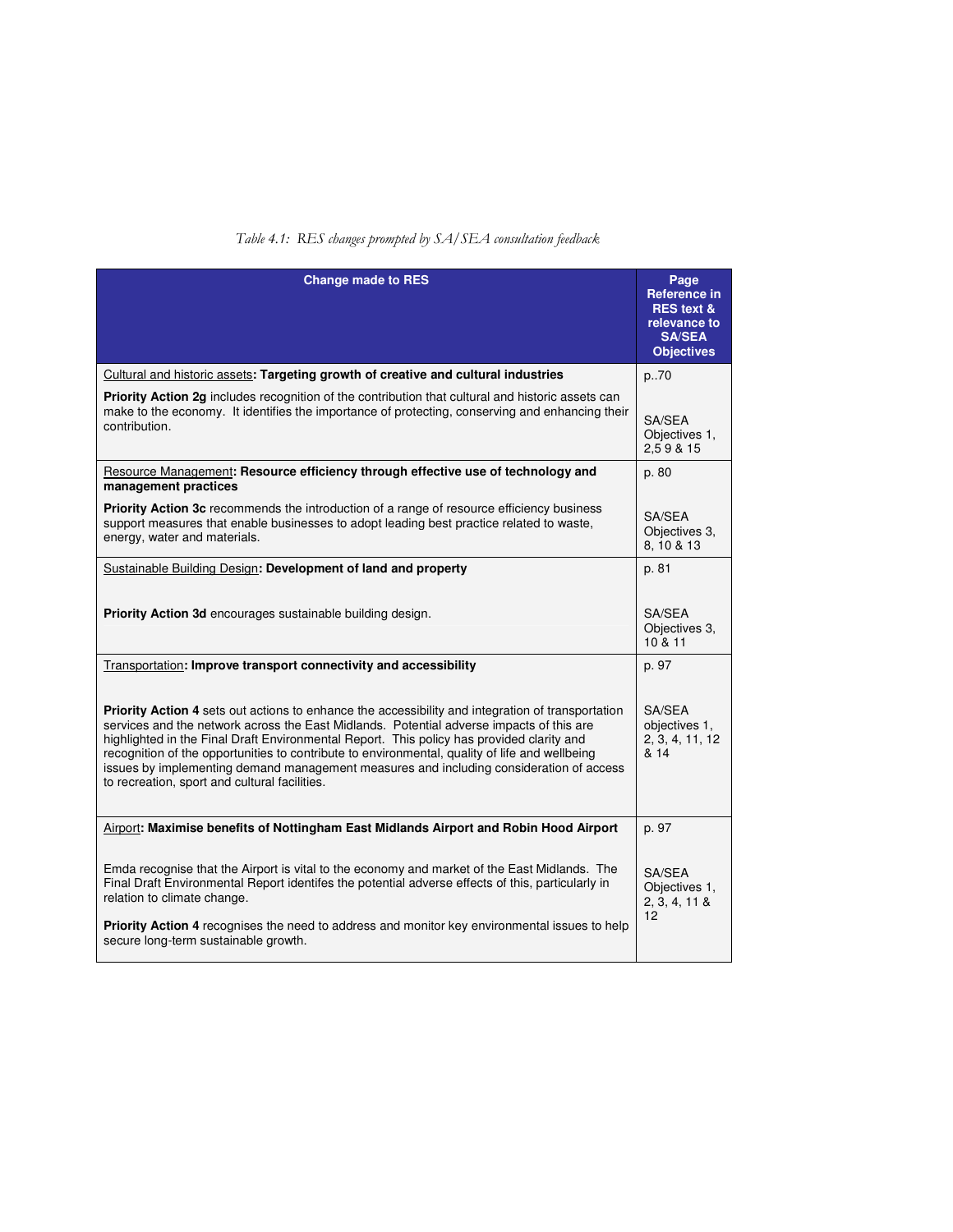| Climate change: Adaptation to climate change                                                                                                                                                                                                                                                                                                                                                                                                                                  | p. 100                             |
|-------------------------------------------------------------------------------------------------------------------------------------------------------------------------------------------------------------------------------------------------------------------------------------------------------------------------------------------------------------------------------------------------------------------------------------------------------------------------------|------------------------------------|
| <b>Priority action 5a</b> seeks to ensure that public and private sector leaders understand and<br>respond to the impacts of climate change by developing a regional climate change adaptation<br>and mitigation strategy/action plan; and providing support to businesses to undertake climate<br>change risk analyses.                                                                                                                                                      | SA/SEA<br>Objective 11             |
| Energy Demand: Reducing the demand for energy and resources                                                                                                                                                                                                                                                                                                                                                                                                                   | p. 100                             |
| <b>Priority action 5a</b> seeks to ensure that the need for energy is and resources is minimised.                                                                                                                                                                                                                                                                                                                                                                             |                                    |
|                                                                                                                                                                                                                                                                                                                                                                                                                                                                               | SA/SEA<br>Objectives 3,<br>8 & 11  |
| Renewable Energy: Utilising renewable energy technologies                                                                                                                                                                                                                                                                                                                                                                                                                     | p. 100                             |
| <b>Priority action 5b</b> aims to maximise the economic and environmental benefits of renewable<br>energy technologies by promoting their development and deployment through a regional<br>renewables investment plan; promoting demand for and showcasing renewables technologies;<br>and supporting supply chain development to ensure regional economic benefit from renewables<br>investments.                                                                            | SA/SEA<br>Objectives 3,<br>8 & 11  |
| Carbon Management: Exploiting low carbon technologies                                                                                                                                                                                                                                                                                                                                                                                                                         | p. 100                             |
| <b>Priority action 5b</b> seeks to ensure that businesses are well placed to exploit the opportunities<br>presented by the growing global marketplace for low carbon products and services. This will<br>include regional awareness raising and communications campaign; provision of dedicated low<br>carbon business support; and creating stronger linkages between the private sector and Higher<br>Education Institutions active in low carbon research and development. | SA/SEA<br>Objectives 3,<br>8 & 11  |
| <b>Energy &amp; Waste: Energy and Waste Capacity</b>                                                                                                                                                                                                                                                                                                                                                                                                                          | p. 103                             |
| <b>Priority Action 5c</b> promotes the development of a more secure, diverse and sustainable<br>energy and waste infrastructure and innovative approaches to providing energy and waste<br>services within the East Midlands economy.                                                                                                                                                                                                                                         | SA/SEA<br>Objectives 3 &<br>10     |
| Environmental Protection: Environmental infrastructure                                                                                                                                                                                                                                                                                                                                                                                                                        | p. 106                             |
| <b>Priority Action 6a</b> seeks to develop and promote innovative and sustainable approaches to<br>supply and demand management (relating to travel, energy, water and materials) to reduce<br>pressures on environmental infrastructure.                                                                                                                                                                                                                                     | SA/SEA<br>Objectives 3,<br>8 & 13  |
| Environmental Protection: Sustainable construction                                                                                                                                                                                                                                                                                                                                                                                                                            | p. 106                             |
| <b>Priority Action 6a</b> seeks to ensure that investments in the built environment integrate climate<br>change considerations.                                                                                                                                                                                                                                                                                                                                               | SA/SEA<br>Objectives 3.<br>10 & 11 |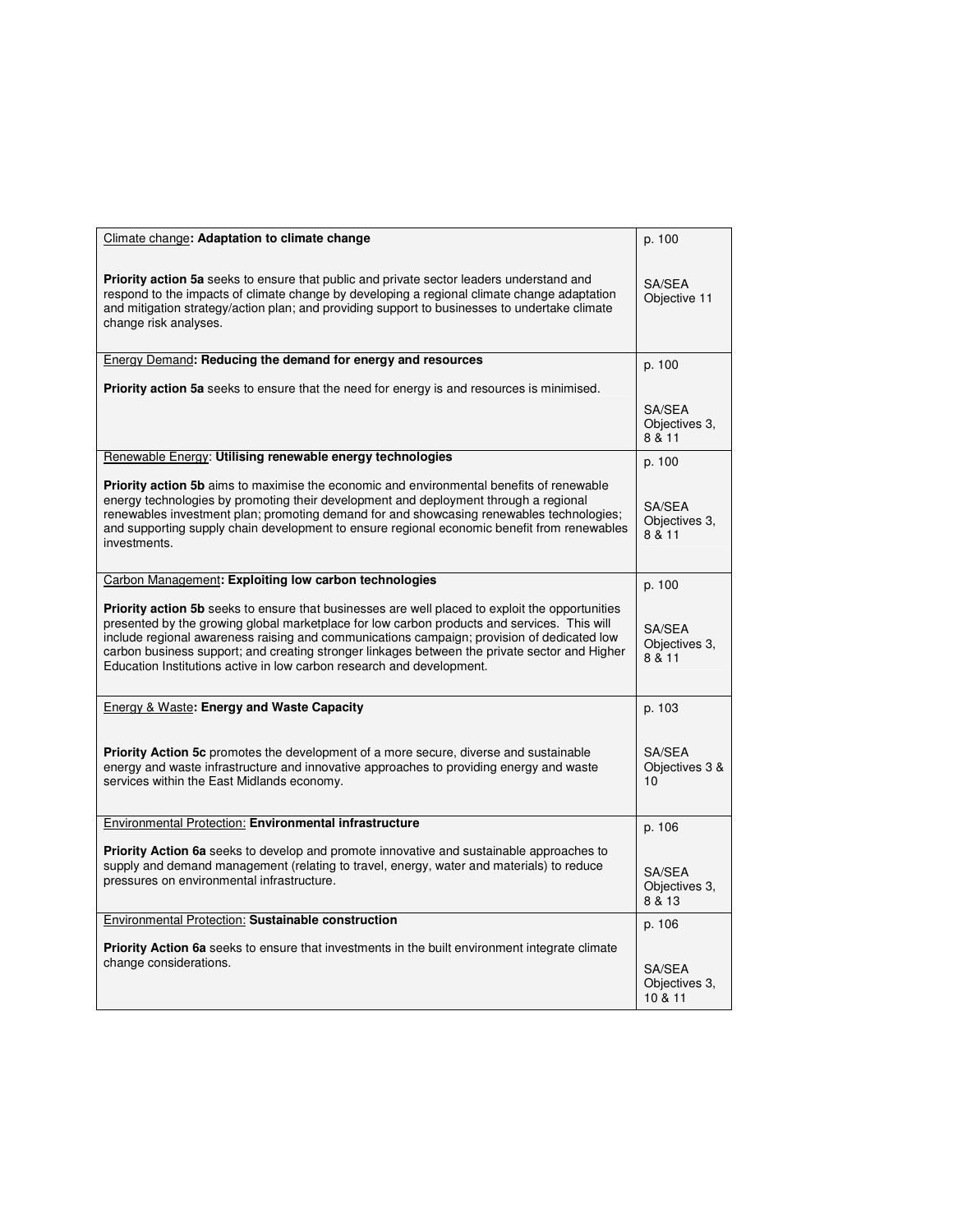| Environmental Protection: Cleaner production processes                                                                                                                                                                        | p. 106                                            |
|-------------------------------------------------------------------------------------------------------------------------------------------------------------------------------------------------------------------------------|---------------------------------------------------|
| <b>Priority Action 6a</b> supports the development and adoption of cleaner production processes<br>and shift consumption towards goods and services with lower environmental impacts.                                         | SA/SEA<br>Objectives 3.<br>8 & 13                 |
| Environmental Protection: Improve damaged environments                                                                                                                                                                        | p. 109                                            |
| <b>Priority action 6b</b> has been expanded to encourage sustainable agriculture which enhances<br>and protects the countryside and protects the region's biodiversity.                                                       | SA/SEA<br>Objectives 7 &<br>15                    |
| Environmental Protection: Protect and enhance green infrastructure                                                                                                                                                            | p. 109                                            |
| <b>Priority action 6b</b> introduces greater clarity by seeking to protect and enhance green<br>infrastructure at the local and regional levels to contribute to more sustainable communities and<br>enhance quality of life. | SA/SEA<br>Objectives 5.<br>7, 14 & 15             |
| Employment Sites: Secure the quality and supply of employment sites                                                                                                                                                           | p. 114                                            |
| <b>Priority Action 7b</b> has introduced the appropriate use of EIA to this policy.                                                                                                                                           |                                                   |
|                                                                                                                                                                                                                               | SA/SEA<br>Objectives 2,<br>4, 7,9, 10, 12<br>& 13 |
| Infrastructure provision: Infrastructure for employment related schemes                                                                                                                                                       | p. 114                                            |
| <b>Priority Action 7b</b> encourages the use of Environmental Impact Assessments (EIA) to identify<br>potential environmental impacts and environmental capacity studies have been introduced to<br>this policy.              | SA/SEA<br>Objectives 2,<br>4, 7,9, 10, 12<br>& 13 |
| Housing: Supporting infrastructure for Housing growth                                                                                                                                                                         | p. 116                                            |
| Priority Action 7c seeks to ensure provision of transport, economic, cultural, and community<br>infrastructure, including green infrastructure, to support the creation of sustainable and<br>integrated communities.         | SA/SEA<br>Objectives 5.<br>7, 14 & 15             |
| Social considerations: Promoting Social Capital                                                                                                                                                                               | p. 125                                            |
| <b>Priority Action 8</b> support initiatives which mobilise existing social capital and create bridges<br>and links between different groups including volunteering opportunities.                                            | SA/SEA<br>Objective 2<br>and 6                    |
| Social considerations: Develop cohesive communities                                                                                                                                                                           | p. 125                                            |
| <b>Priority Action 8</b> supports the development of cohesive communities through Local Area<br>Agreements.                                                                                                                   |                                                   |
|                                                                                                                                                                                                                               | SA/SEA<br>Objective 2<br>and 6                    |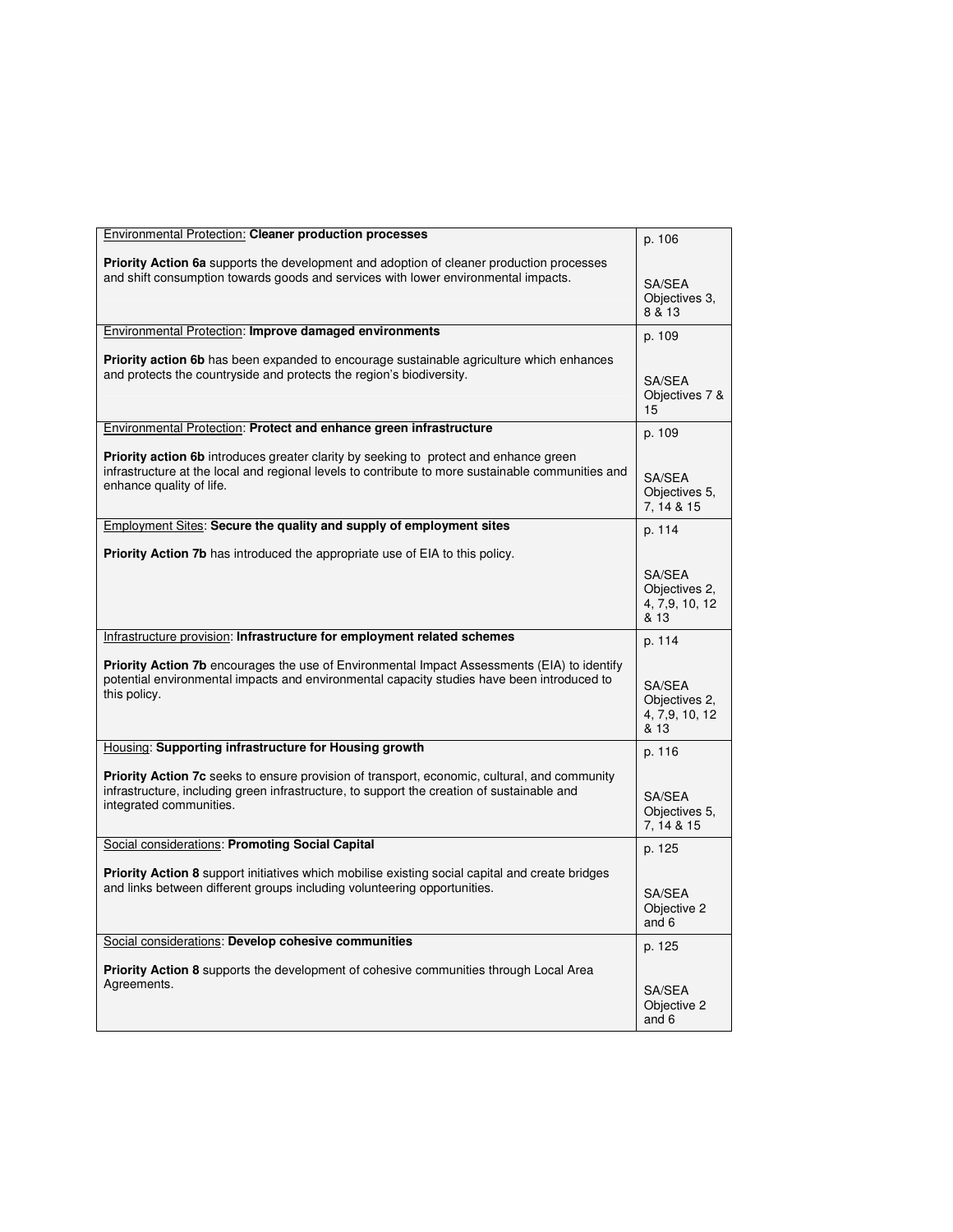| Health issues: Working with employers to improve the health of the region's workforce                                                                                                                                    | p. 136                          |
|--------------------------------------------------------------------------------------------------------------------------------------------------------------------------------------------------------------------------|---------------------------------|
| <b>Priority Action 10b:</b> The RES now promotes the importance of a healthy workforce and the<br>role that employers can play. Healthy workforce initiatives are encouraged. Support for those<br>with health barriers. | SA/SEA<br>Objectives 1,<br>5812 |

|       | Table 4.1 illustrates how the RES now incorporates a broad spectrum of<br>sustainability issues that have been introduced through the SA/SEA process.                                                                                                                                                                                                                                                                                                                                                                                                                                                              |
|-------|--------------------------------------------------------------------------------------------------------------------------------------------------------------------------------------------------------------------------------------------------------------------------------------------------------------------------------------------------------------------------------------------------------------------------------------------------------------------------------------------------------------------------------------------------------------------------------------------------------------------|
| 4.2   | <b>Changes to the RES Contextual Text</b><br>In addition to amended priority action several aspects of the supporting RES text<br>which explains the policy context has been amended and expanded to provide<br>clarity. This has been done to reflect consultation comments or in the case of any<br>new policies, provide accompanying commentary on the background details.                                                                                                                                                                                                                                     |
| 4.2.1 | Transparency of decision making<br>Page 14 introduces the fact that a technical paper which details evidence, rationale<br>and options considered for each priority action now accompanies the RES. This<br>paper, which also documents the Intervention Framework, helps provide<br>transparency behind the identification of alternatives.                                                                                                                                                                                                                                                                       |
| 4.2.2 | Climate Change<br>Page 25 of the RES acknowledges the global influence with local implications of<br>climate change have are having an effect on the economy of the East Midlands.<br>The RES identifies that as a region the East Midlands will need to pay increasing<br>attention to resources and energy efficiency, including exploiting opportunities for<br>alternative sources and new technology development.                                                                                                                                                                                             |
| 4.2.3 | Health in Society<br>Page 29 now recognises that a key aspect of health issues, as well as providing<br>access to public health facilities, the health of society in general will benefit from<br>access to clean air, unpolluted water, healthy food, open spaces, and warm<br>housing. Access to sporting and recreational facilities, more cycle and pedestrian<br>friendly routes and the availability of open space are all recognised as contributing<br>towards positive impacts on health. Good building design and safe roads, and<br>cycling and walking routes are also recognised as being key issues. |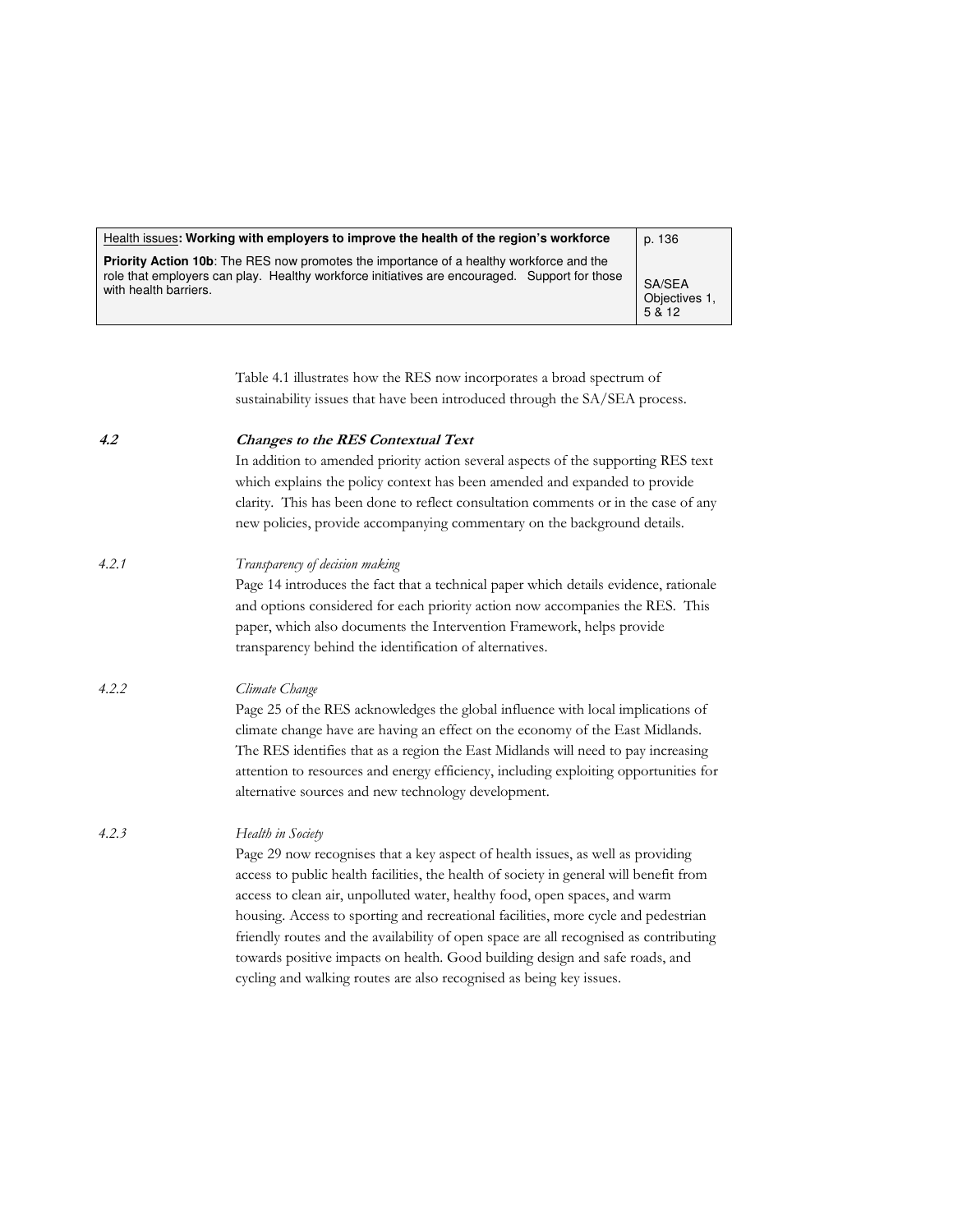Energy Challenge

The Challenges section of the RES now includes a recognition that the in order to offset the effects of global climate change, regional, sub-regional and local changes will need to be made to minimise carbon emissions and maximise resource efficiency. A brand new section on page 29 emphasises the need to move towards a resource efficient low carbon economy based on local supplies to protect and enhance economic wellbeing. The RES recognises that there are clear economic opportunities in this respect.

#### Explaining the Structural Themes

On page 42, new text provides clarity regarding the fact that growth and wellbeing are built on the foundations of a cohesive society and a good quality natural environment. The RES states that growth should not harm the environment or the society in which we live, but where there may be adverse effects, these must be minimised and mitigated. The RES specifically records that the Strategy provides leadership, through a shared vision, underpinned by agreed priorities and actions, to mobilise all regional partners to deliver coordinated long-term sustainable growth to the East Midlands economy.

On page 43 the three Structural aims are now expanded to include definition of aims. In the case of 'Ensuring Sustainability' (one of the three Structural Themes) the RES states that the aim is: To develop and enhance the region's communities, and its assets of physical infrastructure and the natural environment to ensure they contribute effectively to the region's productivity and economic wellbeing, both now, and into the future.

Explaining the Strategic priorities

On page 44 clarity of strategic priority aims is now published, including information about transformational actions which include detail to explain more transparently the links between Structural Themes, Strategic Priorities and Priority Actions. Full details are published in the RES. For example, in the case of the transport transformation action, information includes:

 $\bullet$ Details of proposed transport infrastructure improvements covering improving reliability on key routes for passengers and freight;

 $4.2.4$ 

 $4.2.5$ 

 $4.2.6$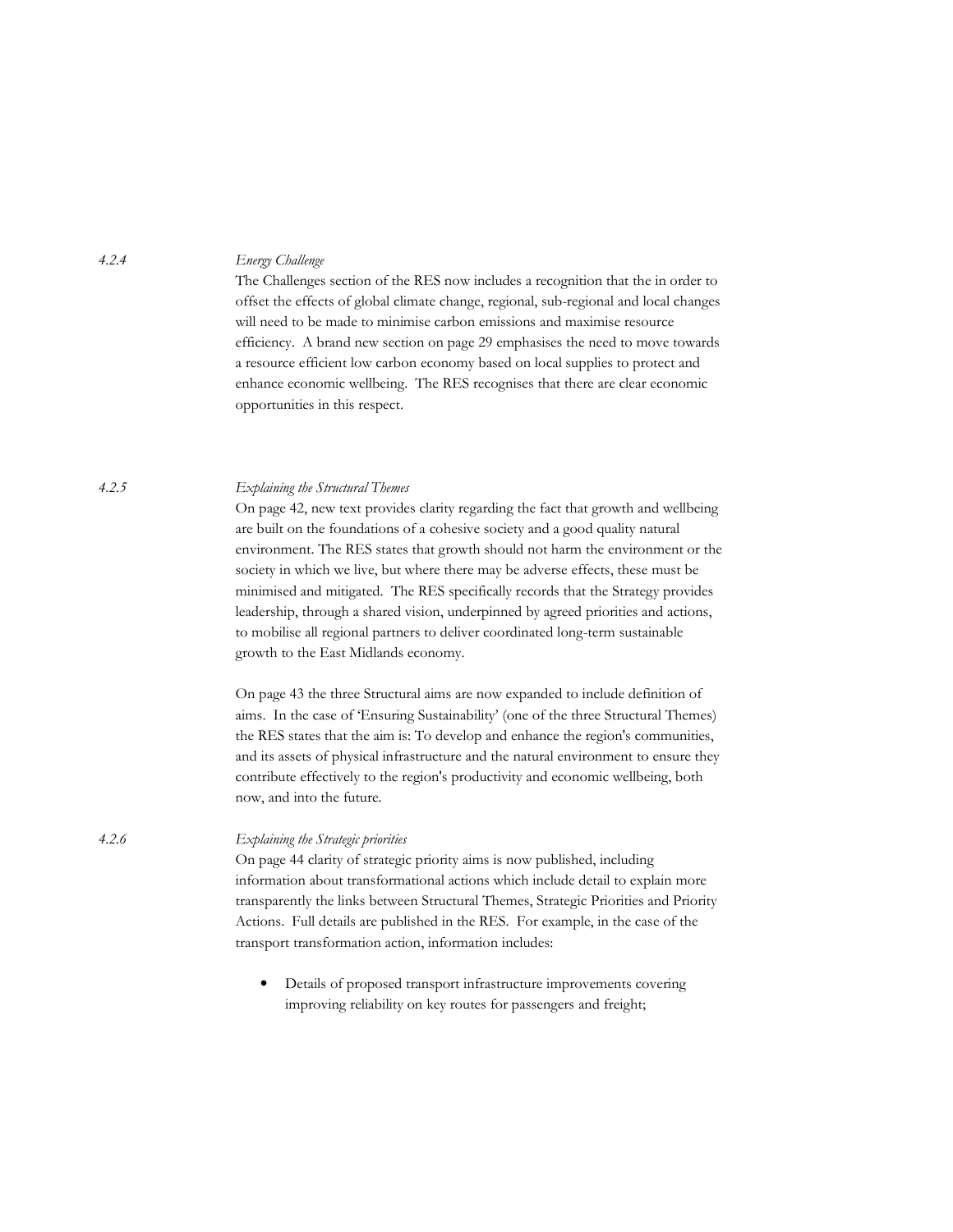- Addresses poor connectivity or capacity to key centres in other regions;  $\bullet$
- $\bullet$ Improved international accessibility by improving surface access to NEMA and other airports serving the region (including Robin Hood Doncaster Sheffield);
- Strengthening connectivity to mainland Europe by a range of modes  $\bullet$ including rail via London;
- $\bullet$ Supporting regional regeneration and growth by improving access from all communities to employment and maximising the impacts of economic drivers and growth areas, unlocking investment sites in disadvantaged communities, and addressing inequality by improving accessibility; and
- $\bullet$ Contributing to environmental, quality of life, and wellbeing indicators by implementing demand management measures, and access to recreation, sport, and cultural facilities.

Transformational actions are long term and specifically designed to illustrate how the strategic priorities should be delivered in the future. Transformational actions may be delivered outside of current RES but nevertheless help shape the direction of the long term RES perspective. These are in addition to, and should not be confused with, the priority actions presented in the RES for each of the ten Strategic Priorities.

| 4.2.7 | Environmental protection and economic use of resources<br>On page 105, the RES acknowledges the economic resource that the environment<br>represents. The relative low price of the environmental infrastructure resources is<br>acknowledged and the fact that this is changing is recognised. The RES states that<br>part of reducing the pressures on environmental infrastructure will be to deliver a<br>step change in how existing, built infrastructures are maintained and repaired. |
|-------|-----------------------------------------------------------------------------------------------------------------------------------------------------------------------------------------------------------------------------------------------------------------------------------------------------------------------------------------------------------------------------------------------------------------------------------------------------------------------------------------------|
| 4.2.8 | Cohesive communities<br>On page 123, Cohesive Communities (strategic priority 8) is a much expanded<br>section which concentrates on the importance of community cohesion, strong<br>stocks and flows of social capital. Individual wellbeing and economic prosperity.                                                                                                                                                                                                                        |

This is especially relevant to sustainability implications for the region.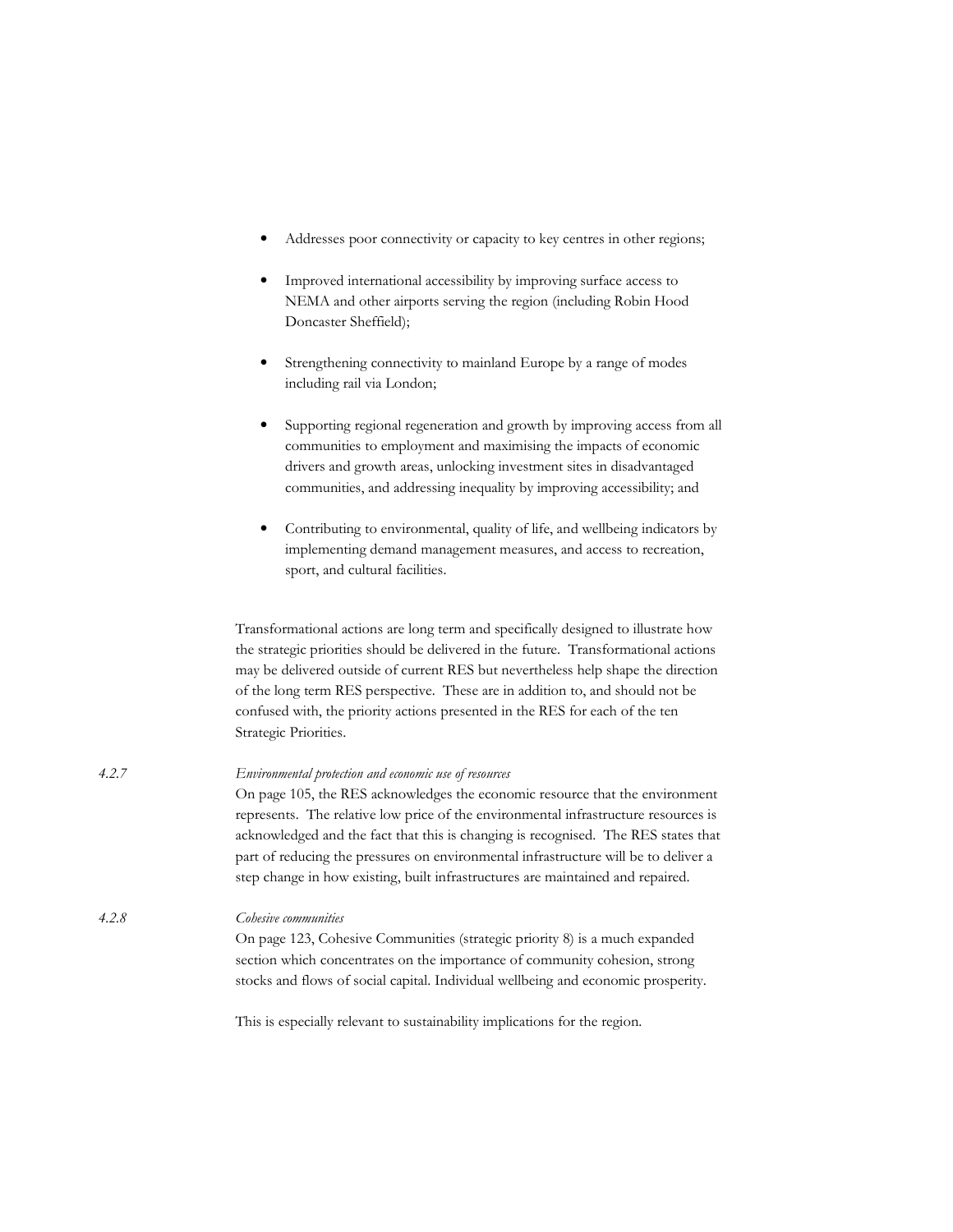This RES supports a commitment to creating an environment where all people and communities have the opportunity to create new and sustainable economic futures and recognises sustainable and cohesive futures do not just rely on economic solutions. The RES has identified the strong connections between economic, social, community, cultural, and environmental considerations that create a local culture of inclusion and participation. With regard to interventions the RES records the need to be mindful of, and actively integrate, these different issues. Social enterprises are seen as an important business model to address social, community, cultural and environmental issues through inclusive entrepreneurial behaviour.

#### $4.3$ Assessing the new changes

The two previous sections make reference where appropriate to new impacts and effects that arise as a result of the amended RES. As can be seen, the majority of them lead to improvements in the commitment to sustainability that *emda* have sought to achieve through the SEA and RES consultation processes.

Nevertheless there are still outstanding significant adverse effects that will require monitoring to identify at an early stage unforeseen adverse effects and be able to undertake appropriate remedial action.

Outstanding adverse environmental effects include:

- The policies which support plans for improvement to transportation (e.g. road widening);
- Building proposals (e.g. new employment sites); and  $\bullet$
- Development of Nottingham East Midlands Airport.  $\bullet$

The RES acknowledges the significant adverse effects of these and these will be closely monitored to minimise impacts and track changes to ensure action can be taken if necessary.

Forthcoming Actions in relation to significant effects

In the case of those significant effects that remain outstanding, a monitoring schedule has been created. See Chapter 5.

 $4.4$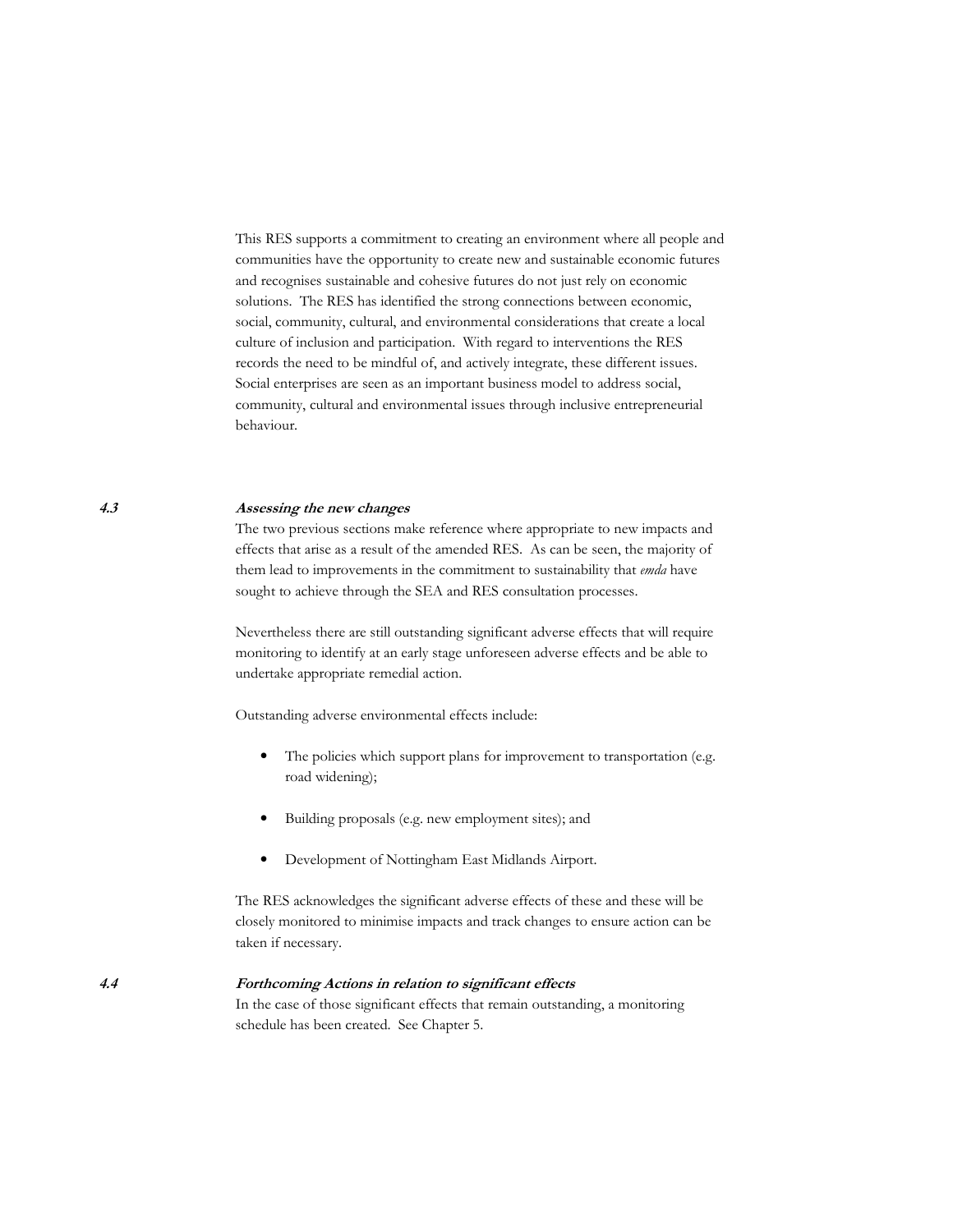#### **Best Practice Recommendations and implementing the RES**

Chapter 8 of the Final Draft Environmental Report makes a series of recommended best practice measures which are designed to assist with the decision-making principles that are adopted when the RES is implemented. The RES will be delivered through an implementation plan for the region. At the time of writing, it is not anticipated that an SEA will be undertaken. To ensure that the best practice recommendations are considered at every stage of the implementation phase, an emdaled working group will be set up to translate the best practice measures into the implementation plan.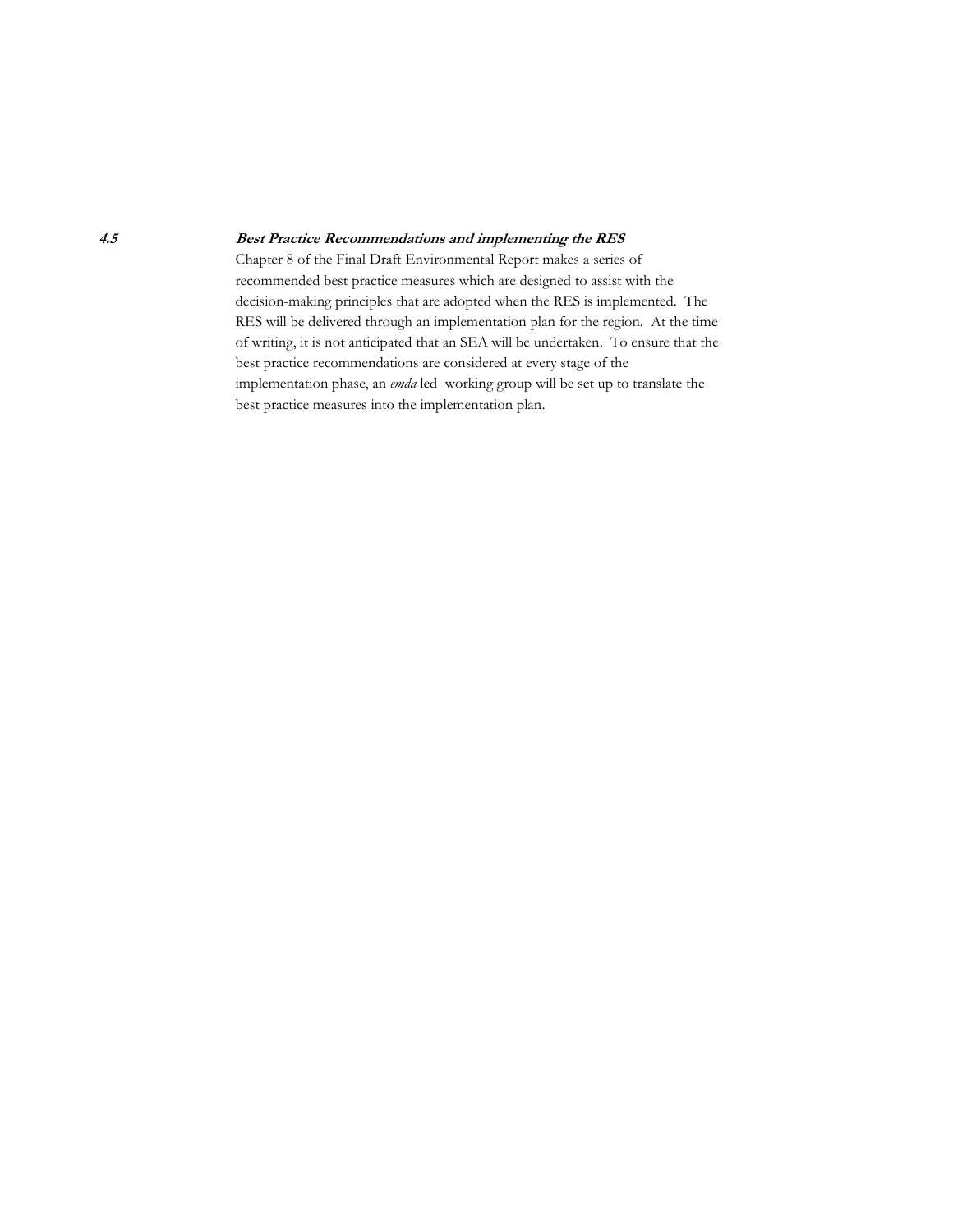### **Monitoring**

The monitoring requirements associated with the SA/SEA process are recognised as placing heavy demands on authorities with SA responsibilities. For this reason, the monitoring framework focuses on those aspects of the baseline that are likely to be negatively impacted upon, or where the impact is uncertain as a result of adopting the RES. Monitoring is particularly useful in answering the following questions:

- $\bullet$ Were the assessment's predictions of environmental effects accurate?
- Is the plan contributing to the achievement of desired environmental  $\bullet$ objectives?
- Are mitigation measures performing as well as expected?  $\bullet$
- Are there any unforeseen adverse environmental effects? Are these within  $\bullet$ acceptable limits, or is remedial action required?

The purpose of monitoring is to measure the effects of a plan, as well as to measure success against the plan's objectives. It is therefore beneficial if the monitoring strategy builds on monitoring systems which are already in place. To this end, many of the indicators of progress chosen for the RES require data that is already being routinely collected by emda or other organisations. It should also be noted that monitoring can provide useful information for future plans and programmes as well as future SAs or SEAs.

emda and partners will need to ensure that monitoring information is appropriate to their needs and is up to date and reliable, and that sources of information are referenced. Moreover, they will need to decide in advance any action that is required to correct unforeseen effects that are highlighted by monitoring results, i.e. what will trigger an alternative course of action or new mitigating measure.

In relation to the adverse environment effects that are anticipated as a result of the RES, the RES includes a comprehensive chart (page 35) of recommended indicators to record progress against proposed actions. This table should be used as part of the monitoring programme as it contributes directly to some of the issues raised in the SEA process such as sustainable transportation.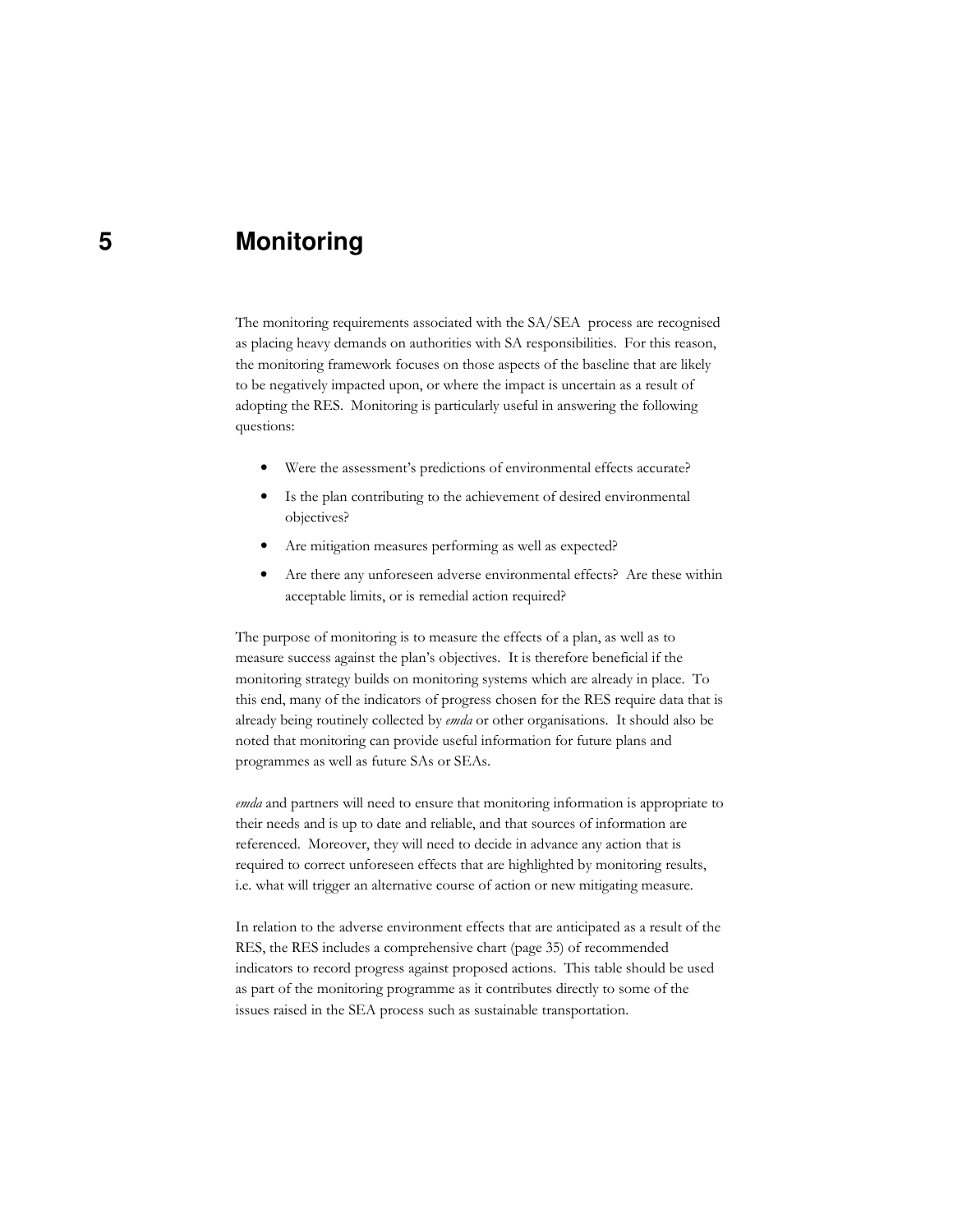Monitoring relies on the availability of accurate and relevant data at the regional level. It will be achieved through close partner working and there are a range of avenues open to *emda* in this respect. It is recommended that close working with key organisations, including statutory and non-statutory bodies, with responsibility for the various environmental issues be pursued. Reports should be published periodically as new information becomes available. The existing RES evidence base and planned ongoing work in connection with the collection and analysis of RES targets and measures will provide a good place to deliver the monitoring requirements of this SA/SEA.

The monitoring schedule is presented in Appendix I and includes a range of issues and factors that are deemed relevant to the three significant effects identified as likely to arise during the lifetime of the RES (see section 4.3 above).

| <b>Objective / Effect</b><br>to be Monitored                                                                                                         | Indicator /<br><b>information</b><br>Required                                                                                       | <b>Data Source</b>                                       | <b>Repetition</b> | <b>Trigger for</b><br><b>Remedial Action</b>                                                                                                              | <b>Possible Action</b>                                                                                                                                                           |
|------------------------------------------------------------------------------------------------------------------------------------------------------|-------------------------------------------------------------------------------------------------------------------------------------|----------------------------------------------------------|-------------------|-----------------------------------------------------------------------------------------------------------------------------------------------------------|----------------------------------------------------------------------------------------------------------------------------------------------------------------------------------|
| To encourage<br>diversity amongst<br>communities by<br>building on local<br>skills, resources and<br>shared knowledge.                               | Economic activity<br>at the bottom<br>decile of local<br>authority districts<br>and Unitary<br>Authorities in the<br>East Midlands. | ONS/ Annual<br>Population<br>Survey                      | Annual            | Where there is no<br>significant decrease<br>in the gap between<br>economic activity in<br>the bottom decile of<br>districts and the<br>regional average. | Review actions under<br>RES and ensure that<br>there is appropriate<br>quality, flexibility and<br>responsiveness to<br>tackle disparities of<br>labour market<br>participation. |
| To minimise energy<br>usage and to<br>develop the region's<br>renewable energy<br>resource, reducing<br>dependency on<br>non-renewable<br>resources. | Proportion of<br>electricity<br>generated from<br>renewable<br>sources.                                                             | DTI renewable<br>energy statistics                       | Annual            | Where data<br>indicates that<br>current levels of<br>electricity generated<br>from renewable<br>sources is not<br>increasing.                             | Assess extent to which<br>the RES has<br>encouraged an increase<br>in sustainable power<br>generation.                                                                           |
| To reduce air<br>pollution and ensure<br>air quality continues<br>to improve.                                                                        | CO2, NOx, PM10<br>emissions from<br>road transport.                                                                                 | <b>DEFRA</b><br>sustainable<br>development<br>indicators | Annual            | Where there is an<br>increase in<br>emissions.                                                                                                            | Assess extent to which<br>economic development<br>has affected air quality.<br>identify contributing<br>factors and promote<br>appropriate mitigation<br>measures.               |
| To protect, enhance<br>and increase<br>biodiversity across<br>the region.                                                                            | Achievement of<br>BAP targets.                                                                                                      | <b>English Nature</b>                                    | Annual            | Where BAP targets<br>are not met.                                                                                                                         | Assess extent to which<br>economic development<br>has affected targets.<br>identify contributing<br>factors and promote<br>suitable mitigation<br>measures.                      |

### **Annex I – Monitoring Framework**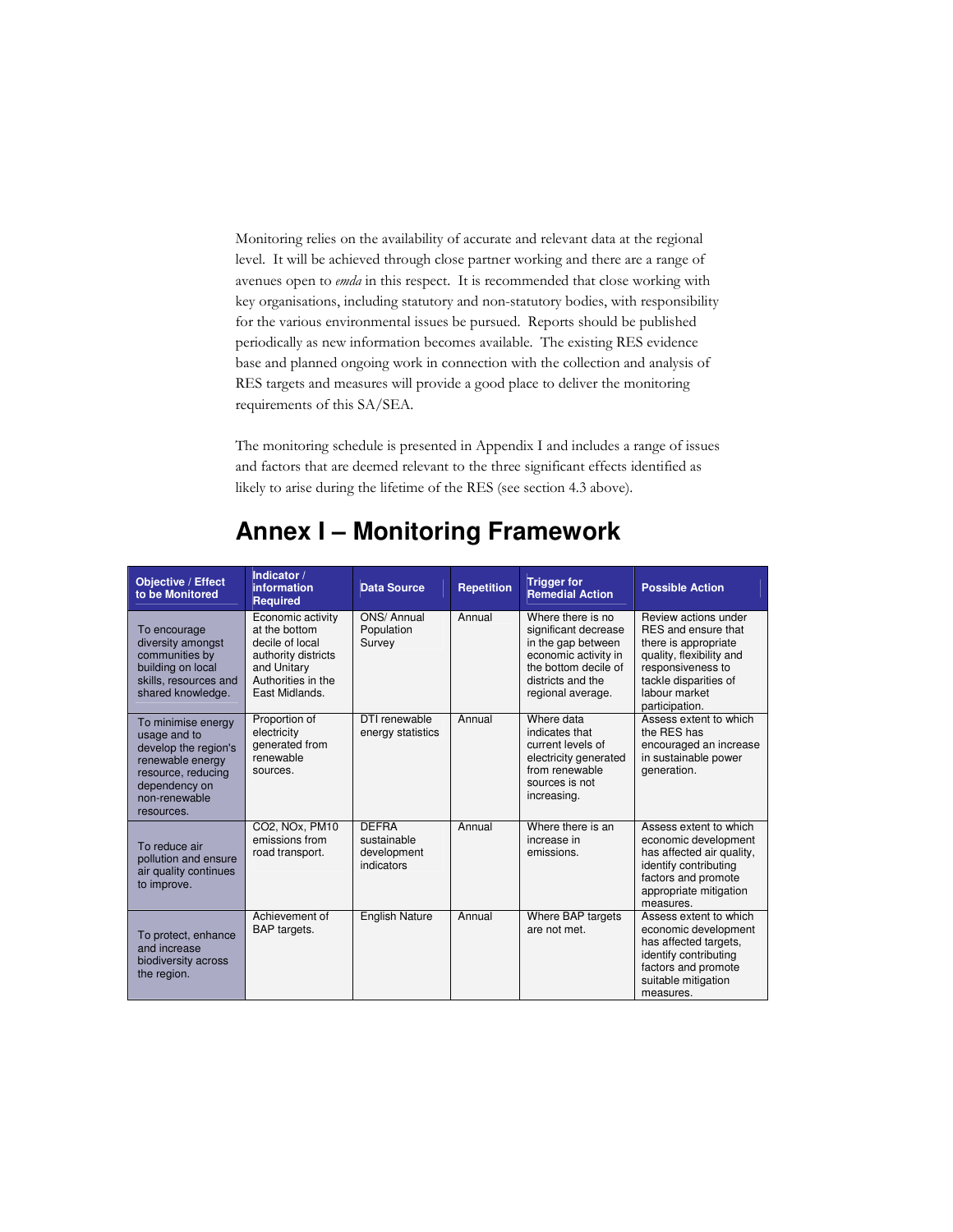| Objective / Effect<br>to be Monitored                                                                                                                         | Indicator /<br>information<br><b>Required</b>                                                                                    | <b>Data Source</b>                           | <b>Repetition</b> | <b>Trigger for</b><br><b>Remedial Action</b>                                                                                                                             | <b>Possible Action</b>                                                                                                                                                                                                           |
|---------------------------------------------------------------------------------------------------------------------------------------------------------------|----------------------------------------------------------------------------------------------------------------------------------|----------------------------------------------|-------------------|--------------------------------------------------------------------------------------------------------------------------------------------------------------------------|----------------------------------------------------------------------------------------------------------------------------------------------------------------------------------------------------------------------------------|
| To make better use<br>of our resources.                                                                                                                       | Domestic material<br>consumption and<br>gross domestic<br>product.                                                               | <b>DEFRA</b>                                 | Annual            | Where the data<br>shows an<br>increasing level of<br>material<br>consumption<br>without a<br>comparable<br>increase in GDP.                                              | Assess extent to which<br>economic development<br>has encouraged<br>sustainable use of<br>natural resources and<br>promote further<br>measures to increase<br>recycling.                                                         |
| To protect and<br>enhance the<br>region's historic<br>environment.                                                                                            | Number of<br>nationally<br>designated sites<br>e.g. Scheduled<br>Ancient<br><b>Monuments</b>                                     | English Heritage                             | Annual            | Where there is a<br>significant decline in<br>nationally<br>designated sites<br>within the region.                                                                       | Assess extent to which<br>economic development<br>has affected this<br>resource, identify<br>contributing factors and<br>promote suitable<br>mitigation measures in<br>association with<br><b>Regional Cultural</b><br>Strategy. |
| To reduce waste<br>creation and<br>increase the re-use<br>and recycling of<br>waste.                                                                          | Waste generated<br>per unit of GVA.                                                                                              | Environment<br>Agency                        | Annual            | Where data<br>indicates that total<br>production is<br>increasing<br>compared to<br>productivity.                                                                        | Assess extent to which<br>RES has encouraged<br>decoupling of resource<br>use/waste generation<br>from economic growth<br>and promote further<br>waste to work projects.                                                         |
| To better<br>understand the<br>causes of climate<br>change in the region<br>and help reduce the<br>causes and the<br>impacts of climate<br>change.            | $CO2$ emissions<br>from industry,<br>domestic,<br>transport sectors<br>(excluding<br>international<br>aviation and<br>shipping). | <b>DEFRA</b>                                 | Annual            | Where data<br>indicates that<br>emissions levels are<br>increasing.                                                                                                      | Assess extent to which<br>economic development<br>has contributed to<br>increased emissions.<br>identify contributing<br>factors and promote<br>further measures to<br>manage and reduce<br>emissions.                           |
| To make efficient<br>use of existing<br>transport<br>infrastructure, and<br>encourage modal<br>shift to sustainable<br>integrated forms of<br>transportation. | % of population<br>walking, cycling or<br>using public<br>transport as main<br>method of travel to<br>work.                      | DFT/RTS/ONS                                  | Annual            | Where trends<br>suggest increasing<br>car use has<br>implications for<br>congestion,<br>pollution and quality<br>of life. Accessibility<br>may also be the key<br>issue. | Investigate whether<br>further action should be<br>taken under RES to<br>connect people to<br>opportunity.                                                                                                                       |
| To protect and<br>enhance the quality<br>of the region's<br>ground, river and<br>marine waters.                                                               | Proportion of total<br>river length of<br>'good/ fair'<br>chemical and<br>biological quality.                                    | Environment<br>Agency                        | Annual            | Where proportion<br>falls against<br>national trends.<br>(UK Government<br>Sustainable<br>Development<br>Framework<br>Indicator).                                        | Assess extent to which<br>economic development<br>has affected target via<br>influencing pollution<br>levels, identify<br>contributing factors and<br>promote appropriate<br>mitigation measures.                                |
| To maintain and<br>enhance the<br>character, quality<br>and diversity of<br>landscapes and<br>townscapes.                                                     | Change in<br>landscape quality<br>within region.                                                                                 | Countryside<br><b>Quality Counts</b><br>(CA) | Annual            | When some<br>changes occur that<br>are inconsistent<br>with character<br>(amber rating within<br>QCC indicator).                                                         |                                                                                                                                                                                                                                  |